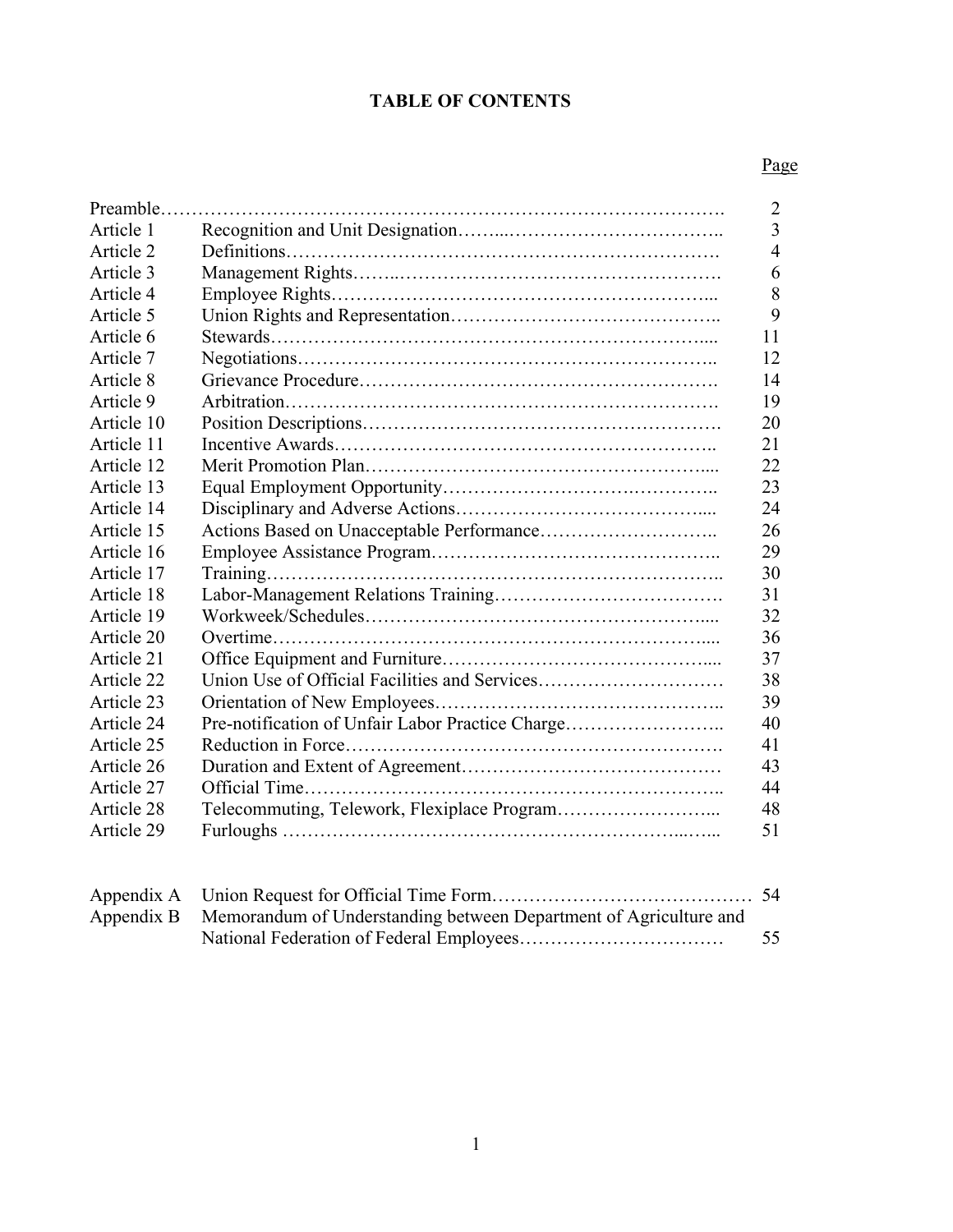### <span id="page-1-0"></span>**PREAMBLE**

 Pursuant to the policy set forth by the Federal Service Labor-Management Relations Statute, Chapter 71, Title 5 of the U.S. Code hereinafter referred to as the Statute, regarding the following articles of subordinate amendments, constitute a total agreement, by and between the PARTIES, who are the United States Department of Agriculture, Rural Development, Oregon, hereinafter referred to as the the International Association of Machinists and Aerospace Workers (IAMAW), hereinafter referred to as the UNION, for the employees in the bargaining unit, hereinafter referred to as the EMPLOYEES. this Collective Bargaining Agreement, hereinafter referred to as the AGREEMENT, together with any EMPLOYER, and the National Federation of Federal Employees, Federal Lodge 7, (NFFE FL-7) of

the successorship Agreement dated May 31, 1996. This Agreement is entered into pursuant to the Certificate of Representation dated August 12, 1973 and

This Agreement defines certain roles and responsibilities of the parties, and states policies, procedures, and methods that govern working relationships between the parties. They have entered into the Agreement primarily for the following reasons:

a. To improve labor management relations by providing employees an opportunity to participate in the formulation and implementation of personnel policies and procedures.

b. To facilitate the collective bargaining process and the adjustment of grievances.

c. To provide for systematic labor management cooperation.

 d. To promote the highest degree of efficiency and responsibility in the mutual accomplishment of agency objectives.

#### **The parties agree as follows:**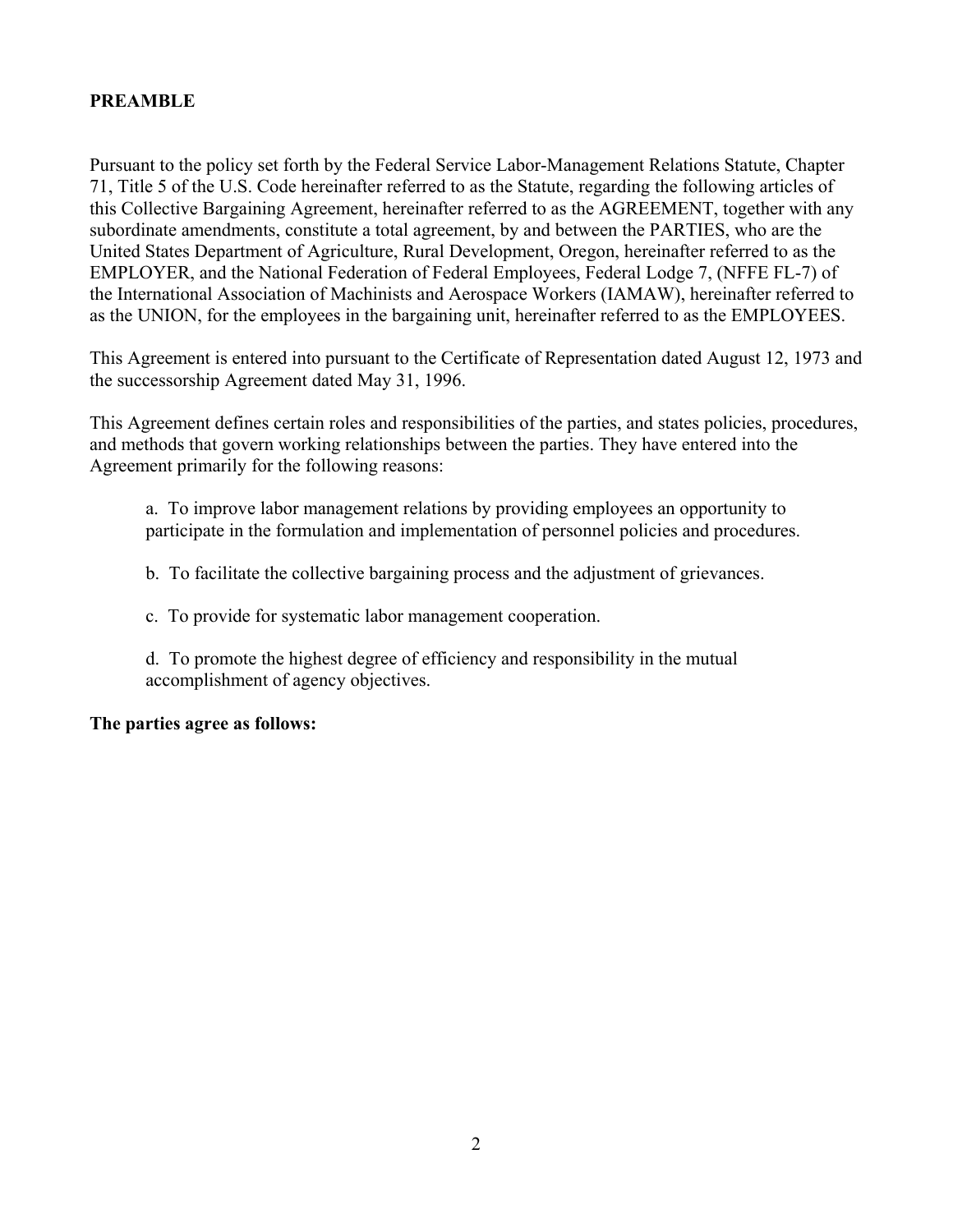#### <span id="page-2-0"></span>**ARTICLE 1 - RECOGNITION AND UNIT DESIGNATION**

 1-1 RECOGNITION. The Employer recognizes that the Union is the exclusive representative of all employees in the bargaining unit described below as "included".

a. Included. All full time, temporary and part time non-professional employees of Rural Development in the State of Oregon.

b. Excluded. Professional employees, management officials, supervisors and employees described in 5 U.S.C. 7112(b)  $(2)$ ,  $(3)$ ,  $(4)$ ,  $(6)$  and  $(7)$ .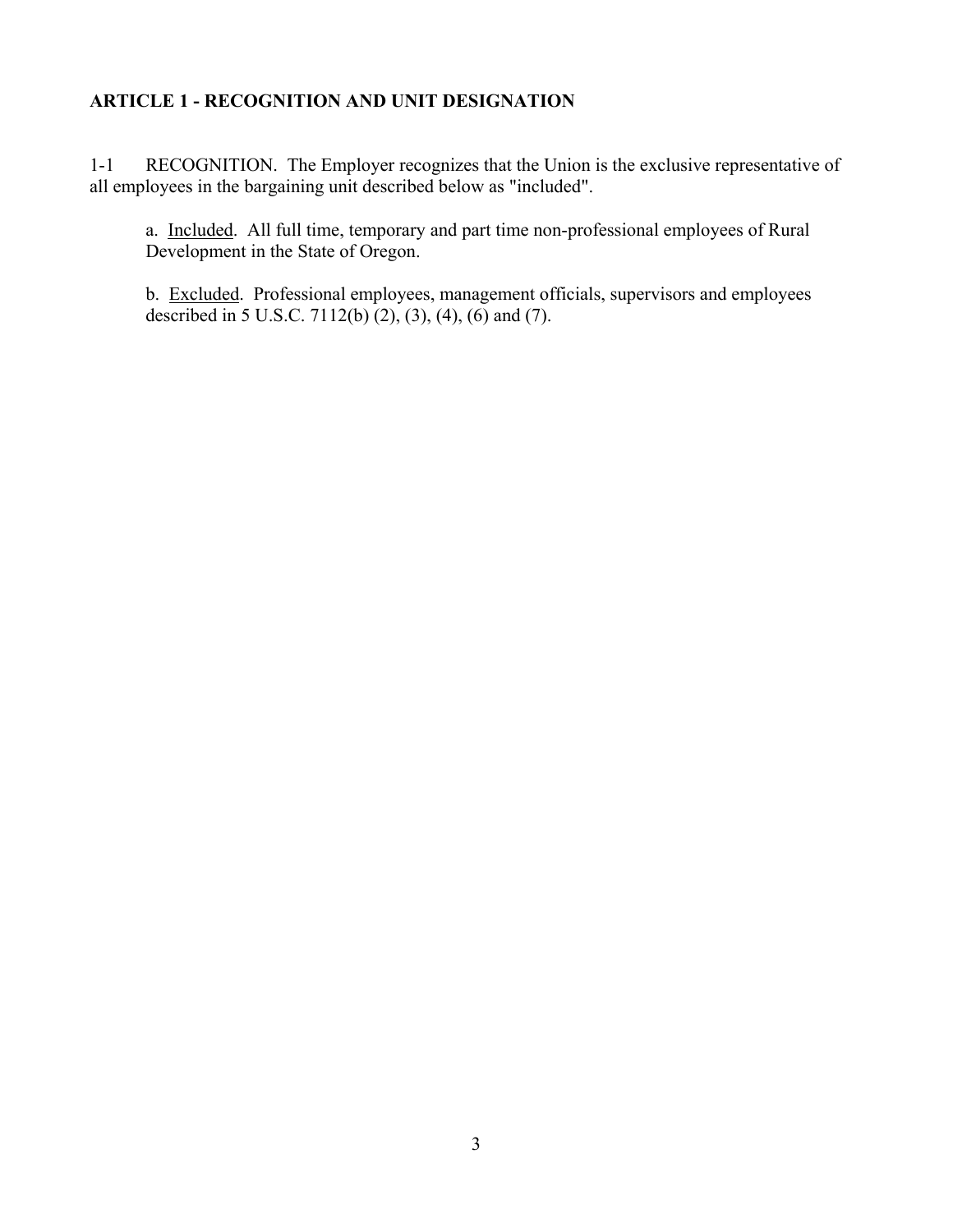# <span id="page-3-0"></span>**ARTICLE 2 - DEFINITIONS**

The following definitions for the terms used in this Agreement shall apply:

a. Adverse Action. Refers to a removal, suspension for more than 14 days, reduction in grade or pay, or furlough of 30 days or less, taken under Title 5, U.S.C. 7512 (Adverse Actions), or Title 5, U. S. C. Chapter 4303 (Unacceptable Performance).

b. Amendments. Modifications of the basic Agreement to add, delete, or change portions, sections, or articles of the Agreement.

 Reform Act of 1978. c. Authority. The Federal Labor Relations Authority as established by the Civil Service

d. Days. Means calendar days unless otherwise stated. If a non-statutory due date falls on a Saturday, Sunday, or holiday, the next official workday will be considered the due date.

e. Disciplinary Action. Refers to a letter of reprimand, or a suspension for 14 days or less, as outlined in Title 5, U.S.C. 7503(a).

 f. Discuss/Discussion. Refers to a verbal or written communication between the parties for the Discussions shall in no way nullify or abrogate the right of the parties to negotiate a new policy purpose of obtaining each other's views on matters of appropriate concern to employees. or a change to an existing policy.

g. Emergency Situation. A situation which poses sudden, immediate, and unforeseen work requirements for the Employer as a result of natural phenomena or other circumstances beyond the Employer's reasonable control or ability to anticipate.

h. Employee. A member of the bargaining unit described in Article 1.

 i. Formal Discussion. Any formal discussion between one or more representatives of the Employer and one or more employees in the bargaining unit or their representatives concerning any grievance or any personnel policy or practice or other general condition of employment.

j. Grievance. Grievance means any complaint (a) by any employee concerning any matter relating to the employment of the employee; (b) by any labor organization concerning any matter relating to the employment of any employee; or (c) by any employee, labor organization, or agency concerning the effect or interpretation, or a claim of breach, of a collective bargaining agreement; or, any claimed violation, misinterpretation or misapplication of any law, rule, or regulation affecting conditions of employment.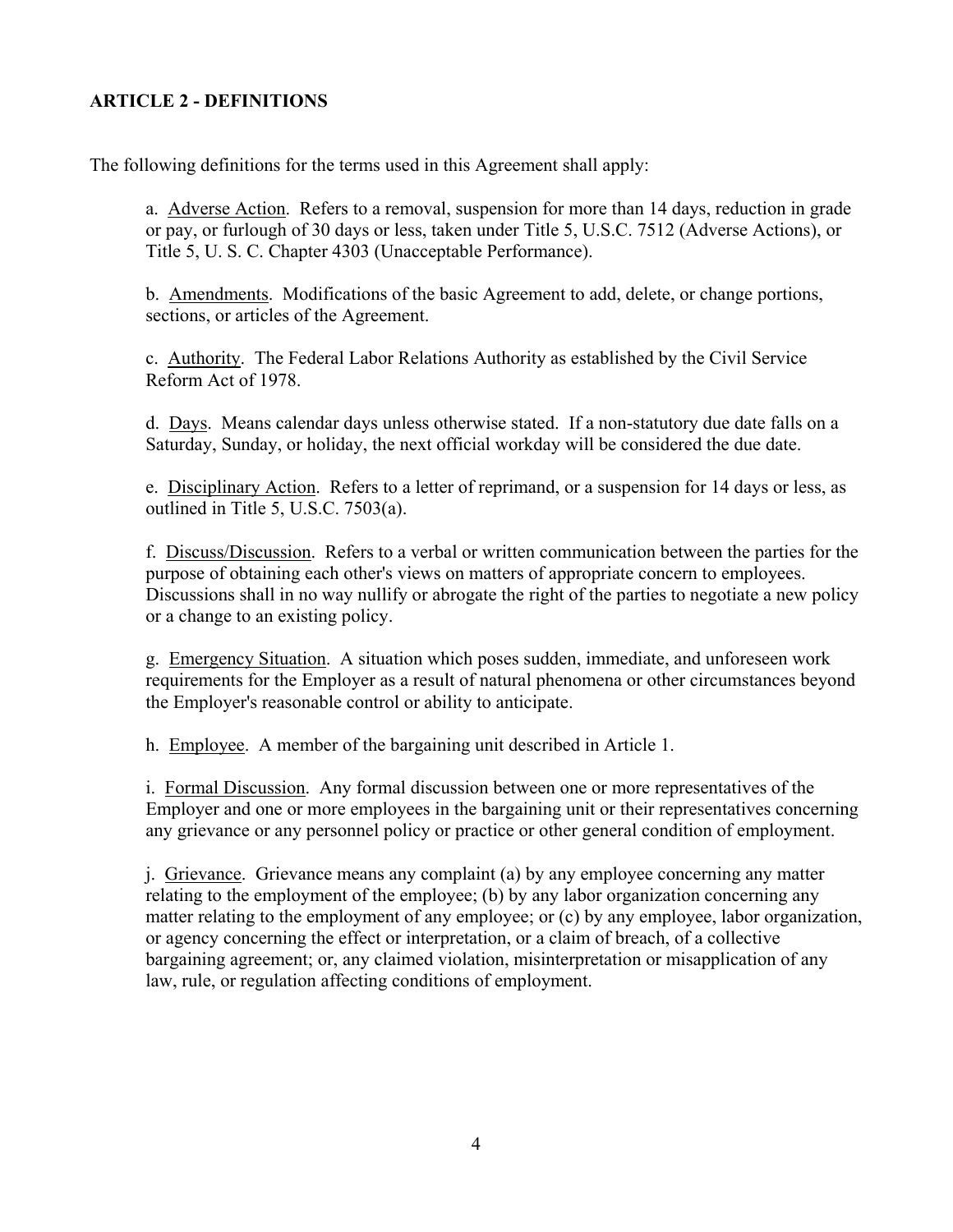k. Impasse. The ability of the representatives of the Employer and the Union to arrive at a mutually agreeable decision concerning negotiable matters through the bargaining process.

l. Management Official. An individual employed by the employer in a position the duties and responsibilities of which require or authorize the individual to formulate, determine, or influence the policies of the agency.

m. Negotiation. Bargaining by representatives of the Employer and the Union on appropriate practices, with the view toward arriving at a mutually acceptable agreement. issues relating to conditions of employment, working conditions, and personnel policies and

n. Negotiability Dispute. A disagreement between the parties as to the negotiability of an item.

o. Partnership. A formal relationship between the parties formed for the purposes of identifying problems and crafting solutions to better serve all customers.

 action, if the exercise of the authority is not merely routine or clerical in nature but requires the consistent exercise of independent judgment. p. Supervisor. An individual employed by the employer having authority in the interest of the agency to hire, direct, assign, promote, reward, transfer, furlough, layoff, recall, suspend, discipline, or remove employees, to adjust their grievances, or to effectively recommend such

 cover matters not covered by the basic Agreement. q. Supplements. Additional articles negotiated during the term of the basic Agreement, to

r. Union-Management Meetings. Meetings which are held for communication and exchange of views.

 officials of the NFFE, FL7, IAMAW, including Stewards and Officers. s. Union Official and/or Representative. Any representative of the Union, including national and international representatives designated by the Union, and the duly-elected or appointed

t. Weingarten Interview. Any examination of an employee in the unit by a representative of the Employer in connection with an investigation if the employee reasonably believes that the Union representation. examination may result in disciplinary action against him/her; and, the employee requests Union representation.<br>
5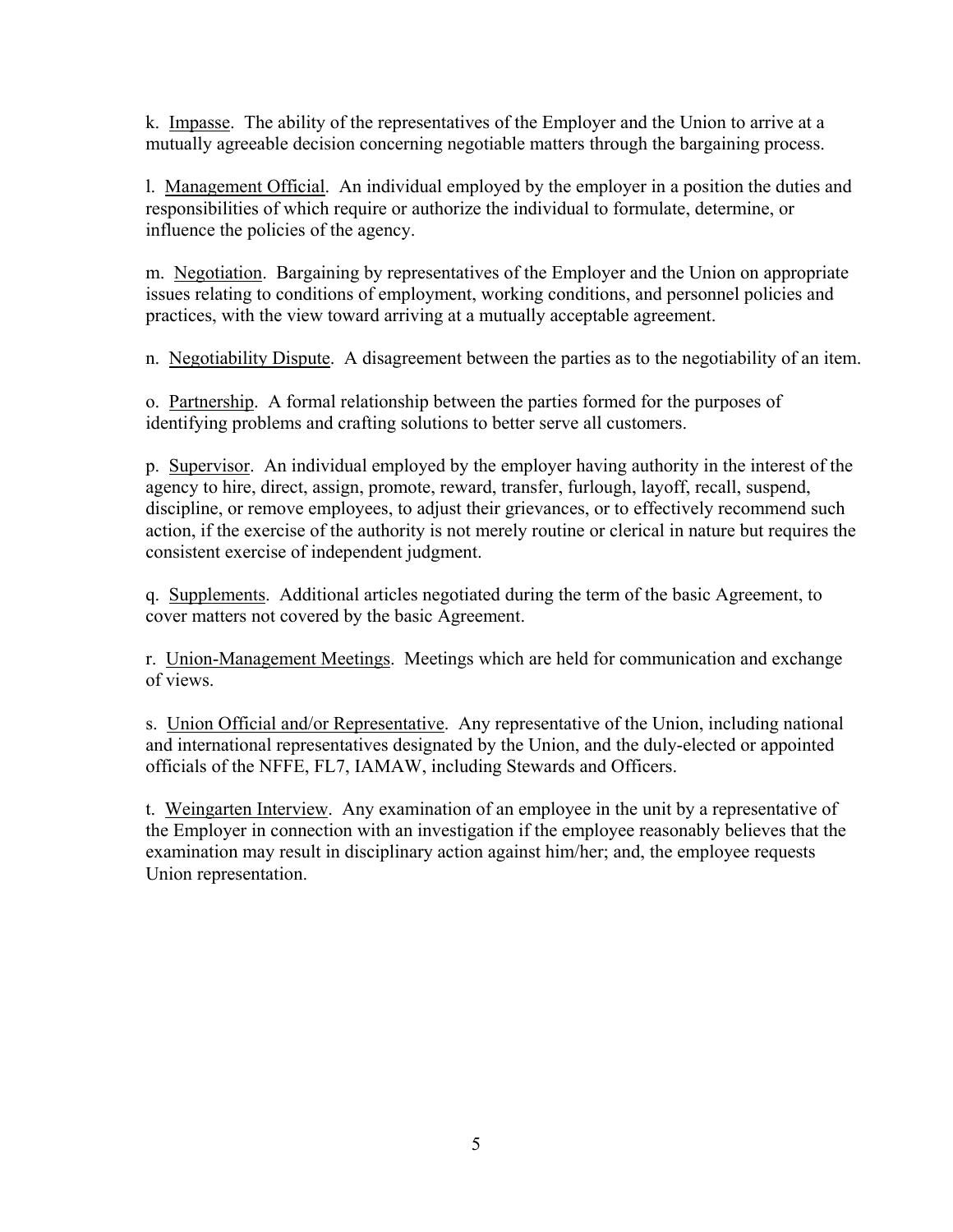# <span id="page-5-0"></span> **ARTICLE 3 - MANAGEMENT RIGHTS**

3-1 GOVERNMENT REGULATIONS. In the administration of all matters covered by this Agreement, the parties and the employees are governed by laws, government-wide rules, and regulations.

3-2 RIGHTS RETAINED. The Employer retains the management rights as provided by Section 7106 of the Statute:

a. Subject to subsection b., nothing in this chapter shall affect the authority of any management official:

- (1) to determine the mission, budget, organization, number of employees, and internal security practices of the agency; and
- (2) in accordance with applicable laws:

 (a) to hire, assign, direct, layoff, and retain employees, or to suspend, remove, reduce in grade or pay, or take other disciplinary action against employees;

 (b) to assign work, to make determinations with respect to contracting out, and to determine the personnel by which agency operations shall be conducted;

 (c) with respect to filling positions, to make selections for appointments from (i) among properly ranked and certified candidates for promotion or (ii) any other appropriate source; and,

 (d) to take whatever actions may be necessary to carry out the agency mission during emergencies.

b. Nothing in this section shall preclude the Employer and the Union from negotiating:

 the technology, methods, and means of performing work; (1) at the election of the Employer, on the numbers, types, and grades of employees or positions assigned to any organizational subdivision, work project, or tour of duty, or on

 any authority under this section; or (2) procedures which management officials of the Employer will observe in exercising

(3) appropriate arrangements for employees adversely affected by the exercise of any authority under this section by such management officials.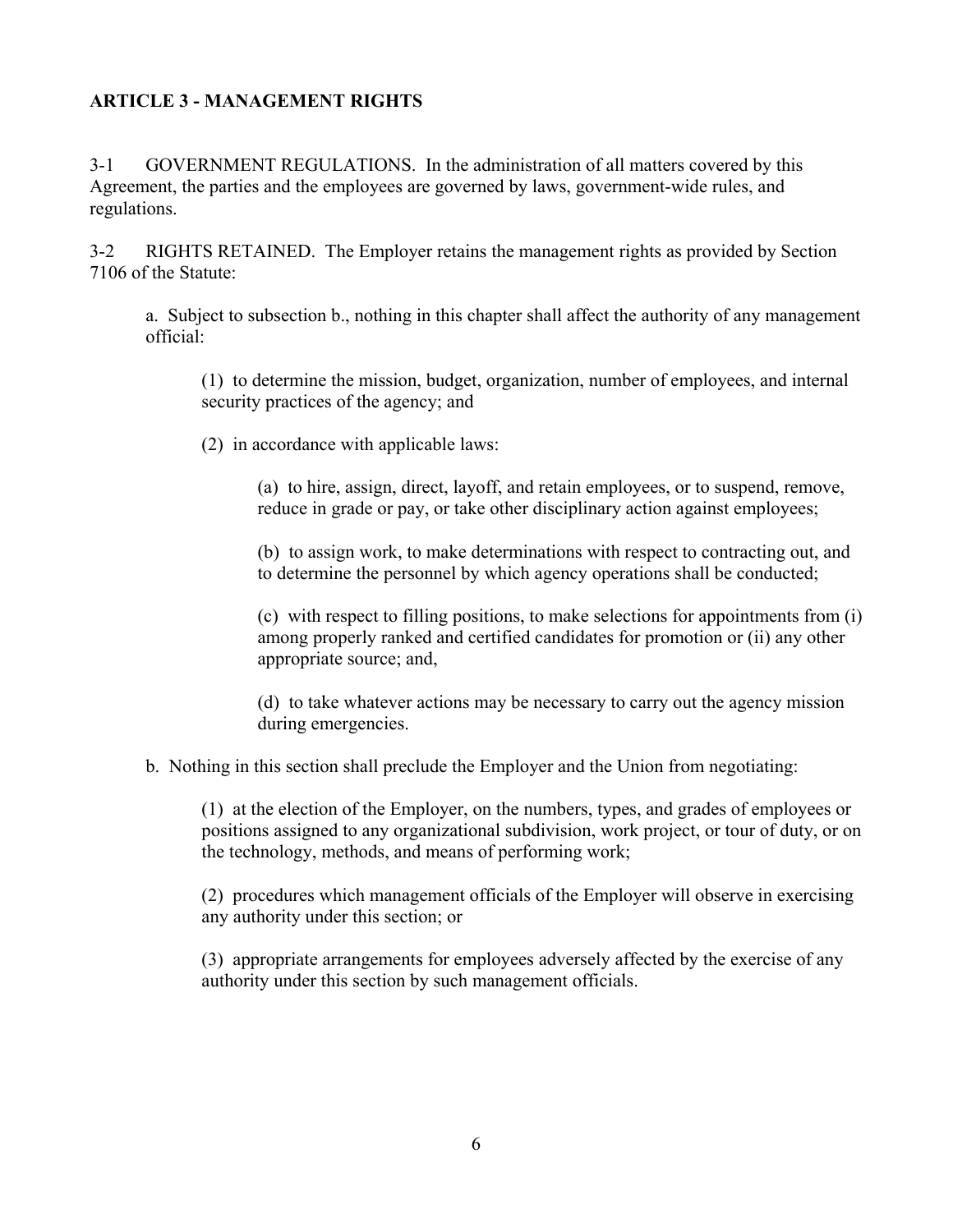3-3 NONABRIDGEMENT. The provisions of this article shall not nullify or abridge the rights of employees or the Union to grieve or appeal the exercise of the management rights set forth in this not be abridged by anything in this article. article through appropriate channels. In addition, the right to bargain over the impact of any decision involving a retained right, and the right to negotiate procedures for implementing such decisions, shall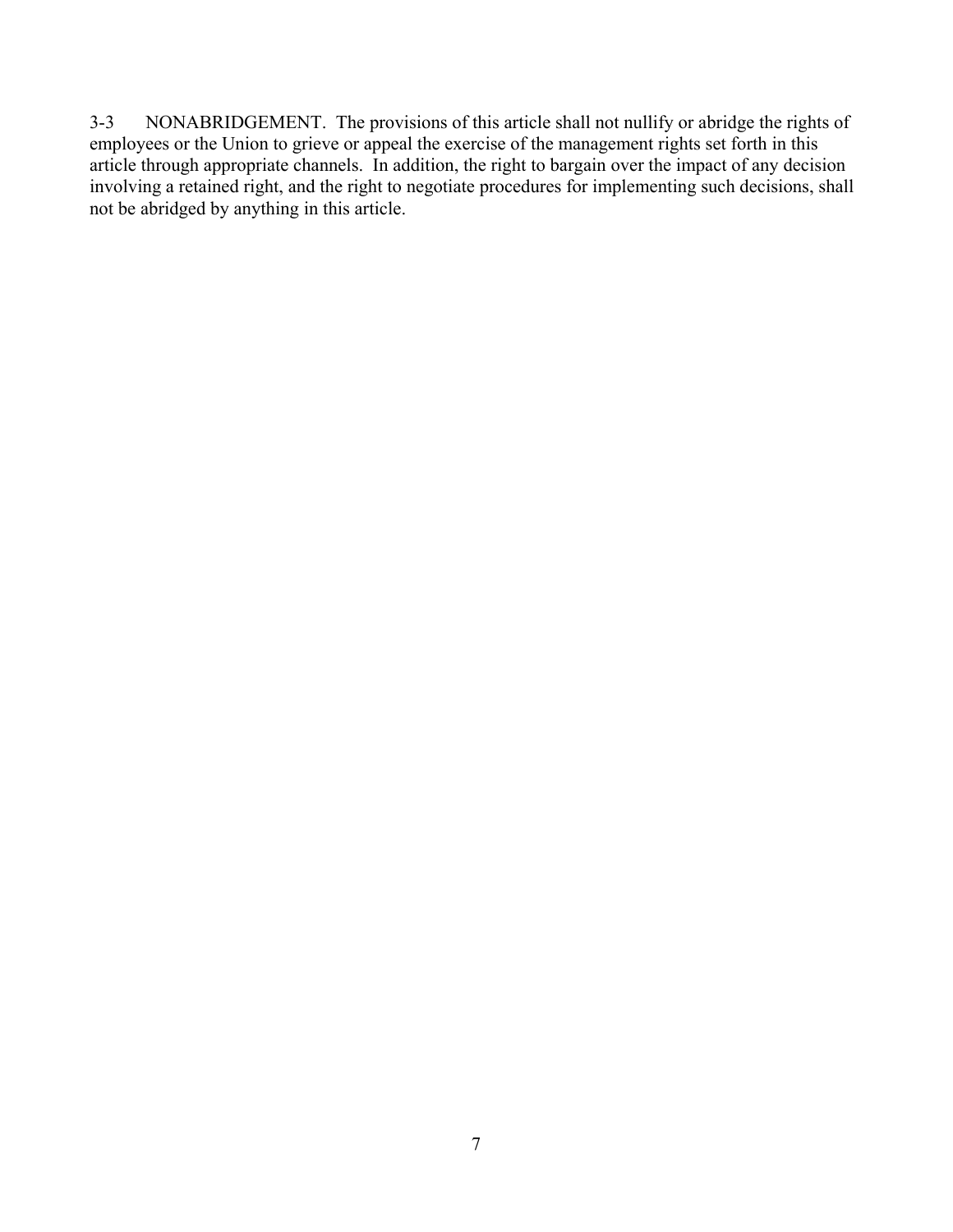# <span id="page-7-0"></span> **ARTICLE 4 - EMPLOYEE RIGHTS**

 4-1 UNION MEMBERSHIP. Employees in the bargaining unit shall be protected in the exercise of their right, freely and without fear of penalty or reprisal, to form, join, and assist a labor organization, or to refrain from such activity. This Agreement does not prevent any employee, regardless of union membership, from bringing matters of personal concern to the attention of appropriate officials in accordance with applicable laws, regulations, or agency policies, or from choosing his or her own representative in a statutory appeal action.

 remain a member of a labor organization except pursuant to a voluntary, written authorization by a member for the payment of dues through payroll deductions. The employee shall not be disciplined or Statute, the grievance procedure, or any other available procedure for redressing wrongs to an Nothing in this Agreement shall abrogate any employee's right or require an employee to become or to otherwise discriminated against because he or she has filed a complaint or given testimony under the employee.

4-2 INFORMING EMPLOYEES. The Employer and the Union shall mutually conduct informative sessions relative to the effective administration of this Agreement. While respecting formal discussion rights, this does not bar either party from unilaterally conducting informative discussions with employees.

 inform employees of their rights and obligations, as prescribed in the Statute and this Article. The Employer shall take such action consistent with law or regulation, as may be required, in order to

 4-3 NON DISCRIMINATION. No employee shall be discriminated against by either the Employer or the Union because of race, color, creed, religion, sex, national origin, age, marital status, disability, lawful political affiliation, sexual orientation, familial status, or other non-merit factor.

 4-4 ACCOUNTABILITY. The Employer affirms the right of an employee to conduct his or her employee responsibilities, conduct and political activities. private life as he or she deems fit; and to engage in outside activities and undertakings of his or her own choosing, as long as the conduct, activities, or undertakings of the employee are in accordance with U.S. Department of Agriculture, Rural Development, and government-wide regulations governing

 in the bargaining unit without discrimination and without regard to labor organization membership. 4-5 REPRESENTATION. The Union is responsible for representing the interests of all employees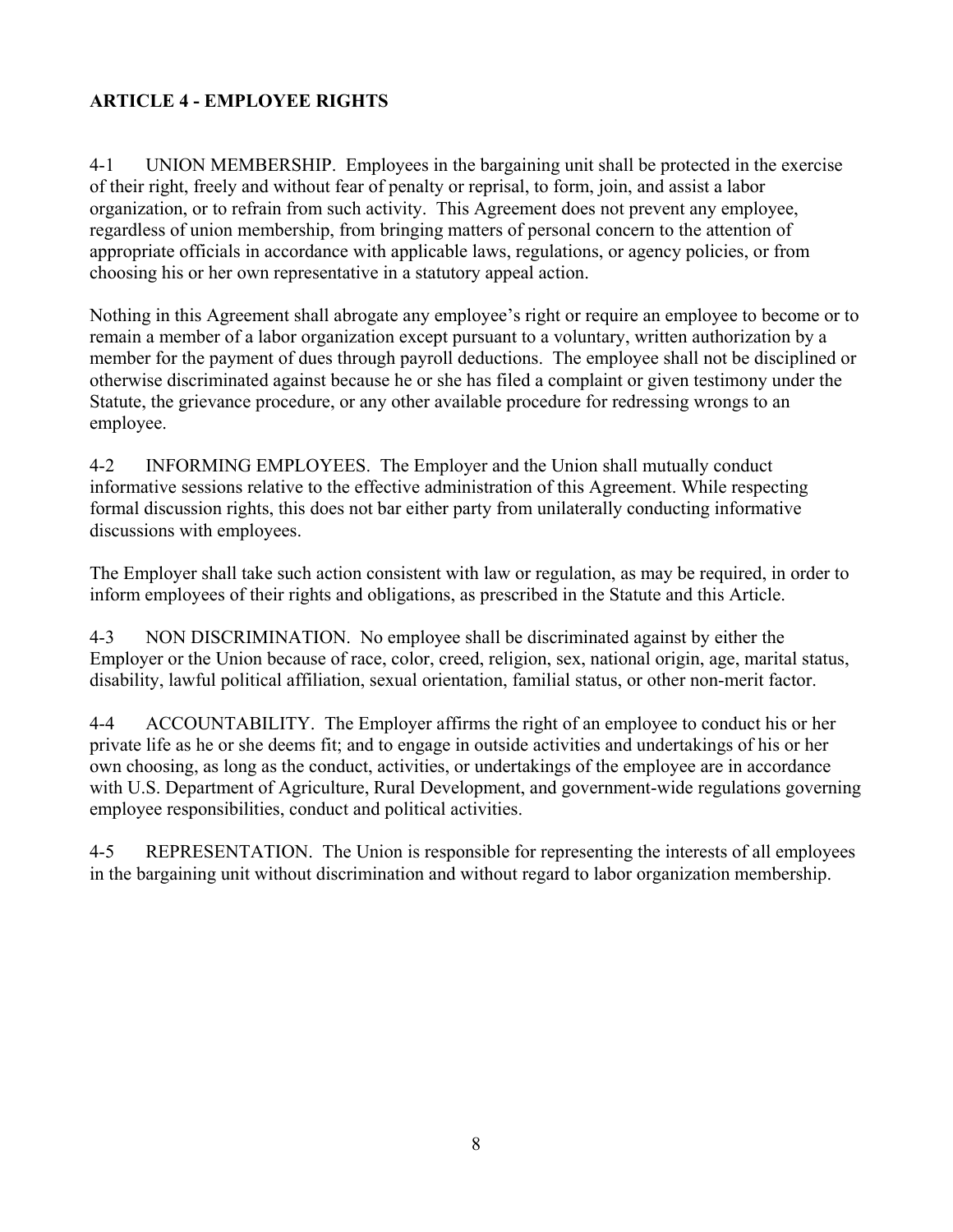# <span id="page-8-0"></span> **ARTICLE 5 - UNION RIGHTS AND REPRESENTATION**

 5-1 RECOGNITION. The Employer recognizes that the Union has the exclusive right to represent all employees in the bargaining unit in negotiations with the Employer, with regard to all matters affecting conditions of employment. The Employer agrees to respect the rights of the Union. When parties will meet within a reasonable time for the purposes of information sharing and discussion. either party proposes new and/or changes to personnel policies, practices and working conditions, both

a. If the matter is negotiable, the parties shall negotiate on the matter.

 b. If the Employer asserts that a matter is non-negotiable, the Union will deliver a "Request for Negotiability Determination" to the Employer or will waive their rights to bargain within ten (10) calendar days after the receipt of the Employer's notice. Failure by the Union to act shall be construed as a waiver of their rights to bargain.

 before the Federal Services Impasses Panel, the Employer shall delay implementation until the dispute, the parties shall negotiate on the impact and implementation of the matter. c. If the matter is before the Federal Labor Relations Authority on a Negotiability Appeal, or matter is resolved by the Authority or the Panel. While awaiting decision on the matters in

 the bargaining unit, the Union shall be given the opportunity to be represented at: 5-2 REPRESENTATION OF EMPLOYEES. As the exclusive representative of all employees in

a. Formal discussions – any formal discussion between one or more representatives of the Employer and one or more employees in the bargaining unit or their representatives concerning any grievance or any personnel policy or practices or other general condition of employment; or

b. Weingarten interviews – any examination of an employee in the bargaining unit by a representative of the Employer in connection with an investigation if (i) the employee reasonably believes that the examination may result in disciplinary action against the employee, and (ii) the employee requests representation.

5-3 SURVEYS. As the exclusive representative of all employees in the bargaining unit, the Union is entitled to be the sole spokesperson for this group of employees. Whenever Management decides to survey employees, an advance copy will be provided to the Vice-President or Chief Steward of the Union seven calendar days, when practical, before distribution.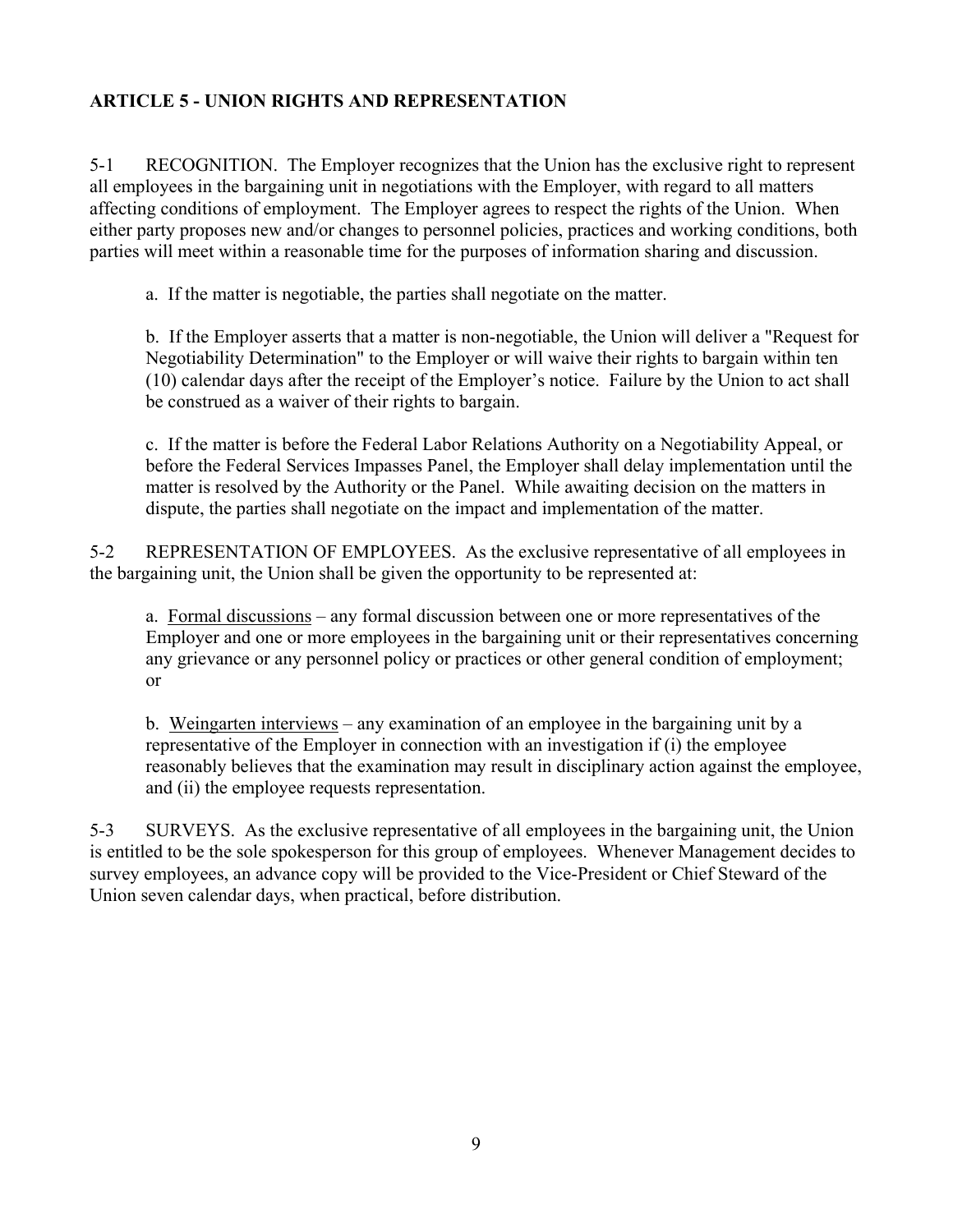shall be the bargaining unit members in the group. The decisions of such a group shall be the subject of Impact and Implementation bargaining if they relate to working conditions and the Employer which include bargaining unit employees and which discuss matters other than working conditions. 5-4 WORKING GROUPS. The Employer shall refrain from unilaterally forming working groups composed of both one or more members of management and one or more members of the bargaining unit for the purpose of discussing changes in working conditions. If the Employer wishes to form such a group, it shall propose the idea to the Union with the purpose of the group and the groups anticipated duration. The Union will decide if there shall be bargaining unit representation in the group, and who chooses to implement them. Nothing shall preclude the Employer from creating working groups

 5-5 RECOGNITION OF UNION OFFICIALS. The Employer will recognize the officers and officials designated by the Union including the Vice-President, Chief Steward and other Stewards. The Union shall supply the Employer, and maintain on a current basis, a written list of Union officers and officials. The Employer shall distribute to each office one copy of the list of Union officers, officials, and stewards for posting on an official Union bulletin board.

 representatives of the Union's National Office. The Union shall provide notice to the Employer of 5-6 NATIONAL REPRESENTATIVES. On notice from the Union, the Employer will recognize visits to be made by representatives of the National Office.

 exchange points of view on any subject affecting bargaining unit employees. Normally there will be 5-7 UNION-MANAGEMENT MEETINGS. The parties agree to meet to communicate and two such meetings each year. By mutual consent, other meetings may be called to discuss matters of mutual concern.

5-8 DUES. Union dues may be revoked by an employee only once a year unless the employee leaves the agency. This is in accordance with Sections 7, 8 and 9 of Appendix B of this Agreement.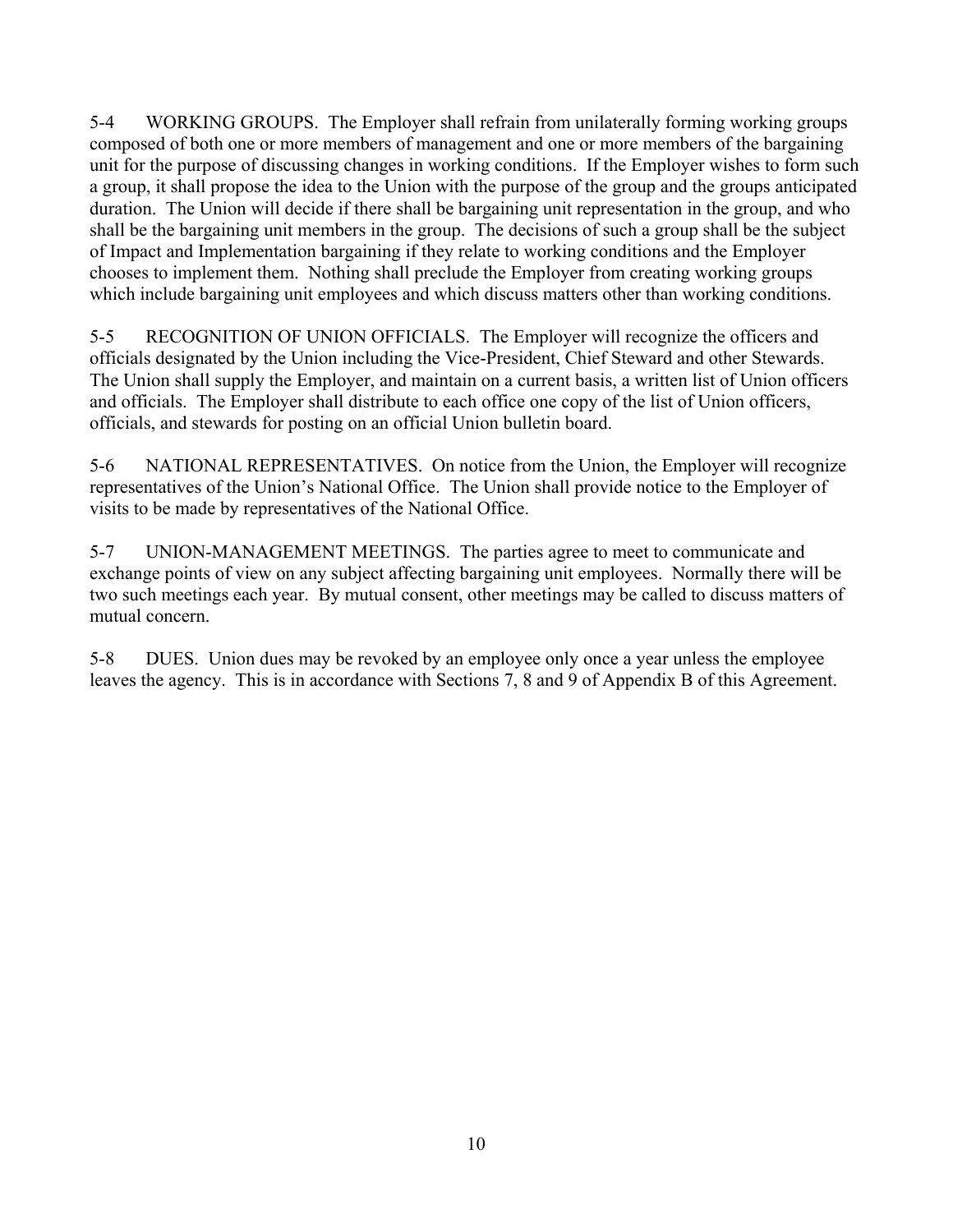# <span id="page-10-0"></span>**ARTICLE 6 - STEWARDS**

 persons designated to be Stewards and Vice-President/Chief Steward. The Union will keep the 6-1 RECOGNITION. The Employer will recognize three Stewards. In addition, the Employer will recognize one Vice-President or Chief Steward. The Union will notify the Employer in writing of the Employer currently informed, in writing, of any changes in these designations. The Stewards and Vice-President/Chief Steward shall be recognized as bargaining unit employees, covered by the provisions of this Agreement, and as representatives of other bargaining unit employees.

6-2 RESPONSIBILITIES. In order to assure that each employee shall have access to representation, Stewards and the Vice-President/Chief Steward may speak with any group of bargaining unit employees or supervisors as necessary to fulfill their representational functions. The Vice-President/Chief Steward may substitute for a Steward in the absence of the Steward. For further details on official time see Article 27.

 may receive and investigate employee's complaints and grievances during duty hours. Reasonable 6-3 REPRESENTATION PROCEDURES. The Stewards and the Vice-President/Chief Steward official time will be afforded by the Employer for this purpose, but the Union is expected to be judicious in the time spent on such matters. Whenever possible, the Stewards and the Vice-President/Chief Steward will conduct their business by telephone. For further details on official time see Article 27.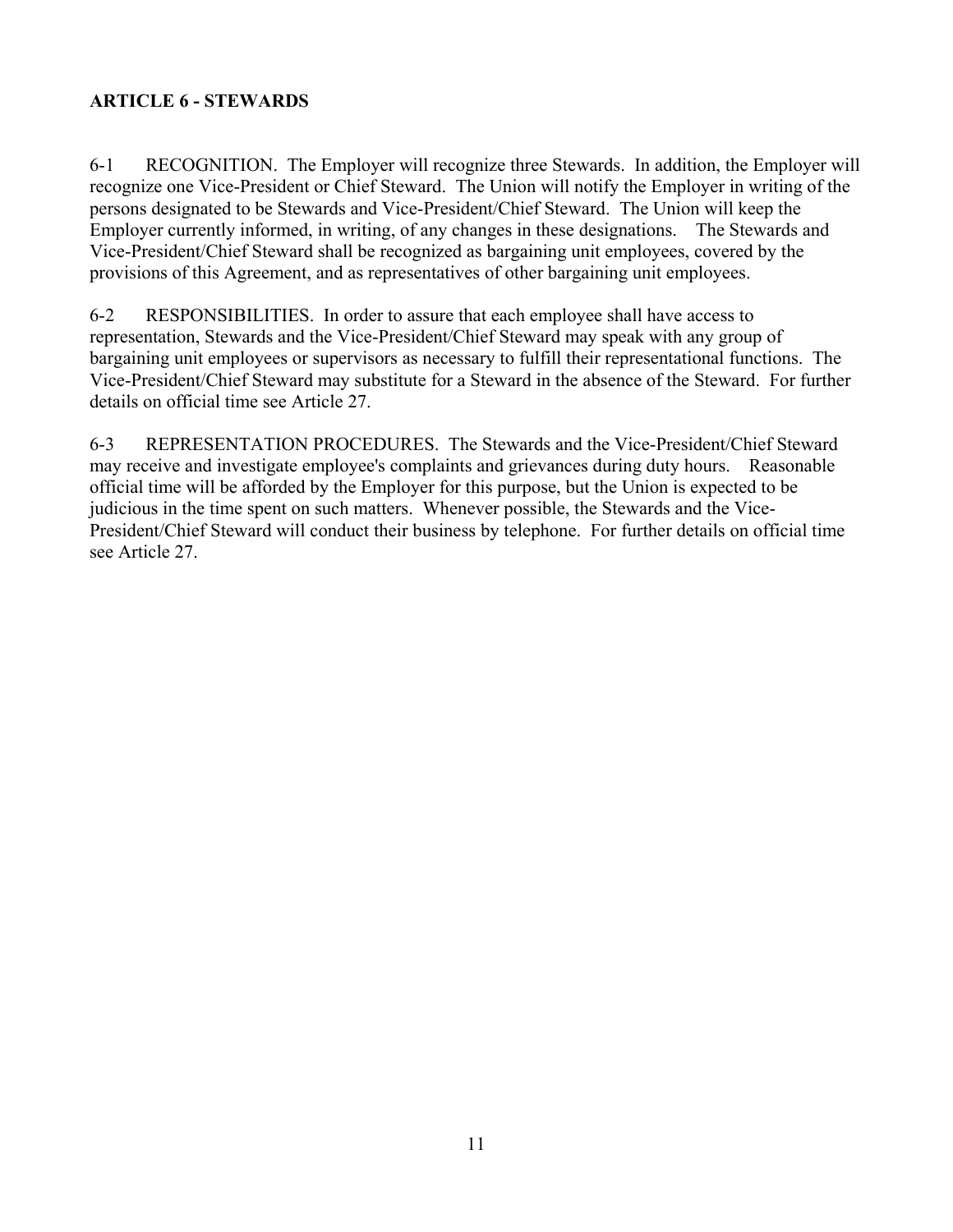# <span id="page-11-0"></span>**ARTICLE 7 - NEGOTIATIONS**

 and other dealings in good faith and in such manner as will further the public interest. The Employer 7-1 MANNER. Both parties to this Agreement have the responsibility of conducting negotiations agrees to give adequate notice, except in emergency situations, to the Union of its proposal to change or create a personnel policy, practice, or working condition so that negotiations can occur on the proposed change, or on its impact and implementation. Negotiations will be handled as follows:

a. Each team will consist of an equal number of members.

b. A Chairperson and Alternate Chairperson will be designated in writing for each negotiating committee. The Chairperson of each will speak for the respective committee. Other members may speak with the approval of the Chairperson.

 prior to the next negotiating session. c. Names of the members on each negotiating committee will be exchanged by the parties in writing no later than seven (7) days prior to the beginning of negotiations. Any changes regarding committee membership will be submitted to the other party no later than one (1) day

d. Employees negotiating during regular duty hours on behalf of the Union shall be on official duty time.

 or both parties may seek the services of the Federal Mediation and Conciliation Service. When e. When the parties to the Agreement cannot agree on a negotiable matter and an impasse has been reached, the item shall be set aside. After all negotiable items on which agreement can be reached have been disposed of, the parties shall again attempt to resolve any impasses. Either the mediation services do not resolve the impasse, either party may seek the services of the Federal Service Impasses Panel.

 accordance with the regulations of the authority and Section 7117 (a) and (b) of the Statute. f. When the Employer believes that a matter is non-negotiable, it will immediately advise the Union. The Union has the right to appeal to the Federal Labor Relations Authority in

 $7 - 2$ SCOPE OF NEGOTIATION. Subjects appropriate for negotiation between the parties are personnel policies and practices and other matters relating to or effecting working conditions of employees within the bargaining unit. Additionally, to the extent required by law, case law and government-wide regulation, the Employer also agrees to negotiate with the Union on any new personnel policies, practices, or matters affecting working conditions prior to implementation if they are negotiable. If the policy itself is not negotiable, its impact upon the employees and procedures for implementing the change will be negotiated.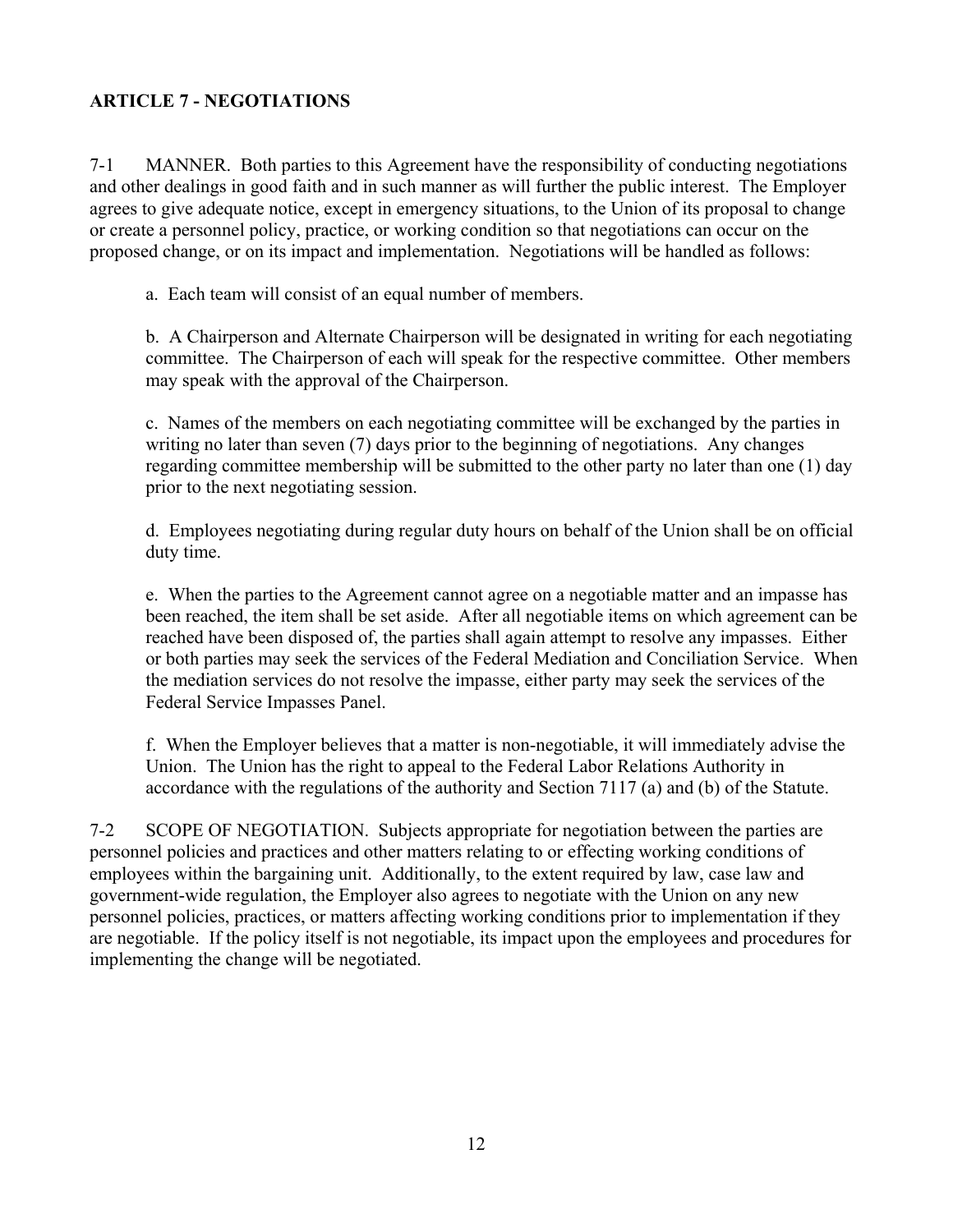7-3 NOTIFICATION OF CHANGE IN WORKING CONDITIONS. The parties agree that this will regularly occur in the workplace. When changes occur, the parties will be governed by the conditions of employment involving bargaining unit employees. If the Union wishes to negotiate on Agreement encompasses the interests at the time of negotiations. The parties recognize that changes following provisions. To the extent it is within the Employer's control, the Employer will provide notification to the Union within 15 working days of an anticipated implementation date and changes in the proposed changes, it will notify the Employer within 10 days after receipt of the Employer's notice.

7-4 MID-CONTRACT AND IMPACT BARGAINING. Mid-contract and impact bargaining sessions between representatives of the Employer and the Union shall be conducted on official time with travel and per diem as authorized. Mid-contract bargaining is intended to refer to bargaining that occurs during the life of this Agreement and is occasioned by changes to working conditions. Midcontract bargaining is not intended to alter the terms of this Agreement. Such bargaining is considered a part of the Union's duty to represent employees during the life of the Agreement.

 part of their working conditions shall continue unless: 7-5 PAST PRACTICE. The parties agree that as of the effective date of this Agreement, all past practices that conflict with the terms of this Agreement are null and void. Those privileges of and restrictions on employees which by custom, tradition, and known past practice have become an integral

- a. They are contrary to law and regulation.
- b. They conflict with the term of this Agreement.
- c. The parties mutually agree to end the past practice.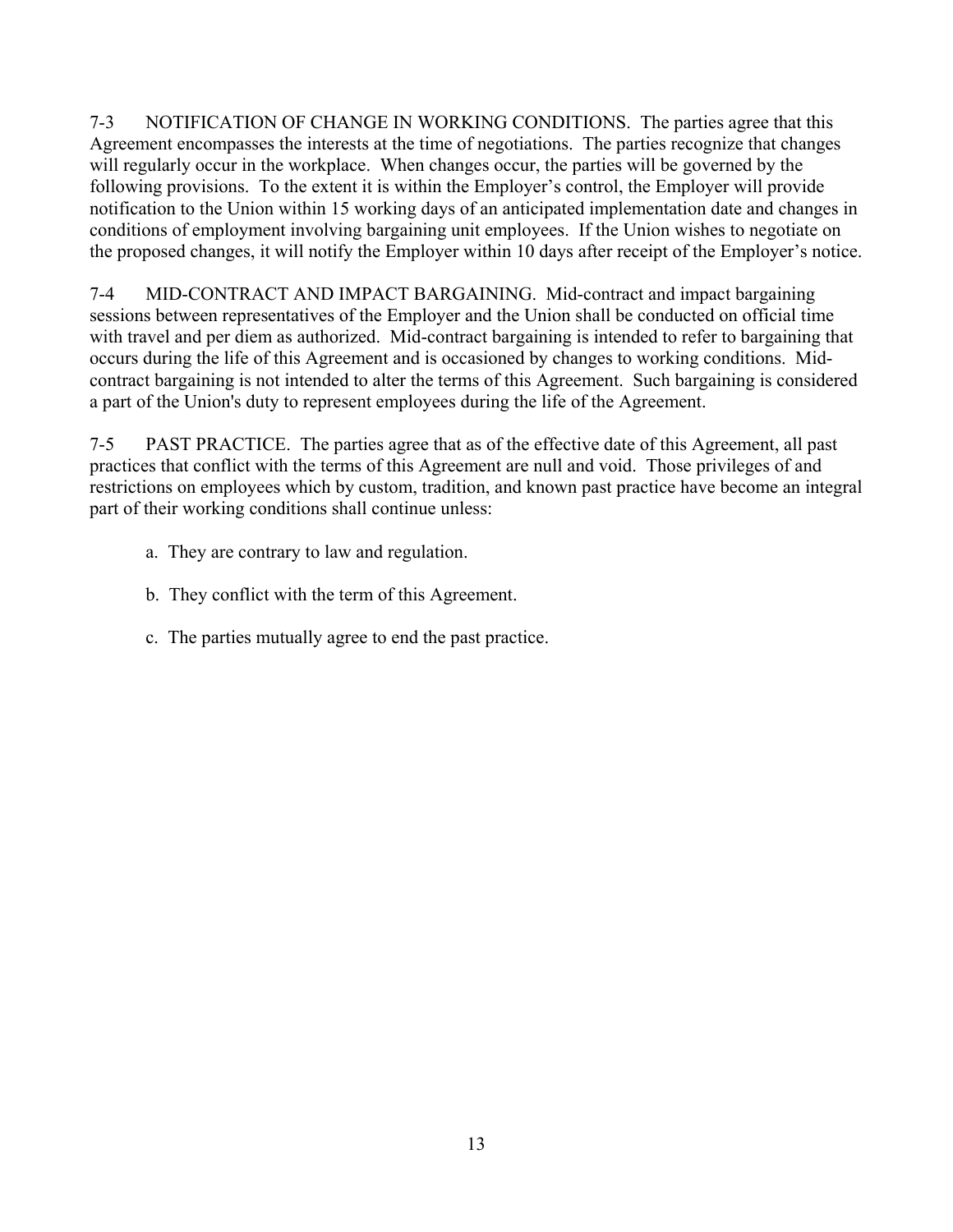#### <span id="page-13-0"></span>**ARTICLE 8 - GRIEVANCE PROCEDURE**

8-1 COMMON GOAL. The Employer and the Union recognize the importance of settling grievances promptly, fairly, and in an orderly manner that will maintain the self-respect of the employee and be consistent with the principles of good management. To accomplish this, every effort will be made to settle grievances expeditiously and at the lowest level.

8-2 DEFINITION. Grievance means any complaint:

a. By any bargaining unit employee concerning any matter relating to the employment of the employee.

b. By the Union concerning any matter relating to the employment of any bargaining unit employee.

c. By any bargaining unit employee, the Union, or the Employer concerning:

 (1) the effect or interpretation, or a claim of breach, of a collective bargaining agreement; or

(2) any claimed violation, misinterpretation, or mis-application of any law, rule, or regulation affecting conditions of employment.

- 8-3 EXCLUSIONS. The following are not grievable:
	- a. A violation relating to political activities.
	- b. Retirement, life insurance, or health insurance.
	- c. A suspension or removal for national security.

d. Any examination, certification, or appointment administered by the Office of Personnel Management.

 e. The classification of a position which does not result in the reduction in grade or pay of the employee.

- f. The termination of a probationary employee.
- g. Personnel actions taken as a result of a reduction-in-force.
- h. The content of published Agency regulations and policy.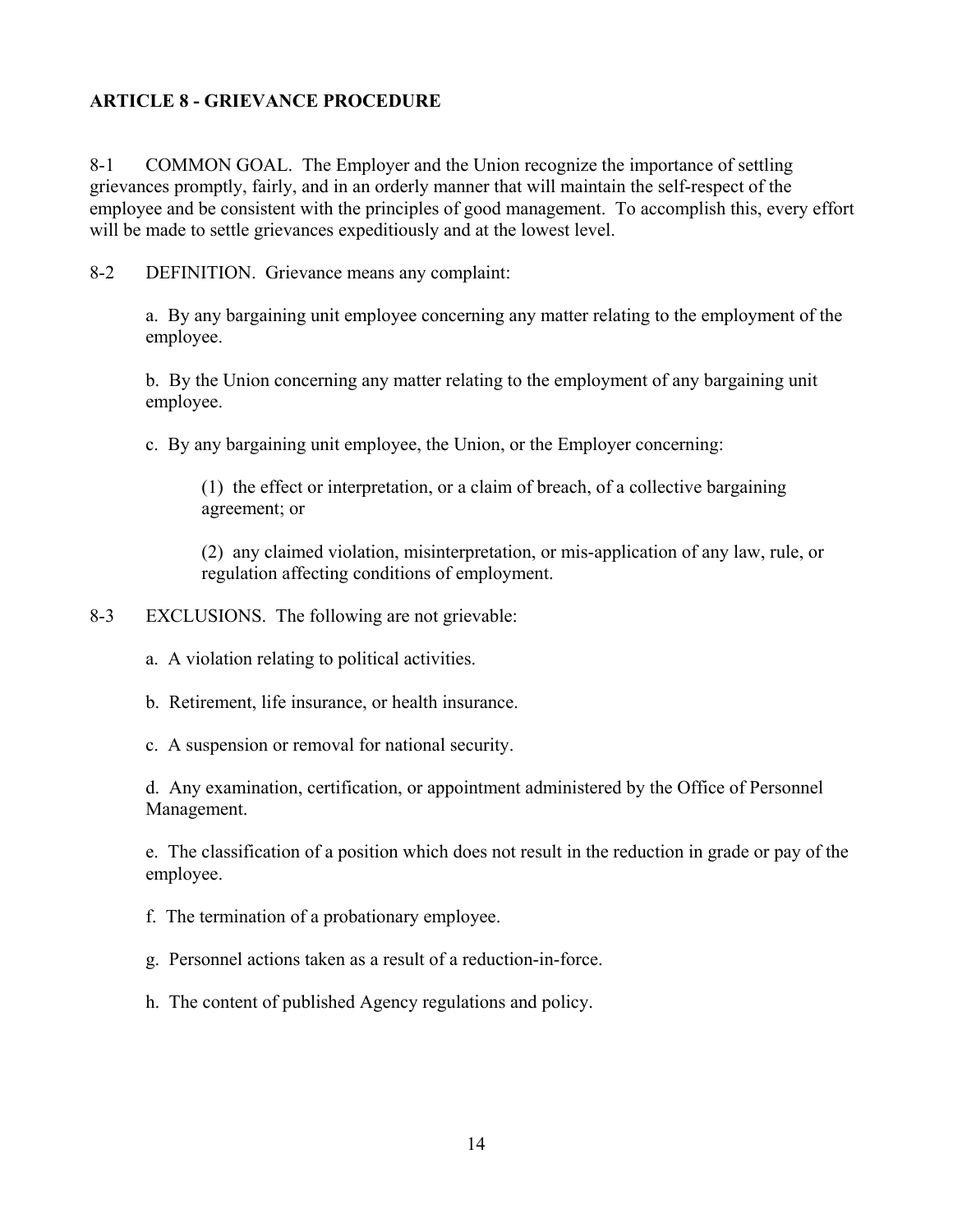i. Non-selection for promotion from a list of best qualified candidates.

j. A progress review, a counseling session, or a performance improvement plan or opportunity to improve.

k. An action that terminates a temporary or term promotion and returns the employee to the position from which the employee was temporarily promoted, or to a different position (not lower in grade) where the employee is informed in advance that the promotion is only temporary.

l. The substance of the critical elements and performance standards of an employee's position.

m. Action taken according to the terms of a formal agreement voluntarily entered into by an employee, which assigns the employee from one location to another.

n. A salary offset determination or garnishment which is reviewable under separate procedures or law.

- o. Complaints concerning Veterans Preference.
- p. Complaints regarding non-bargaining unit positions.
- q. Warnings, cautions and admonishments.
- r. Proposed actions.

s. The granting of an award or quality step increase, or the adoption or failure to adopt an employee suggestion.

For those matters which are grievable, this procedure shall be the exclusive procedure for the parties and the employees. However, nothing in the section shall prevent employees from appealing adverse actions or actions for unacceptable performance to the Merit Systems Protection Board (MSPB) provided the employee has not initiated a grievance in writing on the matter in accordance with this Agreement. An employee may appeal an adverse action under the Negotiated Grievance Procedure or the Merit Systems Protection Board Appeal Process, but not both.

 $8-4$  personally present a grievance or have it adjusted without representation of the Union as long as the Union has been given an opportunity to be present at all formal grievance discussions and the UNION REPRESENTATION. An employee or group of employees in the bargaining unit may adjustment is consistent with the terms of this Agreement or applicable law, rule, or regulation, and the adjustment.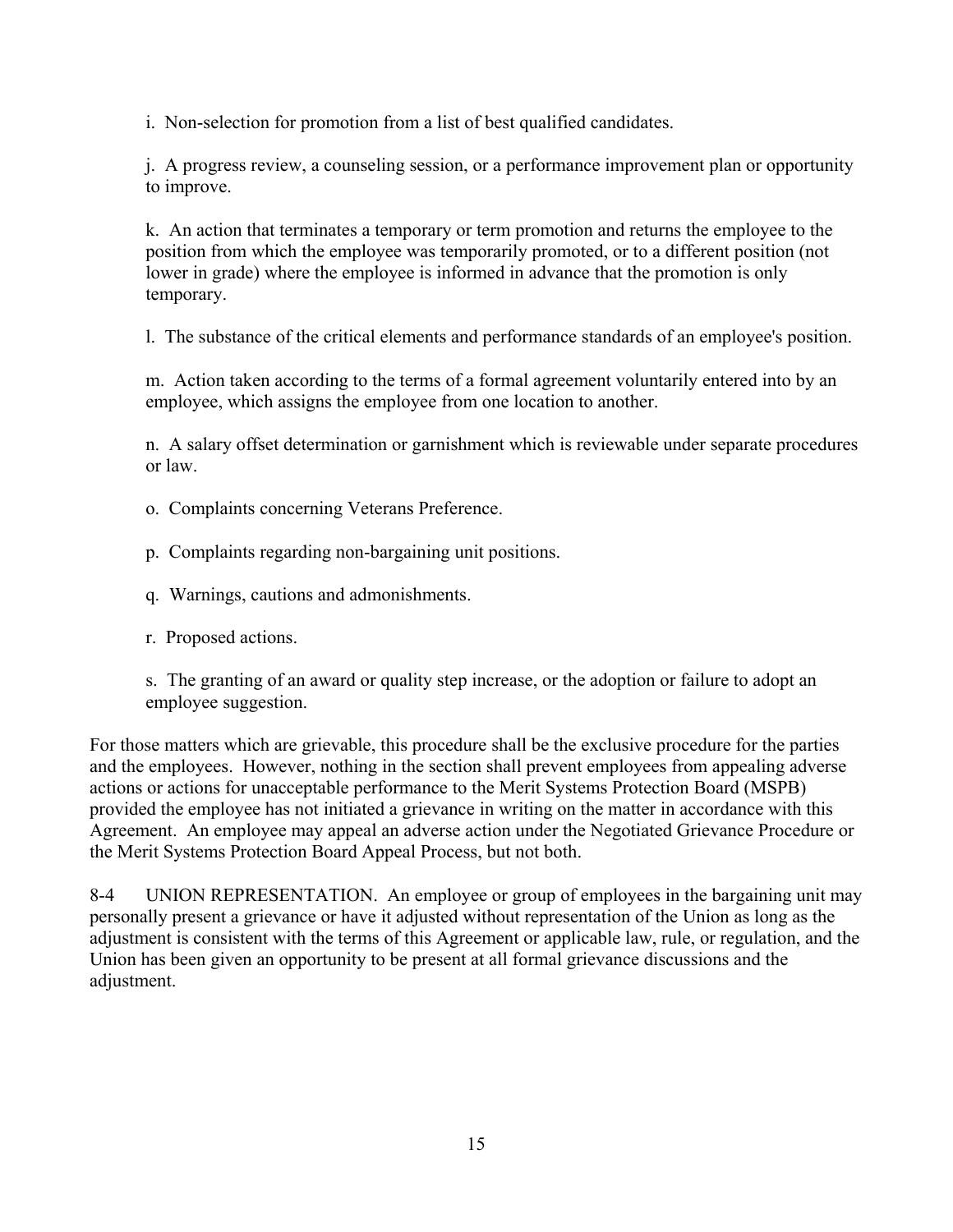appointed by the Union may represent, assist, and/or advise the grievant(s) at any or all stages of the negotiated grievance procedures. In this respect, the Union representative will be present with the When the grievant(s) chooses the Union to assist in processing a grievance, the representative grievant(s) in discussions with appropriate officials.

8-5 PRESENTATION. In the interests of expediency and workplace harmony, it is expected but not required that there will be open lines of communication between an employee and his/her supervisor, and that disagreements should be discussed between an employee and supervisor in an attempt to resolve issues before resorting to a Step 1 grievance.

 days of the incident that gave rise to the grievance or within thirty (30) calendar days from the a. Step 1. The Union or an employee who has a grievance will present a signed written statement of complaint specifying the nature of the grievance, including the identification of any provision(s) of this collective bargaining Agreement, law, rule, or regulation affecting conditions of employment alleged to be violated: and the relief requested. This written statement shall be presented to the immediate first-level supervisor within thirty (30) calendar time that the grievant learned of the event, or should have learned of the matter out of which the grievance arose. The employee and the supervisor shall meet within ten (10) calendar days to discuss the issue with the hope of resolution without further action. A written decision will be issued sustaining and/or denying the grievance in whole or in part to the employee and the Union within fifteen (15) calendar days of the date of the meeting. If the grievance has been denied, the Union or the employee may file a Step 2 grievance.

 second-level supervisor by written notice. The second-level supervisor may choose to meet submission of the grievance. If the first and/or second-level supervisor is the State Director proceed to Step 3. Decisions will be submitted in writing to the Union and the grievant. b. Step 2. If the grievant is not satisfied with the response from the first-level supervisor, the grievant may, within fifteen (15) days of the Step 1 decision, advance the grievance to the with the employee and the Union official and will issue a written decision within fifteen (15) calendar days of the meeting, or if no meeting is held, within fifteen (15) calendar days of

 the incident giving rise to the grievance (when the State Director is the first-level supervisor), meeting may be held to attempt to resolve the grievance when mutually agreed. The State c. Step 3. The State Director receives all grievances at Step 3. The Union or the grievant(s) must submit the grievance in writing to the State Director within thirty (30) calendar days of or within fifteen (15) days of receiving the response identified at Step 2. The State Director will attempt to resolve the grievance within fifteen (15) days after receiving the grievance. A Director will respond to the grievance in writing sustaining and/or denying the grievance in whole or in part within fifteen (15) calendar days of the meeting, or if no meeting is held, within fifteen (15) calendar days of submission of the grievance. The State Director's decision shall be the final decision by the Employer on the grievance. If the grievance has been denied in any part, the Union may advance the grievance to arbitration in accordance with Article 9.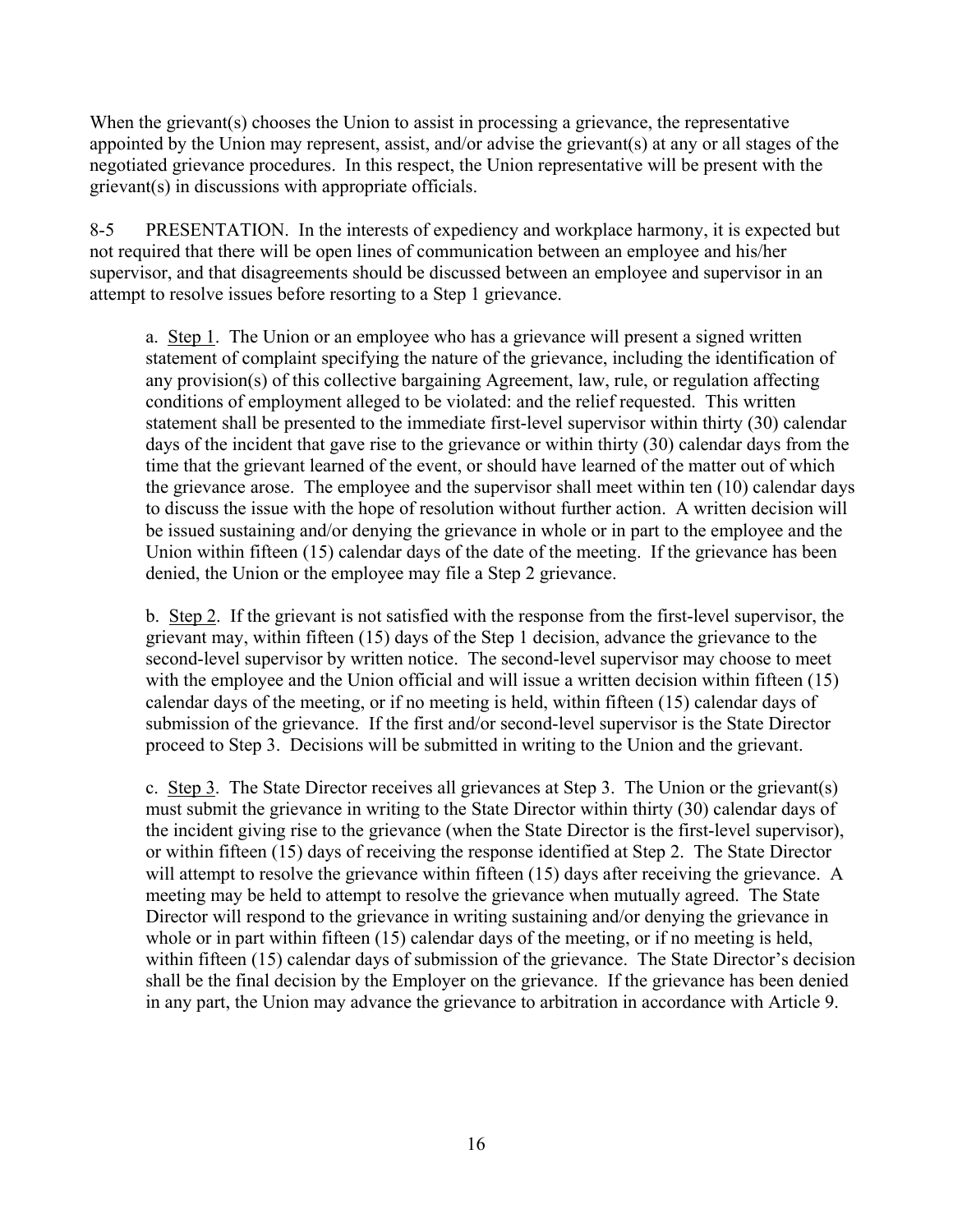frame, the grievance moves to the next step. If the Union or the grievant(s) fails to present the grievance to the next higher level within the specified time frame, the grievance is terminated. Time 8-6 TIME FRAMES. If the Employer fails to respond to a grievance within the specified time limits in this Article may be extended by mutual consent of the parties.

8-7 SOLICITATION. Union officials will not solicit complaints or grievances.

 an untimely filing. The Employer, Employee and the Union are held to the specified time frames of 8-8 PROCEDURAL EXCEPTIONS. The grievant will normally file the first step grievance with his/her first level supervisor. However, if the deciding official for the grieved action is at a higher level than the first level supervisor, the grievant may start the grievance within thirty (30) calendar days at the step of the deciding official. If the Union or an employee incorrectly files a grievance at the incorrect level of supervision, the Employer will promptly forward the grievance to the correct level and inform the grievant and the Union. Filing a grievance with the improper level does not create section 8.5**.** 

Actions taken which are grievable to the MSPB, (e.g., removals, suspensions of 15 or more days and downgrades), are not grievable under this procedure. The employee has the option of arbitration or appeal to MSPB, but cannot elect both.

 8-9 ALTERNATE DISPUTE RESOLUTION. The parties recognize the use of Alternate Dispute may propose the use of ADR for resolution of a grievance at any stage of the grievance procedures and prior to invoking arbitration. The party proposing ADR shall submit their proposal to the other party in writing. The non-proposing party may accept or reject the proposal at their sole discretion. The days of receipt of the proposal. Failure to respond to the proposal within ten (10) days of receipt shall be considered a rejection of the proposal for ADR. If the parties agree to a form of ADR, the party that Mediation and Conciliation Service, Shared Neutrals, or similar services. The ADR service will be process. In the event the ADR process results in resolution of the grievance, such resolution shall be formally documented in a settlement agreement executed by the parties. Either party may terminate Resolution (ADR) as a voluntary attempt at dispute resolution. ADR techniques include a broad range of approaches for dealing with conflict and seeking solutions satisfactory to all parties. Either party acceptance or rejection shall be in writing and shall be delivered to the proposing party within ten (10) proposed the ADR shall be responsible for notifying and requesting ADR services such as the Federal selected by mutual agreement of both parties. The parties shall execute a written agreement with the provider of the ADR service pertaining to confidentiality of the process before commencing with the the ADR process at any time prior to or during the ADR process by written notice to the other party. The use of ADR will serve to suspend the time limits of this Article between the date the parties enter into an agreement to use ADR and the date a party delivers a notice of termination of the ADR process. If funding cannot be obtained from the National Office, the cost of mediation will be split between the Union and Management, if funds are available.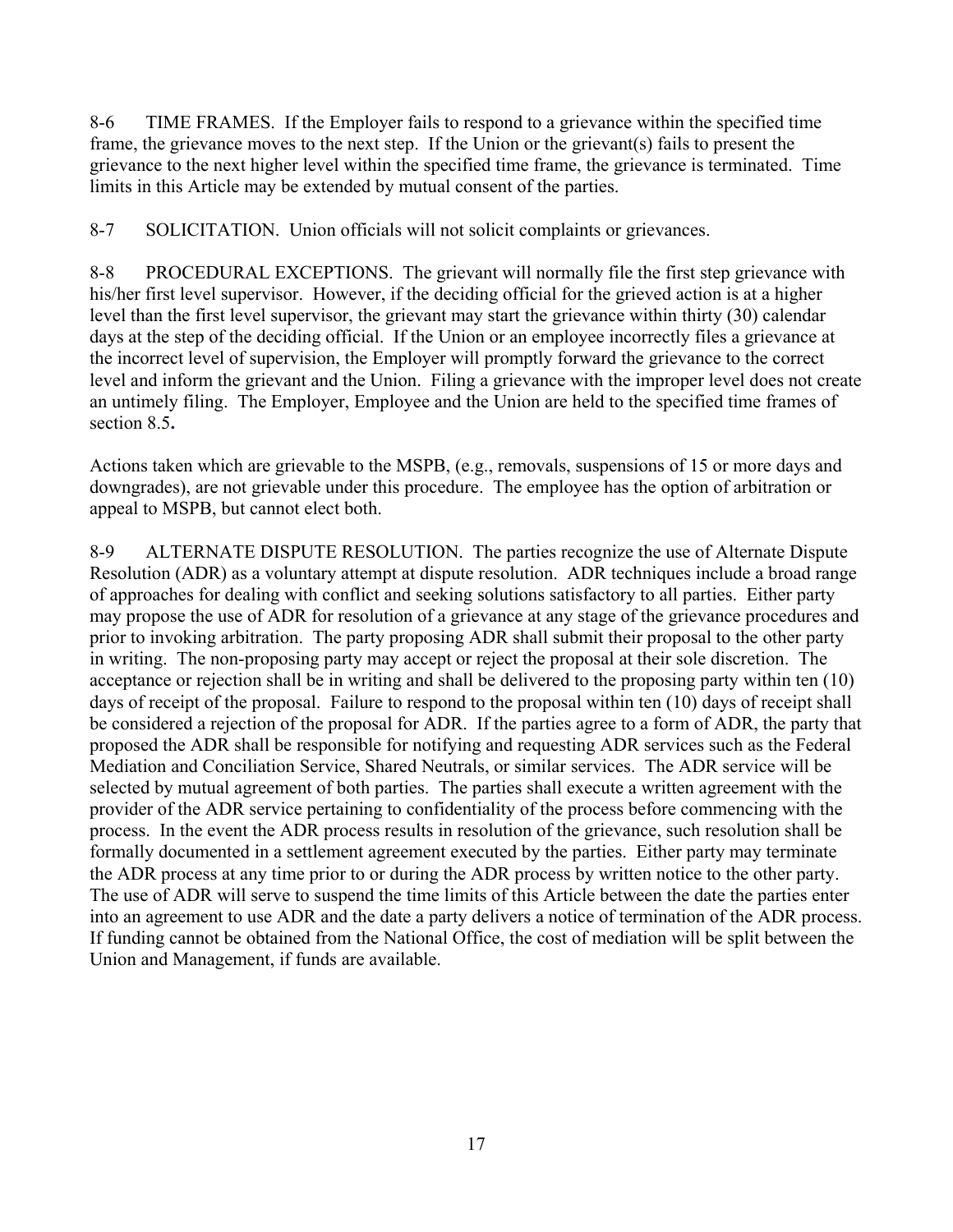with the opposite party concerning a particular act or occurrence within thirty (30) calendar days of the 8-10 EMPLOYER/UNION GRIEVANCE. The Employer or Union may file a grievance in writing act or occurrence or within thirty (30) days of the date that the grieving party became aware of the act or occurrence. Upon receipt of the grievance, the responding party will have thirty (30) calendar days to respond. After this response, the grievance may be advanced to arbitration in accordance with Article 9.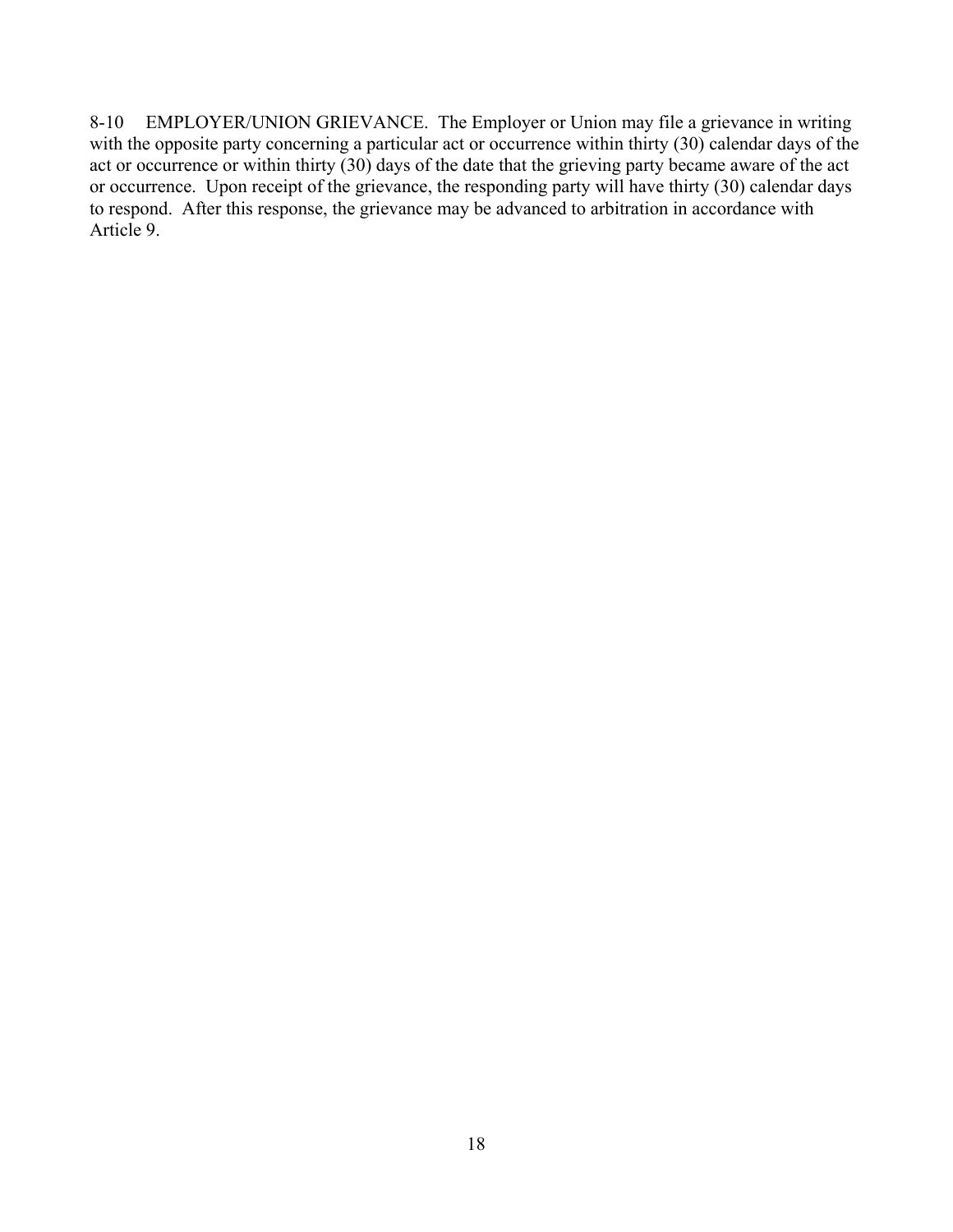# <span id="page-18-0"></span>**ARTICLE 9 - ARBITRATION**

 Intent to Invoke Arbitration within fifteen (15) calendar days following receipt of the response mentioned by Article 8-10. Official time will be granted to the Union to participate in the arbitration 9-1 CONDITIONS FOR INVOKING ARBITRATION. If the decision on a grievance processed under the Negotiated Grievance Procedure is not acceptable, the issue may be advanced to arbitration. The Union will provide Notice of Intent to Invoke Arbitration within 15 calendar days following receipt of the decision at Step 3 (see Article 8-5.c.). The Union or the Employer will provide Notice of process in accordance with Article 27.

 9-2 SELECTING AN ARBITRATOR. Within seven (7) days after receiving the Notice of Intent to Invoke Arbitration, unless additional time is agreed to by both the Union and the Employer, the party invoking arbitration will request the Federal Mediation and Conciliation Service to furnish the parties a list of five (5) impartial persons qualified to act as arbitrators who are located near the party's official duty station, such as Washington, Oregon, or Idaho. An informational copy of the request will be sent to the other party. The Employer and the Union shall agree, within fifteen (15) working days after receipt of the list, upon one of the listed arbitrators. If they cannot agree, they will each strike one name from the list and shall repeat the procedure. The party striking first will be decided by a flip of the coin. The remaining individual shall be the duly selected arbitrator. The Arbitrator's decision shall be binding on the parties, unless either party files an exception to an award with the Federal Labor Relations Authority under regulation prescribed by the Authority.

9-3 PROCEDURE. The parties must mutually agree to any procedure other than a full arbitration hearing. Upon selection of an Arbitrator in a particular case, the respective representatives of the Parties will communicate with the Arbitrator and jointly select a mutually agreeable date for the arbitration hearing.

 9-4 SCOPE OF ARBITRATOR'S AUTHORITY. As necessary to reach a decision, the Arbitrator shall have the authority to interpret and define this Agreement. The Arbitrator shall have no authority to add to, subtract from, alter, or modify any terms of the Agreement, agency instructions, and applicable laws.

9-5 TIME LIMIT. The Arbitrator will be requested to render a decision and remedy to the Employer and the Union as quickly as possible, but in any event no later than thirty (30) days after the conclusion of the hearing unless the parties otherwise agree.

 9-6 FEES AND EXPENSES. The Arbitrator's fees and expenses, if any, shall be borne by the losing party. If any decision is not clearly favoring one party's position over the other, the Arbitrator may specify that all costs should be borne equally by the parties. If either party desires a copy of a transcript of an arbitration hearing, the party is solely responsible for paying for its own copy of the transcript.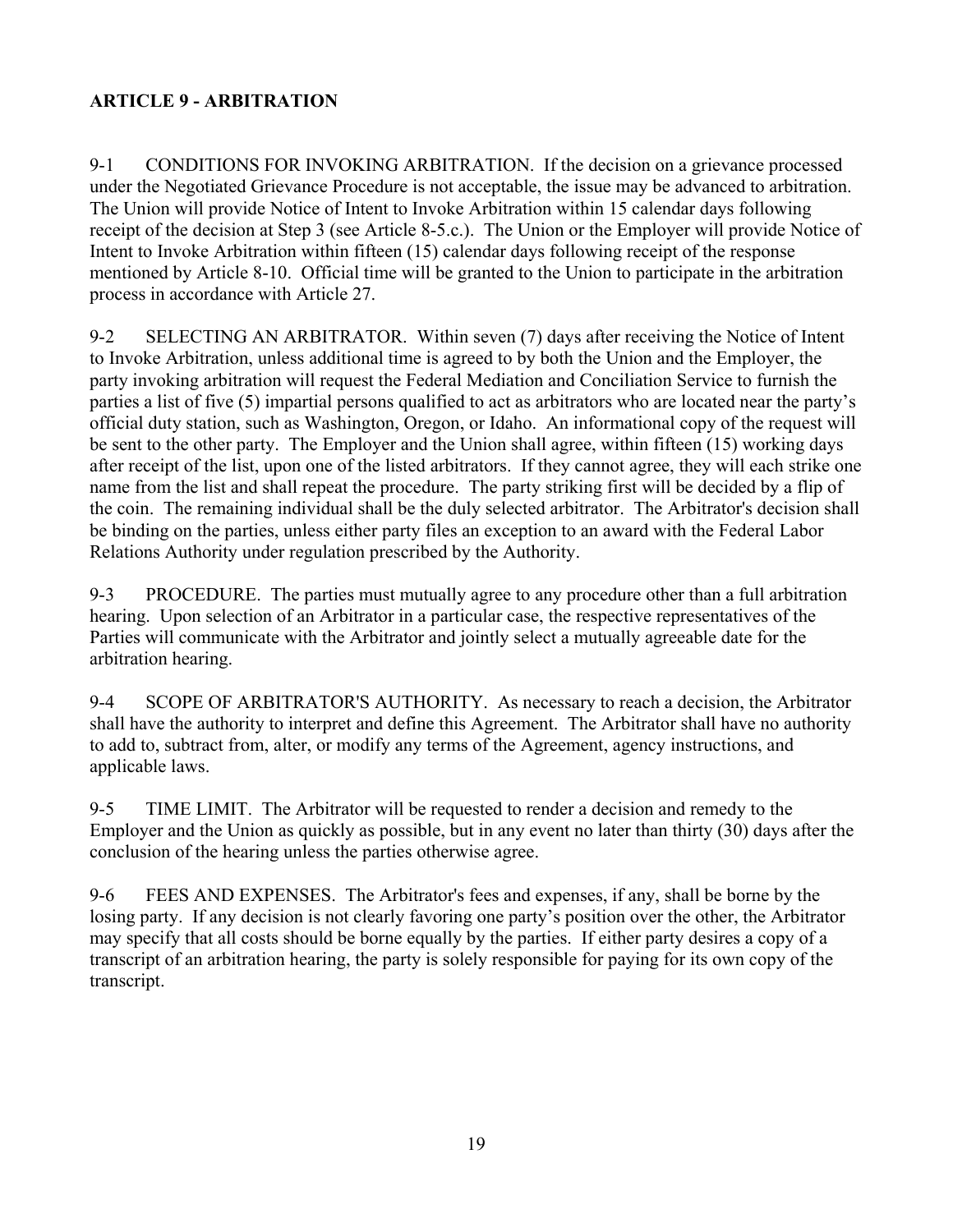# <span id="page-19-0"></span>**ARTICLE 10 - POSITION DESCRIPTIONS**

 10-1 INTENT. Each employee is entitled to a complete and accurate position description. The position description shall be reviewed annually as part of the performance plan review process. Any employee in the bargaining unit shall be afforded the opportunity to meet with their supervisor for the purpose of reviewing their position description for accuracy.

10-2 POSITION DESCRIPTION CHANGES. When the Employer approves a new description for a classified position that is occupied, it shall provide an informational copy of the position description to the Union.

10-3 AGENCY COMPLAINTS AND APPEALS. Any employee in the bargaining unit who feels that he/she is performing duties outside the scope of their position description, or that his/her position is inaccurately described or classified, may request through the immediate supervisor, that the position description be reviewed.

 been downgraded as a result of reduction-in-force, may only appeal to the Merit Systems Protection 10-4 DOWNGRADES. General Schedule employees in the bargaining unit whose positions have Board. Saved grade and pay retention rights shall be afforded to eligible employees in accordance with the relevant statutes and regulations.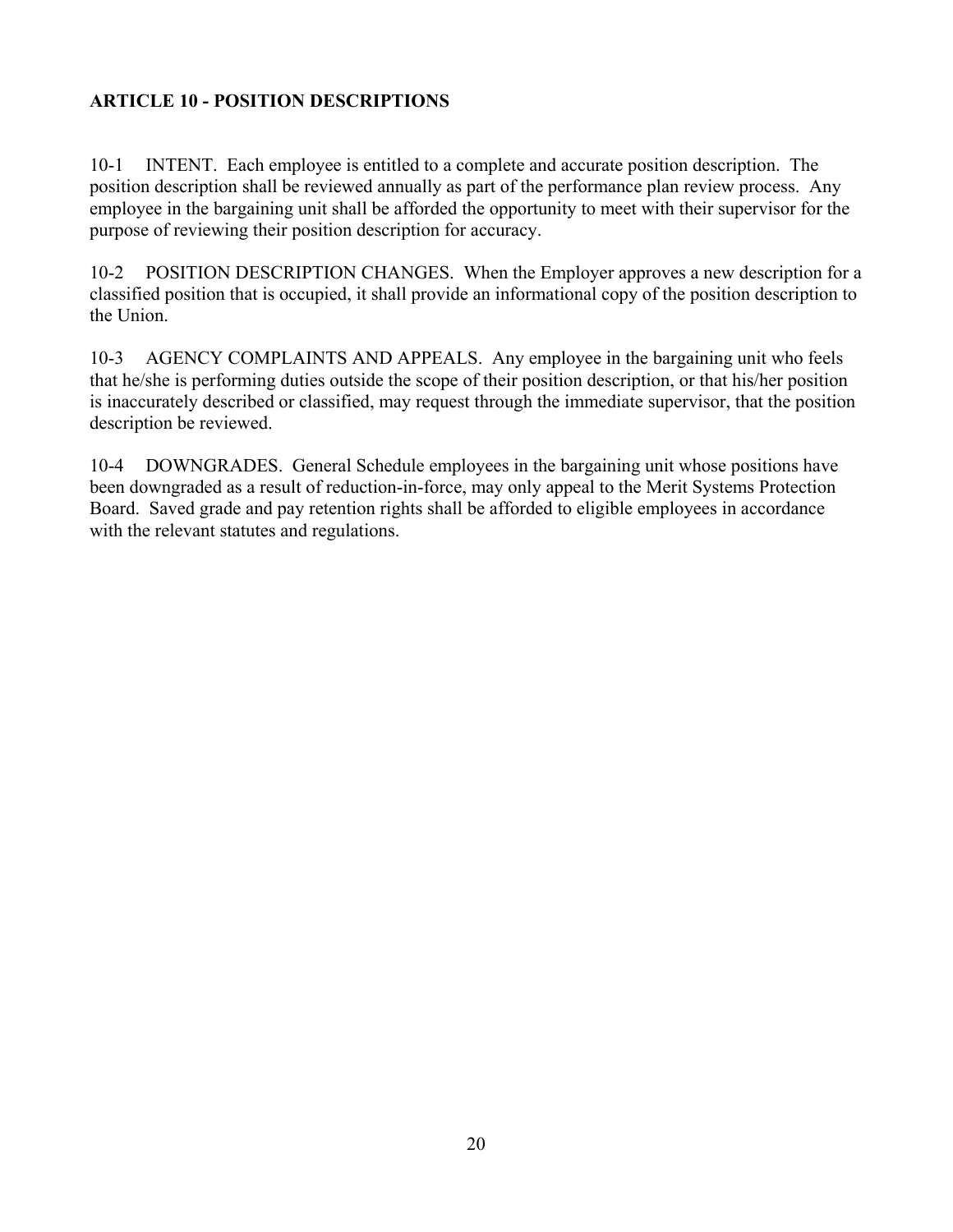# <span id="page-20-0"></span>**ARTICLE 11 - INCENTIVE AWARDS**

 11-1 PURPOSE AND POLICY. The parties agree that a motivational Incentive Awards Program is a necessary and useful mechanism through which employees' accomplishments shall be recognized. Supervisors are strongly encouraged to take an active part in the program by objectively recognizing. and rewarding contributions which increase productivity, empower employees, and promote team building.

It is the policy of the Employer that incentive awards will be used to encourage creativity, promote initiative, improve morale, and be sufficiently flexible so as to provide incentive to employees to enhance their performance, resulting in better quality service to our customers.

 fairness and equity. To ensure these principles are observed and credibility is maintained in the The Incentive Awards Program will be based solely on merit factors and centered on the principles of system, awards will be publicized to the maximum extent practical.

 Incentive awards are granted in the form of monetary and non-monetary recognition based upon the the following categories of awards: tangible or intangible benefits realized by the government. The Incentive Awards Program consists of

- a. Quality Step Increase
- b. Performance Award
- c. Special Act, including Group Award
- d. Spot Cash Award

Employees who perform community service activities, which promote volunteerism, may be recognized for their contributions through monetary or nonmonetary awards.

This Article is designed to encourage maximum involvement and flexibility for all managers and employees.

11-2 AWARDS REVIEW. It is an appropriate matter for the Union to periodically evaluate and review the Employer's Awards Program and make recommendations to ensure effectiveness and understanding of the Awards Program.

11-3 GROUP AWARDS. Agency initiatives accomplished by teams of employees, rather than individuals working alone, should be recognized with a group award. Group awards are encouraged and should be a principle component of the overall Incentive Awards Program.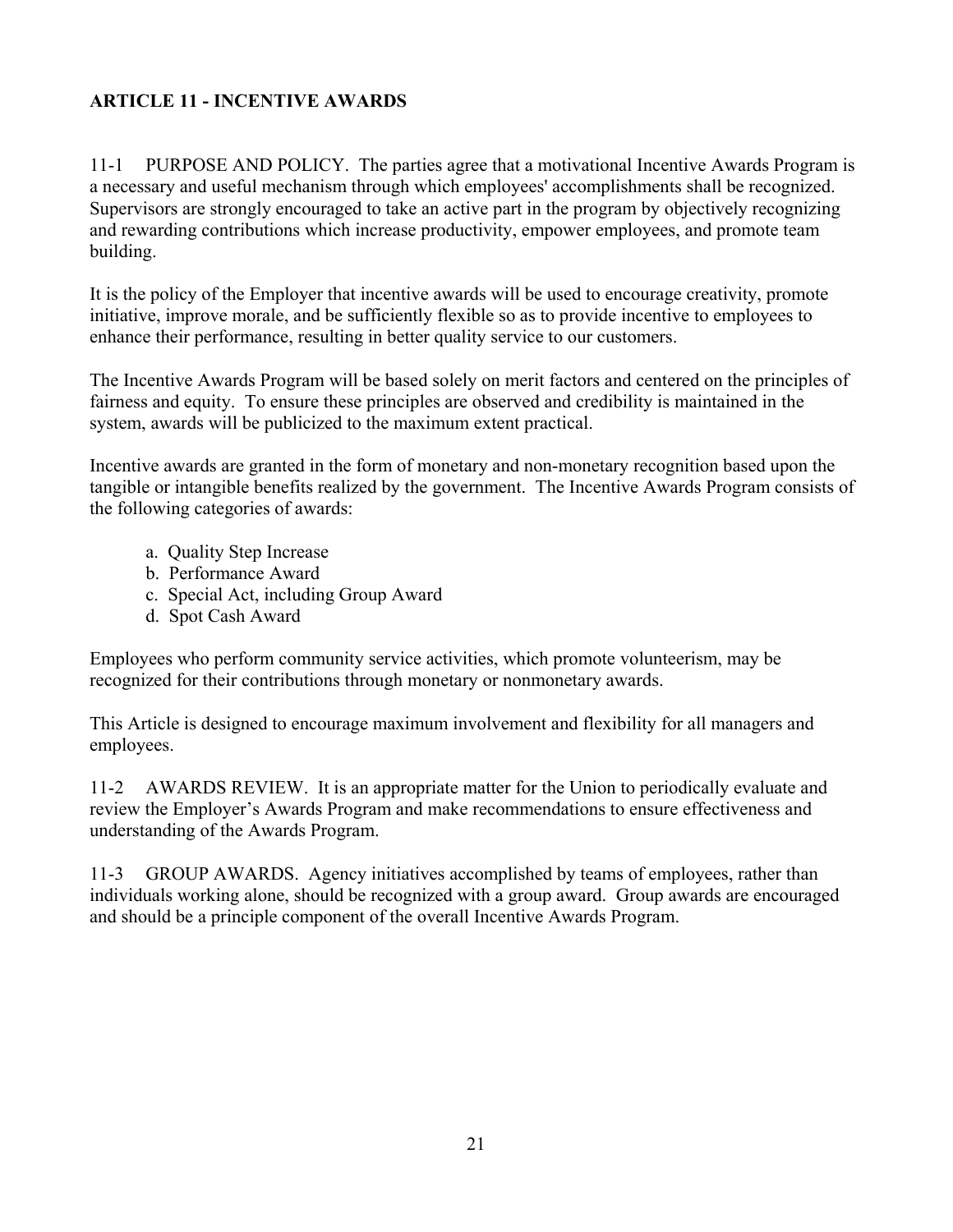# <span id="page-21-0"></span>**ARTICLE 12 - MERIT PROMOTION PLAN**

 12-1 PROCEDURES. All actions under the Merit Promotion Plan will be taken in accordance with regulations of the Department and the Agency.

12-2 VACANCY ANNOUNCEMENTS. All vacancies in the bargaining unit which are to be filled competitively under the Merit Promotion Plan will be announced through USA Jobs. A copy of the vacancy announcement will be distributed to all employees through the email system. Employees who are on extended leave are responsible for notifying their supervisor if they want to be considered for promotional opportunities while they are on travel or leave. The employee shall leave a telephone number, e-mail address and/or facsimile number with their supervisor. The supervisor is responsible for contacting the employee to provide vacancy information.

 through reassignment, transfer, or any other exception to the Merit Promotion Plan. However, 12-3 NON-COMPETITIVE APPOINTMENTS. The Employer also has the right to fill a position employees cannot be transferred, reinstated, or reassigned to positions with greater promotion potential than their current position.

12-4 INFORMING THE UNION. A copy of each bargaining unit vacancy announcement will be forwarded to the Vice-President/Chief Steward of the Union through the email system concurrently with distribution of the announcement to all employees in the bargaining unit.

position within the bargaining unit, the minimum area of consideration will be defined as state-wide.<br>A wider area of consideration may be established if it is anticipated that sufficient (i.e., at least three 12-5 AREAS OF CONSIDERATION. For any action under the Merit Promotion Plan involving a (3) highly qualified candidates) will not be available state-wide.

12-6 EXPANDING AREAS OF CONSIDERATION. In a Merit Promotion Plan action involving a position within the bargaining unit, the Employer may expand the area of consideration if either:

a. Less than three highly qualified candidates are anticipated; or

b. the Employer documents valid job-related reasons for not making a selection from a certificate with a sufficient number of highly qualified applicants.

12-7 READVERTISEMENTS. The Employer has sole discretion deciding whether to re-advertise any vacancy for which a selection has not been made.

 12-8 RIGHT OF REVIEW. The Union has a right to review records of any competitive merit promotion actions.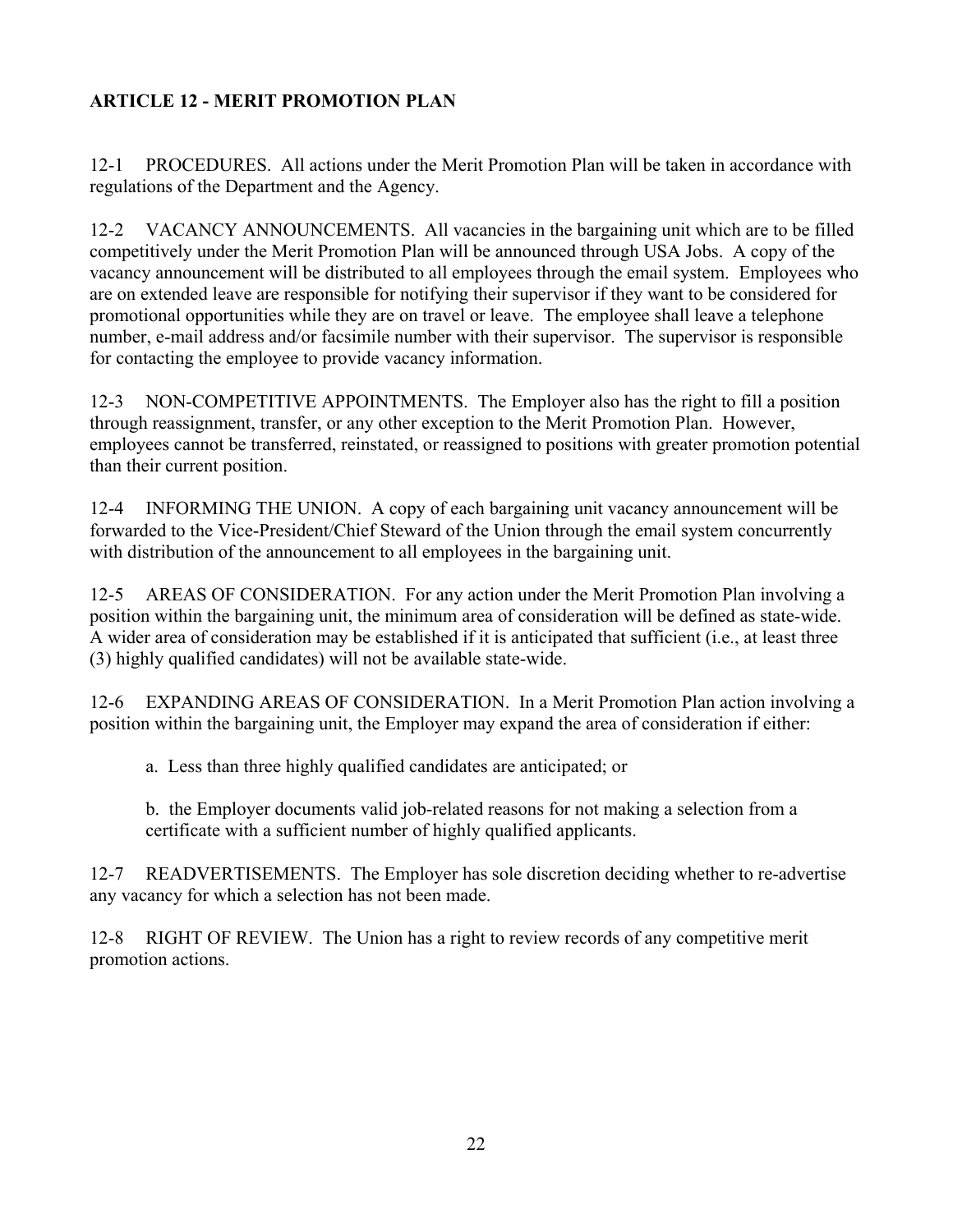# <span id="page-22-0"></span>**ARTICLE 13 - EQUAL EMPLOYMENT OPPORTUNITY**

 against because of race, color, religion, sex, national origin, age, marital status, disability, or lawful 13-1 GENERAL. The Employer and the Union agree that no employee will be discriminated political affiliation.

 $13 - 2$  much advance notice as is practical to the Union of a meeting with a bargaining unit employee held at UNION REPRESENTATION. A bargaining unit employee may request the presence of a Union representative when discussing a problem of alleged discrimination with an Equal Employment Opportunity (EEO) Counselor or when processing an EEO Complaint. The Employer will give as the informal or formal stage of the EEO complaint process.

 13-3 EQUAL EMPLOYMENT OPPORTUNITY ADVISORY COMMITTEE. If and when the Employer decides to establish an Equal Employment Opportunity Advisory Committee, the Employer shall give the Union advance notice pursuant to Article 7.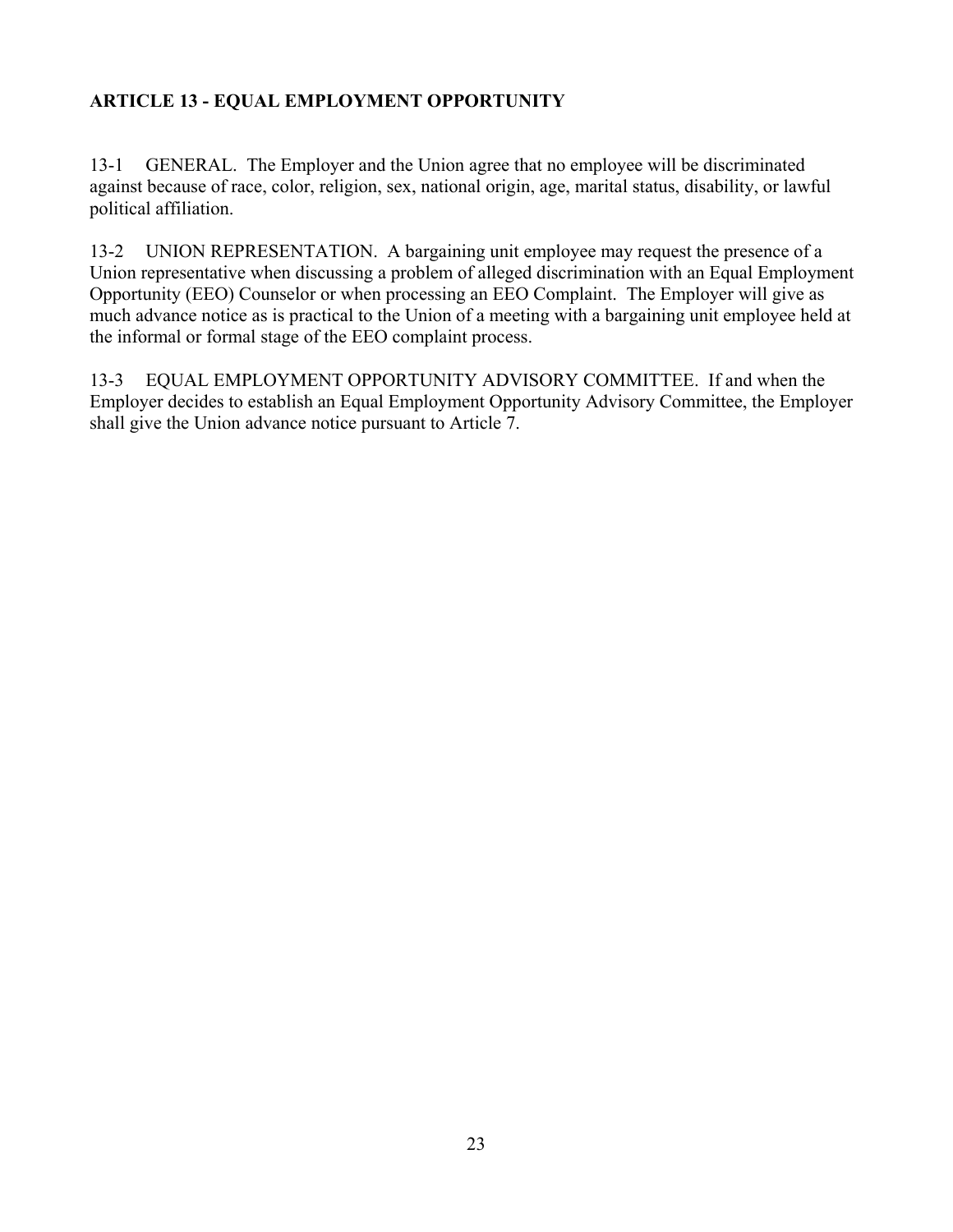# **ARTICLE 14 - DISCIPLINARY AND ADVERSE ACTIONS**

14-1 GENERAL. The parties agree:

a. The objective of disciplinary and adverse action is to maintain an orderly, competent, and productive organization.

b. All disciplinary and adverse actions against employees must be based on just cause, be consistent with applicable laws and regulations, and be fair and equitable.

c. Progressive disciplinary and performance measures should be used, whenever feasible, prior to taking formal disciplinary or adverse actions to ensure the actions are proportionate to the offense or unacceptable performance.

#### 14-2 DEFINITIONS.

 days or less taken under Title 5 U.S. C. Chapter 7503(a). a. Disciplinary Action. - Refers to a letter of official reprimand or a suspension for 14

b. Adverse Action. - Refers to a removal, suspension for more than 14 days, reduction grade, reduction in pay or furlough of 30 days or less taken under Title 5 U.S. C. 7512, or performance based actions taken under Title 5 U.S.C. 4303.

c. Warnings, counselings, or admonishments are not forms of disciplinary or adverse action.

14-3 INVITATIONS TO THE UNION TO ATTEND A DISCIPLINARY MEETING. If an employee expressly requests Union Representation at a disciplinary meeting, the Employer shall provide notice to the Union in advance of the scheduled disciplinary meeting. The Union must request official time in accordance with Article 27. Union attendance is voluntary and Union participation is limited to that of an observer in attendance unless there is an issue with compliance of the Collective Bargaining Agreement."

#### 14-4 OTHER PROVISIONS.

a. The parties agree that:

(1) The Employer retains the right to discipline.

 (2) Any discipline demands the exercise of responsible judgment so that the discipline imposed on an employee is not disproportionate to the character of the offense.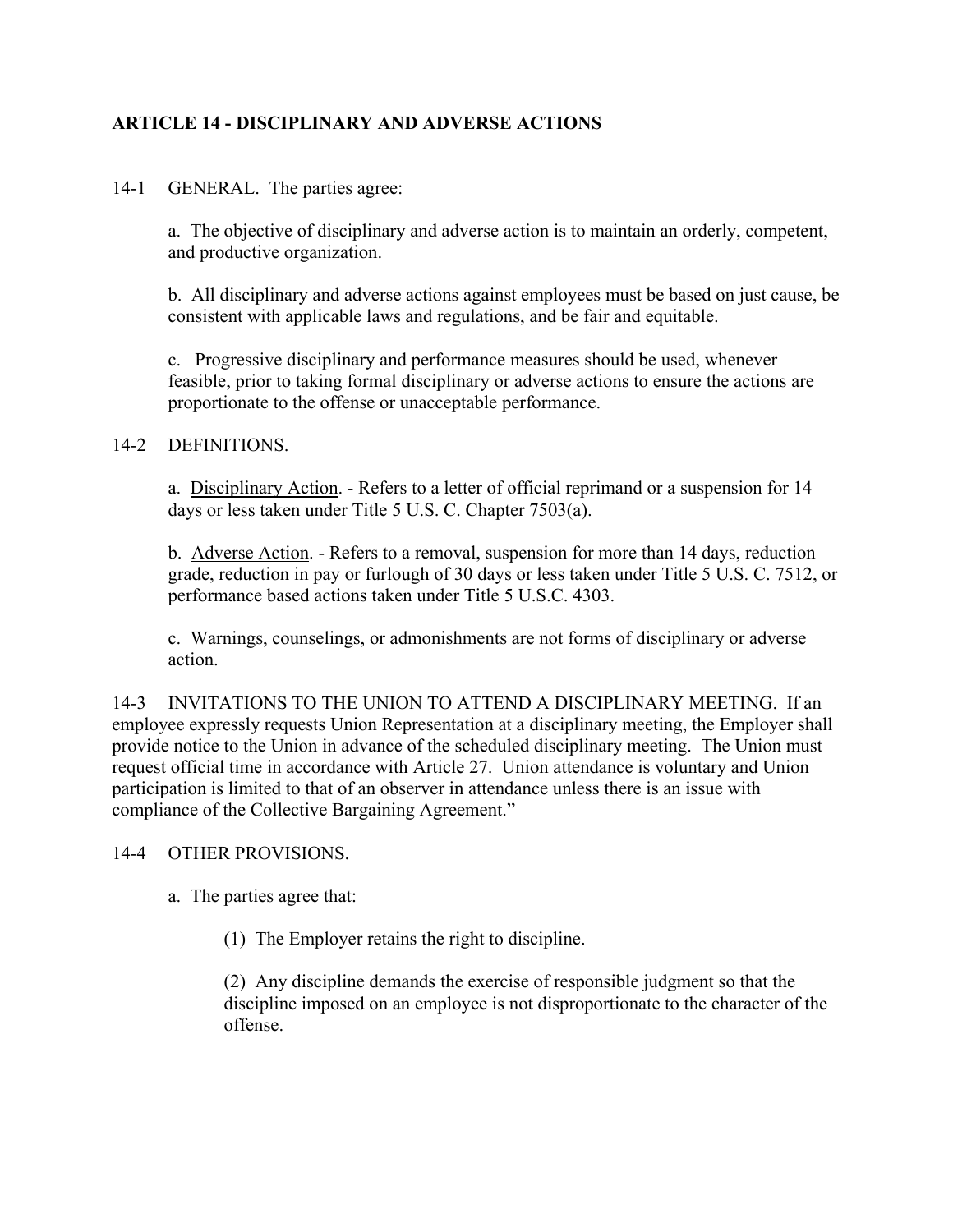(3) For discipline to be effective, it must be initiated within a reasonable time following the discovery of the conduct precipitating the action.

b. Instances of misconduct will not be allowed to continue without corrective action merely to increase the severity of the punishment.

 only in accordance with the Negotiated Grievance Procedure in Article 8. c. An employee may appeal an adverse action under the Negotiated Grievance Procedure or to the Merit Systems Protection Board, but not both. Disciplinary actions are grievable

d. Letters of Reprimand may be maintained in an employee's Official Personnel Folder for two years from the date of issuance.

 e. In emergencies, notwithstanding any provisions of this Article, the Employer has the right to take any action necessary to protect the health and safety of the work force.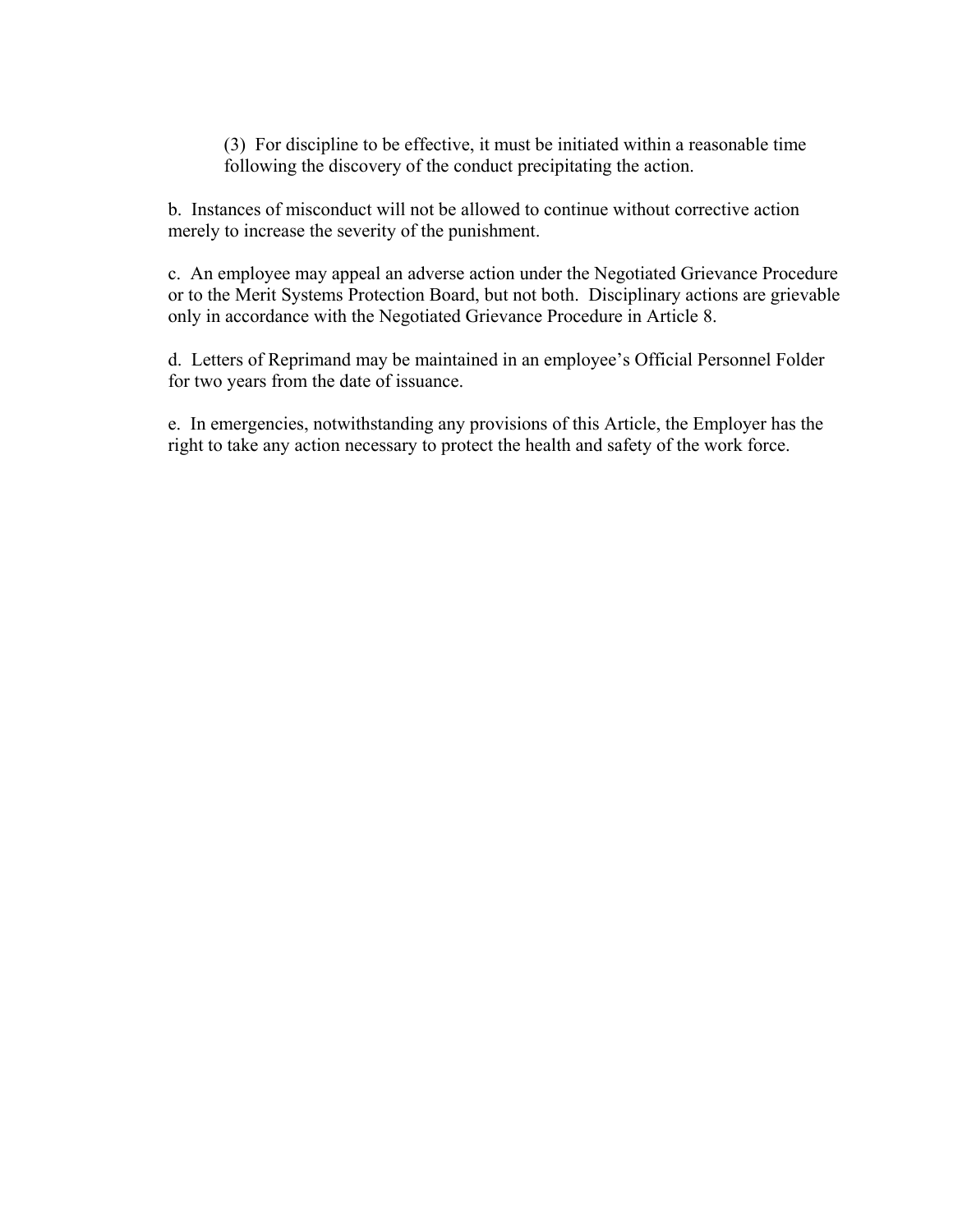# <span id="page-25-0"></span>**ARTICLE 15 - ACTIONS BASED ON UNACCEPTABLE PERFORMANCE**

#### 15-1 SCOPE DEFINITION.

 a. An action based on unacceptable performance is one which reassigns an employee, reduces the grade of an employee, or removes an employee, because the employee's performance fails to meet established performance standards in one or more critical elements of the employee's position.

b. This Article applies only to employees who have completed their probationary or trial period.

 performance actions. At a minimum, the employee will be given written notice of the proposed action prepare and present their oral and/or written response. 15-2 PROCEDURAL REQUIREMENTS. The procedural requirements prescribed by this Article will be consistent with agency regulations and existing laws as they apply to processing unacceptable stating the specific reasons of unacceptable performance, the penalty proposed, and the procedure for response. The notice will also state that the employee may review all the evidence relied upon by the Employer in preparing the notice and that the employee is entitled to Union representation in order to

Instances of poor performance will not be allowed to continue merely to increase the severity of the action.

### 15-3 PERFORMANCE IMPROVEMENT PLAN / OPPORTUNITY TO IMPROVE (PIP/OTI)

 a. As early as practical, the employee's attention will be called to areas of performance needing improvement, and steps will be initiated to assist the employee in meeting performance standards.

 b. When an employee requests a reassignment or change to a lower grade due to their inability to perform the duties of their current position, the Employer will make a reasonable effort to reassign the employee or place the employee in lower-graded position which the Employer believes the employee can successfully perform

 c. When informal efforts discussed above do not result in acceptable performance, a PIP/OTI will be developed.

 and the content of the PIP/OTI rests with the Employer. All written documentation the employer provides to the employee will be provided in duplicate. The employee will be d. The PIP/OTI will be developed in writing and the employee will be given two working days to comment on the PIP/OTI prior to its implementation. Final authority for the establishment responsible for providing such documentation to the Union if they choose.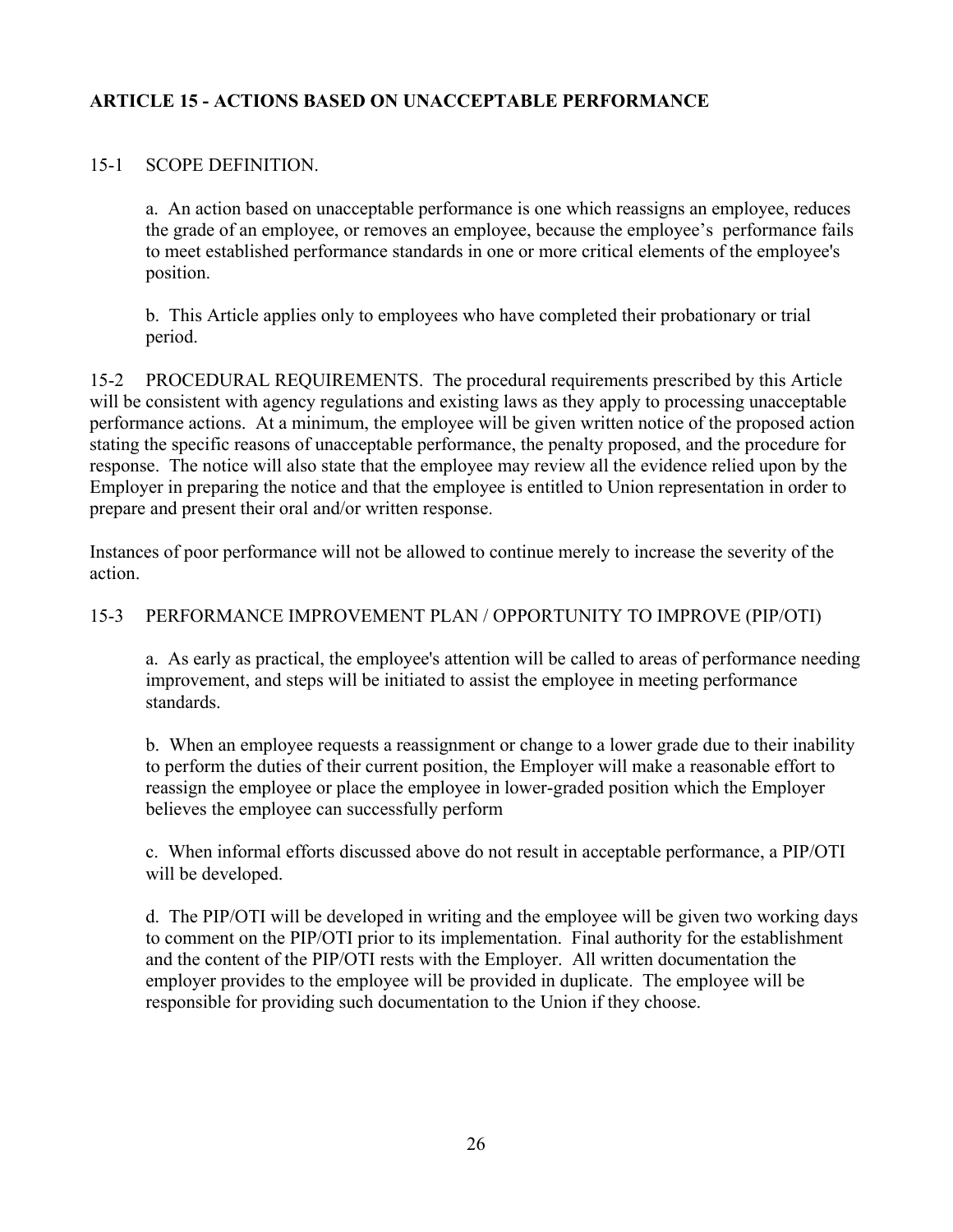e. The PIP/OTI will include the following:

(1) Identification of the critical element(s) and performance standard(s) for which performance is unacceptable.

(2) Specific examples of how the employee's performance is failing to meet the standard.

 (3) Advice as to what the employee must do to bring performance up to an acceptable level.

 (4) A statement that the employee has a reasonable period of time, but never less than 90 days, in which to bring the performance up to an acceptable level.

(5) The supervisor's plan for assessing the employee's progress during the OTI.

 f. If the PIP/OTI is successful, a written notice will be issued to the employee that includes the requirement that the employee maintain successful performance for one year. All written documentation the Employer provides to the employee will be provided in duplicate. The employee will be responsible for providing such documentation to the Union if they choose.

g. If fully successful performance is not achieved through completion of the PIP/OTI, steps will be taken in accordance with Section 15-4 below.

# 15-4 WRITTEN NOTICES.

 employer provides to the employee will be provided in duplicate. The employee will be a. In all cases of a proposed action based on unacceptable performance, the employee will be given written notice of the specific reasons of unacceptable performance on which the proposed action is based at least 30 days in advance of the action. All written documentation the responsible for providing such documentation to the Union if they choose.

b. An advance written notice proposing either to downgrade, or remove an employee for unacceptable performance shall include the following:

(1) specific instances of unacceptable performance by the employee on which the proposed action is based;

(2) the critical element and performance standard;

(3) the employee's right to be represented;

(4) the employee's right to answer orally and/or in writing; and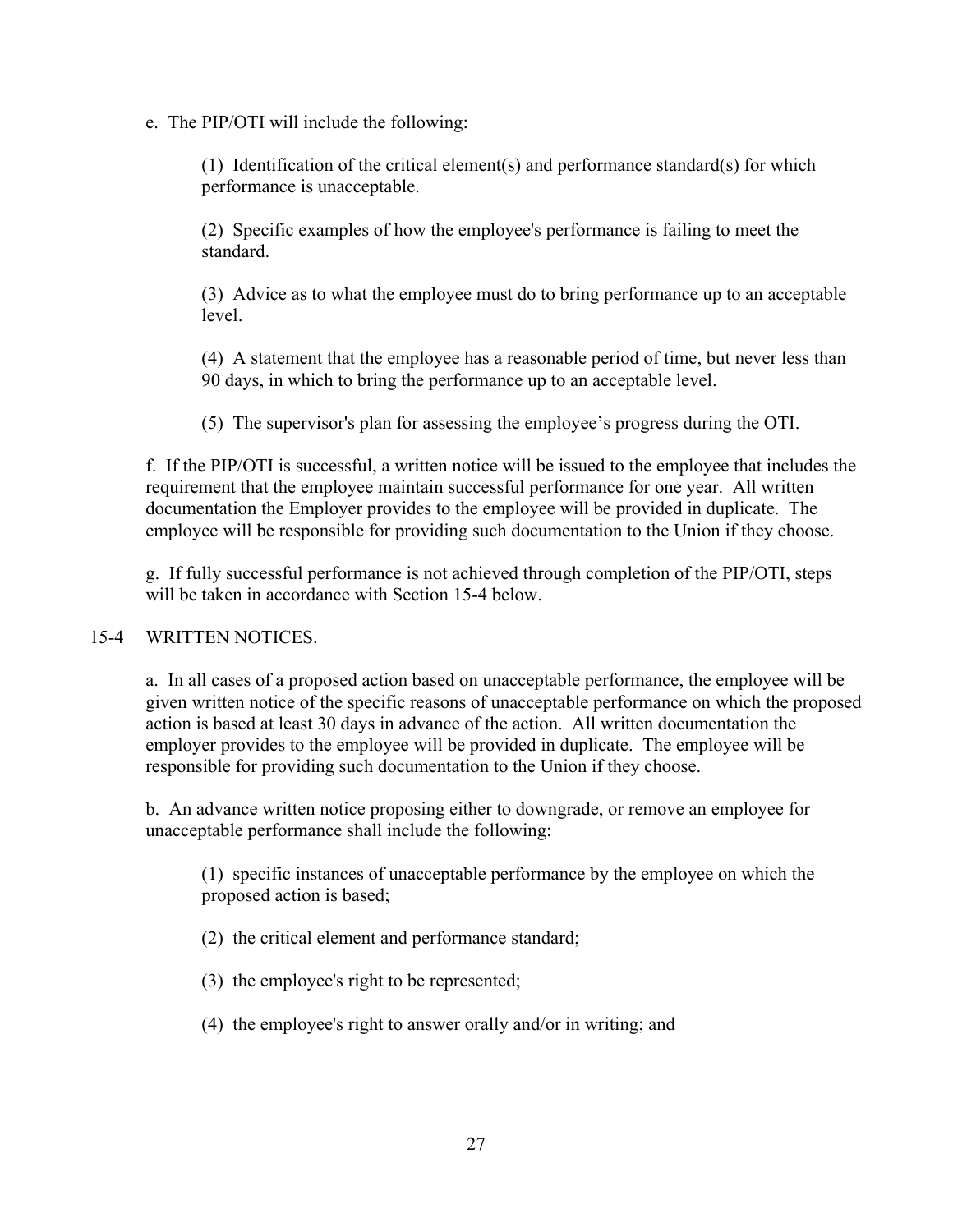(5) the employee's right to review the material relied upon to support the specific reasons of the proposal.

c. The Union or employee will not grieve either the substance or the procedural aspects of this notice; however, a final decision may be grieved.

# 15-5 EMPLOYEE RESPONSE.

 receipt of the notice of proposed action. A written reply must be submitted within fifteen a. The employee will be given the opportunity to respond orally and/or in writing prior to a decision. Any request for an oral reply must be submitted within five (5) working days of (15) calendar days of receipt of the notice of proposed action.

b. If the employee elects to make an oral reply, the Employer will prepare a written summary of the reply and provide a copy to the Union and the employee.

 15-6 DECISION LETTER. In the decision letter the deciding official will also set forth the following findings:

- a. address factual disputes, if any, raised in the employee's reply by stating the reasons why each factual dispute was rejected or accepted;
- b. state whether the employee has a right to appeal the final decision to the Merit Systems Protection Board or through the Negotiated Grievance Procedure, but not both; and
- c. indicate the effective date of the action.

 15-7 TIME EXTENSIONS. Within the parameters established by 5 CFR 432, any of the time limits set forth in this Article may be extended or waived by mutual agreement of the parties.

 and continues to be fully successful for one year from the commencement date of the PIP/OTI, all 15-8 RECORD RETENTION. If the employee's performance improves as a result of the PIP/OTI, documentation of the "unacceptable" performance shall be destroyed in accordance with Federal Records Management regulations. The Employer will notify the Union when the record(s) have been destroyed.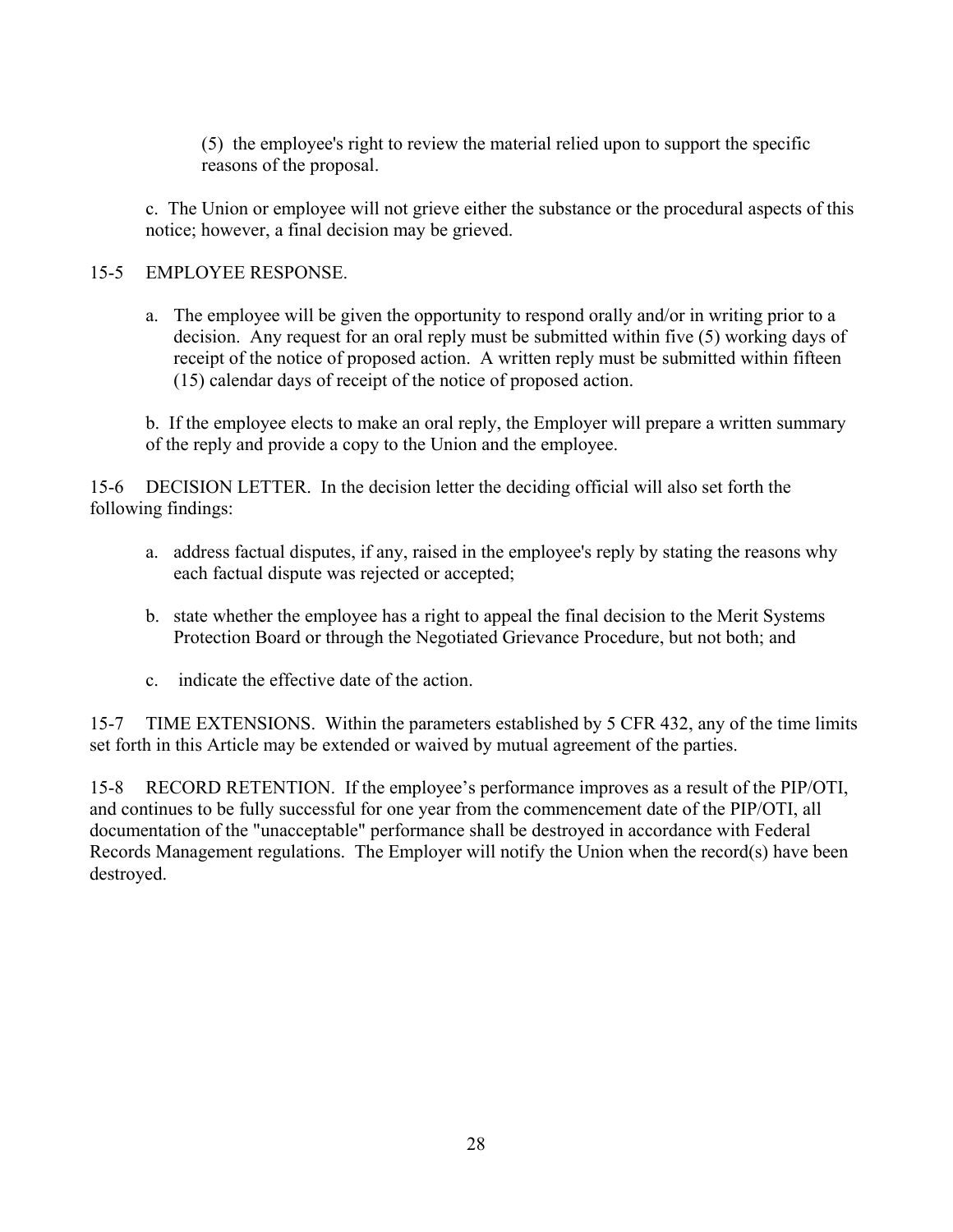# <span id="page-28-0"></span>**ARTICLE 16 - EMPLOYEE ASSISTANCE PROGRAM**

16-1 The Employer presently maintains an Employee Assistance Program (EAP), which provides counseling, information and other resources for employees troubled by alcoholism, substance abuse, emotional illness, marital/family problems, or financial problems. The Employer will make employees and supervisors aware of the program at least annually.

16-2 Employees whose performance is negatively affected as referenced above will be given a reasonable opportunity to obtain professional assistance in overcoming the problem.

 16-3 The EAP offers referral services to outside, local alcohol treatment programs, family counseling, and substance abuse treatment programs, many of which are available free, or at a nominal cost.

 same basis as any other illness when absence from work is necessary. 16-4 Employees undergoing a prescribed program of treatment for problems recognized under this Article will be granted the appropriate leave to the extent necessary to complete the program on the

 16-5 When the Employer determines that a conduct or performance problem exists and refers the employee to EAP, the Employer may take appropriate disciplinary or adverse action consistent with law and applicable regulations. The employee's involvement in the EAP must be considered by the responsible supervisory official in determining any appropriate disciplinary and adverse action.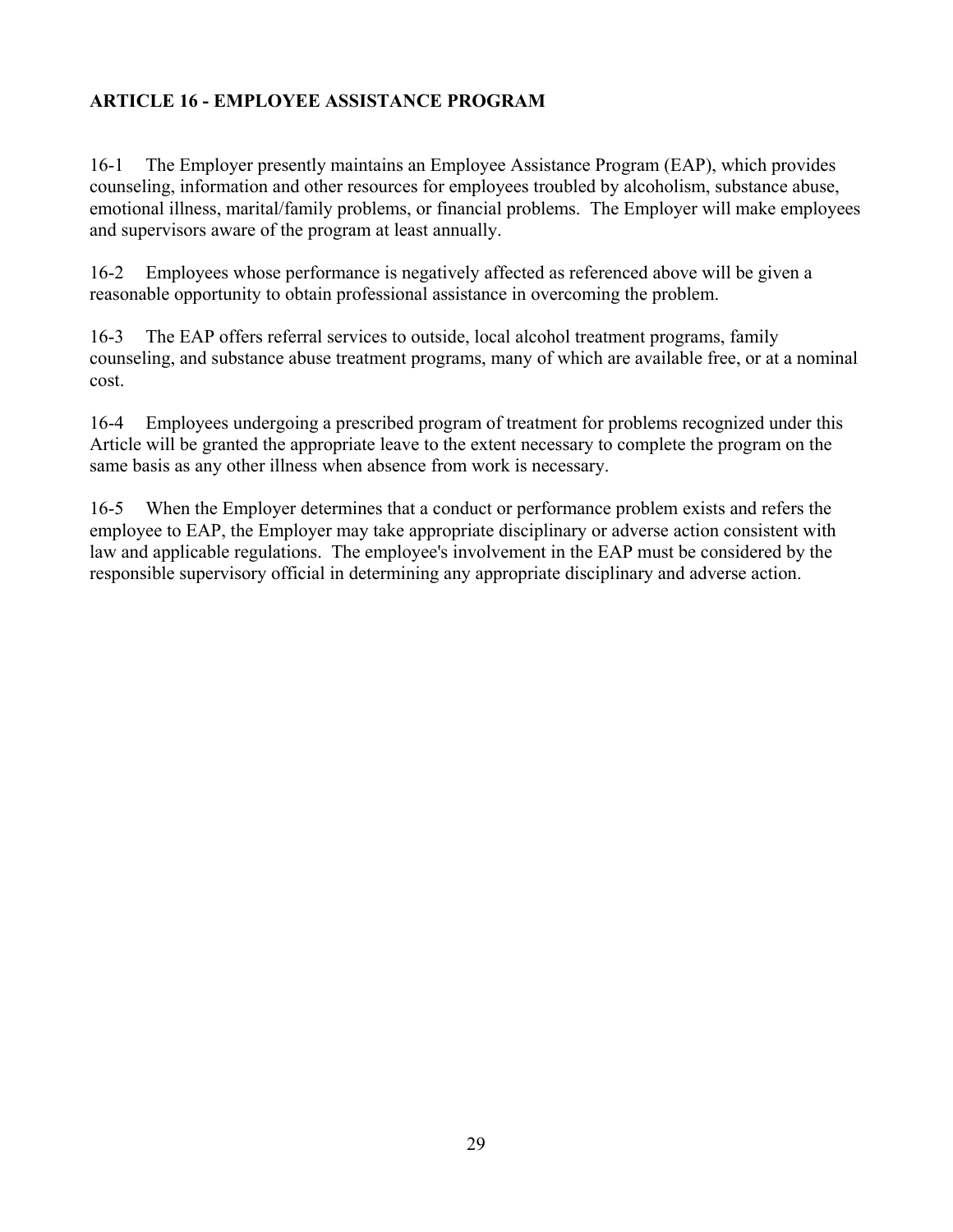# <span id="page-29-0"></span>**ARTICLE 17 - TRAINING**

 17-1 COMMON GOAL. The parties recognize the value of training, or retraining to assure continuing development to maintain the competence and skill level of the work force.

 maintenance of skills. For those employees enrolled in work-related classes not scheduled by the Employer, the Employer agrees to make a reasonable effort to enable an employee to adjust his or her 17-2 OUTSIDE TRAINING. The Employer is committed to providing development and training opportunities to all employees. The Employer also encourages the continuous upgrading and work schedule if feasible and within budgetary limitations, in order to attend. Approval will not be denied for arbitrary or capricious reasons.

 employee's work falls behind due to training another employee, the supervisor will meet with the 17-3 ON-THE-JOB TRAINING. If an employee is required to train a new employee, the supervisor will make workload adjustments to compensate for the time spent training the new employee. If an employee for the purpose of agreeing on shifting work, changing priorities or other adjustments needed to bring the work up to date.

17-4 SCHEDULING. It shall be a matter of interest and concern for the Employer and the Union that appropriate training courses, seminars, conferences, and meetings be scheduled, whenever possible, during work hours to allow the employees the opportunity to gain information, education, and training.

 17-5 USE OF EQUIPMENT. The Employer agrees to make available to all employees enrolled in approved training courses academic aids such as desk calculators, typewriters, computers, etc., if available on the premises, at mutually agreeable times during the employee's non-duty hours.

 17-6 AGLEARN. AgLearn provides a variety of training courses at no cost to the Employer or employees. Its use is encouraged before seeking outside sources. AgLearn must be used for Information Technology software training prior to requesting training from outside vendors.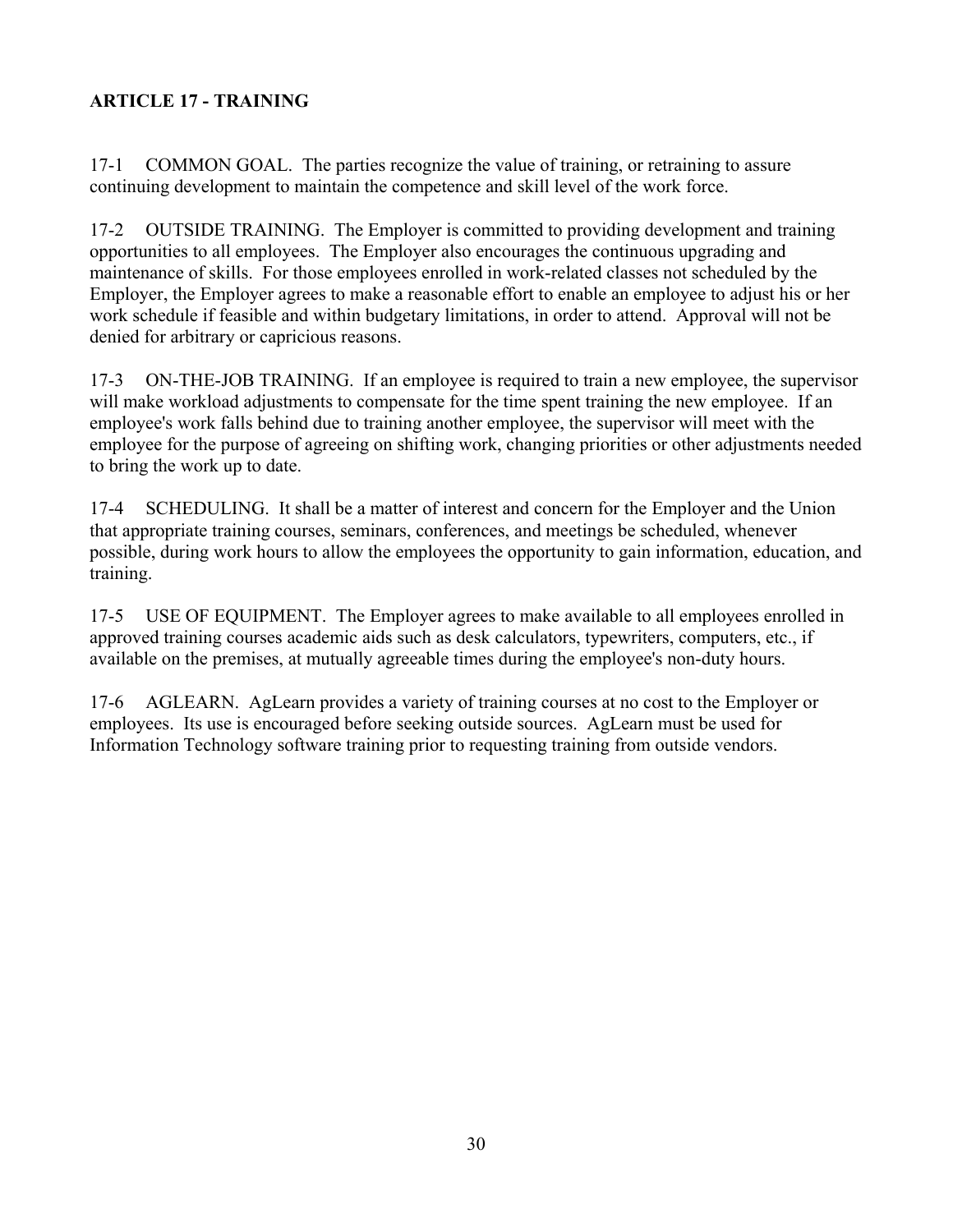# <span id="page-30-0"></span>**ARTICLE 18 - LABOR-MANAGEMENT RELATIONS TRAINING**

 18-1 UNION-SPONSORED TRAINING SESSIONS. The Employer agrees to grant official time to capacities as Union representatives. Official time for this purpose will not exceed sixty (60) hours per it sees fit, as long as the training involves labor-management relations and is mutually beneficial. employees who are Union officials for the purpose of attending Union-sponsored and other training sessions, provided the training is mutually beneficial, and is of concern to the employees in their Union official, 240 hours total, per fiscal year, unless mutually agreed. A written request for official time will be submitted at least (30) thirty days in advance, where possible, by the Vice-President/Chief Steward to the State Director. The request will contain information about the duration, purpose, and nature of the training. The Union is free to distribute the hours available to it during a year in any way

18-2 EMPLOYER/UNION-SPONSORED TRAINING SESSIONS. The Employer agrees to conduct joint Employer-Union training sessions on official duty time when a new Agreement is established or an amendment to the Agreement is made. Such training shall be primarily concerned with orienting and briefing Union and Management officials on the requirements and administration of this Agreement. The time used for these training sessions does not come from the Union's hours listed in Article 18-1.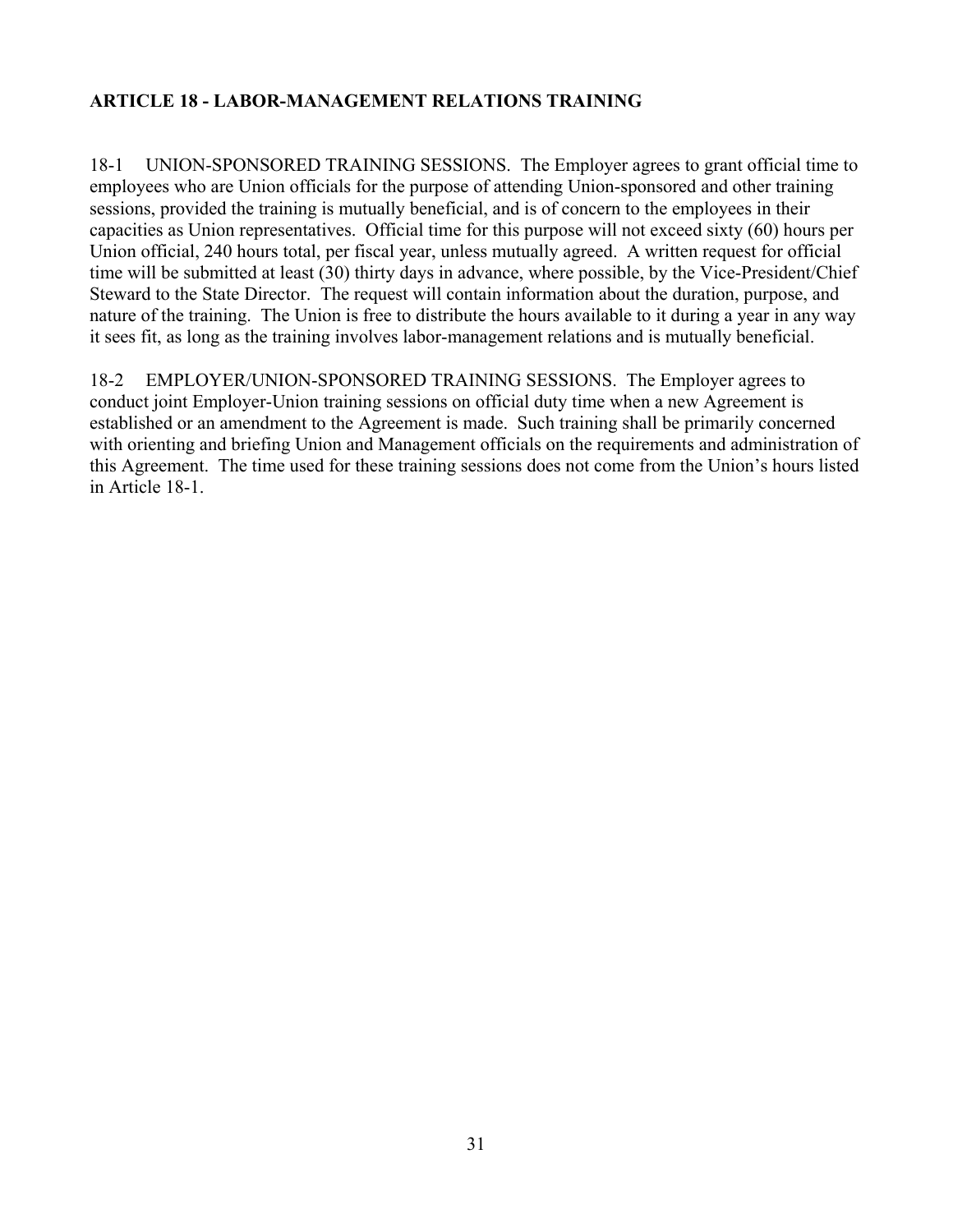### <span id="page-31-0"></span>**ARTICLE 19 - WORKWEEK/SCHEDULES**

 (AWS) identified in RD Instruction 2051-F, Hours of Pay, Subpart F, Hours of Duty. The parties will schedules. The Parties agree that this Article will be administered in accordance with the provisions of 19-1 GENERAL. The Parties recognize the benefits to the use of Alternative Work Schedules make every effort to accommodate Employer and employee needs when assigning employees to work RD Instruction 2051-F, dated June 28, 2010 and any amendments/revisions thereafter, and the provisions set forth in this Article.

#### 19-2 DEFINITIONS.

a. Basic Work Requirement. The number of hours excluding overtime hours an employee is required to work or otherwise account for.

b. Tour of Duty. The hours of a day and the days of an administrative workweek that make up an employee's regularly scheduled administrative workweek. The standard administrative workweek and hours are limited to Monday through Friday between the hours of 6:00 a.m. until 6:00 p.m.

c. Official Hours. The hours when an office is open for business to serve customer needs. This is normally from 8:00 a.m. until 4:30 p.m.

d. Core Hours. Core hours are the designated hours in a workday (9:00 a.m. to 2:30 p.m.) leave or scheduled lunch period, or the tour of duty has been changed in accordance with RD when all full-time employees must be present during their normal tour unless on approved Instruction.

 workday. Although credit hours are worked voluntarily, and are not ordered overtime, they are e. Credit Hours. Those hours within a Flexible Work Schedule that an employee elects to work in excess of their basic work requirement so as to vary the length of a workweek or to be worked with the approval of the supervisor. Employees on Compressed Work Schedule (CWS) are not eligible to earn credit hours. Credit hours may be earned only by employees who work a flexible schedule. Credit hours may only be earned Monday through Friday between the hours of 6:00 a.m. to 6:00 p.m. unless by exception to attend night meetings with supervisory approval.

 f. Flexible Work Schedule. Work schedules that allow employees to determine their own schedule within the limits set by the Employer and RD Instruction.

g. Lunch Band. The band of time between the hours of 11:00 a.m. to 2:00 p.m. that a lunch period is scheduled. Employees are responsible for choosing a 30, 45, or 60-minute lunch period within the lunch band and communicating it to the supervisor in writing, typically on form AD-2001, Designation of Tour of Duty.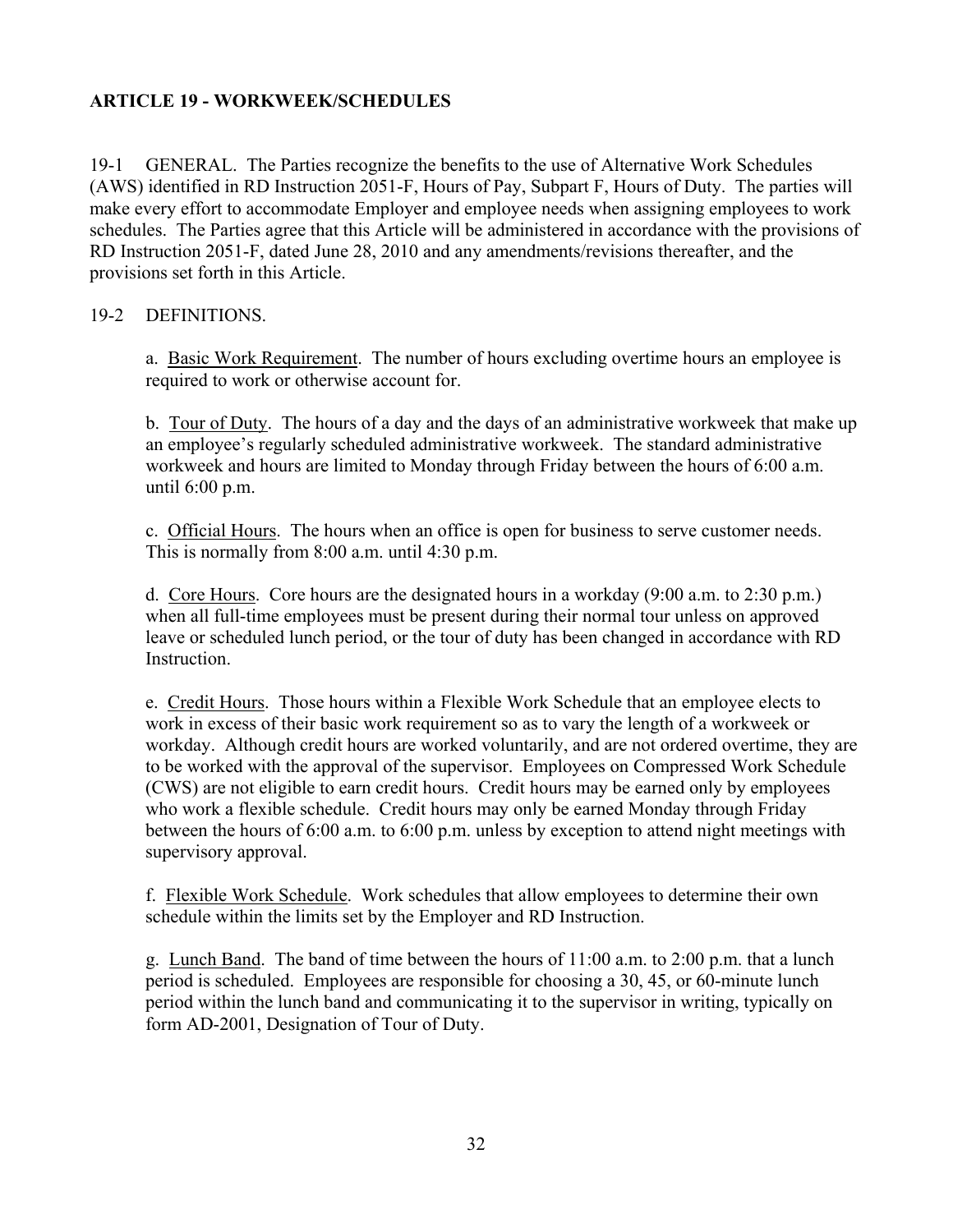19-3 BREAKS. Full time and part time employees who work an 8 hour (or greater) workday shall be allowed two paid breaks each workday. These full time and part time employees are entitled to one fifteen minute paid break, approximately midway between their arrival time and their scheduled lunch break, and employees are entitled to one fifteen minute paid break, approximately midway between their scheduled lunch break and their departure time. Employees on breaks shall not interfere with the work of employees not on breaks. Break time shall not be accumulated (banked) for future use or used in conjunction with the beginning or ending of a workday or with scheduled lunch times.

 19-4 WORK SCHEDULES. The parties agree that the AWS identified in RD Instruction shall be right to deny AWS requests in order to ensure office coverage at all times. available for use statewide subject to the advance approval of the Employer. The Employer has the

 19-5 CHANGING WORK SCHEDULES. The Employer may make temporary changes in AWS fairly and equitably in the work unit affected. that are necessary to accomplish the work objectives of the unit. The changes must be administered

 number of days involved and the type of work schedule the employee has chosen. If training does not last eight (8) hours, employees will need to account for the shortage by: 19-6 TRAINING AND TRAVEL. Employees generally will need to adjust their work schedules when training or travel prevents the employee from working their established tour, regardless of the

- a. Taking leave;
- b. Taking available compensatory time off or credit hours; or
- c. If approved in advance and feasible, by performing work before or after the training.

# 19-7 CREDIT HOURS.

 a. Credit hours are worked on a voluntary basis. However, they are worked with the approval of the supervisor.

b. Credit hours may be earned by employees on a Flexible Work Schedule. Employees on a Compressed Work Schedule and members of the Senior Executive Service may not earn credit hours.

c. Full-time employees may carry over no more than 24 credit hours from pay period to pay period. When an employee accumulates more than 24 credit hours in the pay period, he/she must use the excess credit hours by the end of the pay period or the employee will forfeit the excess hours.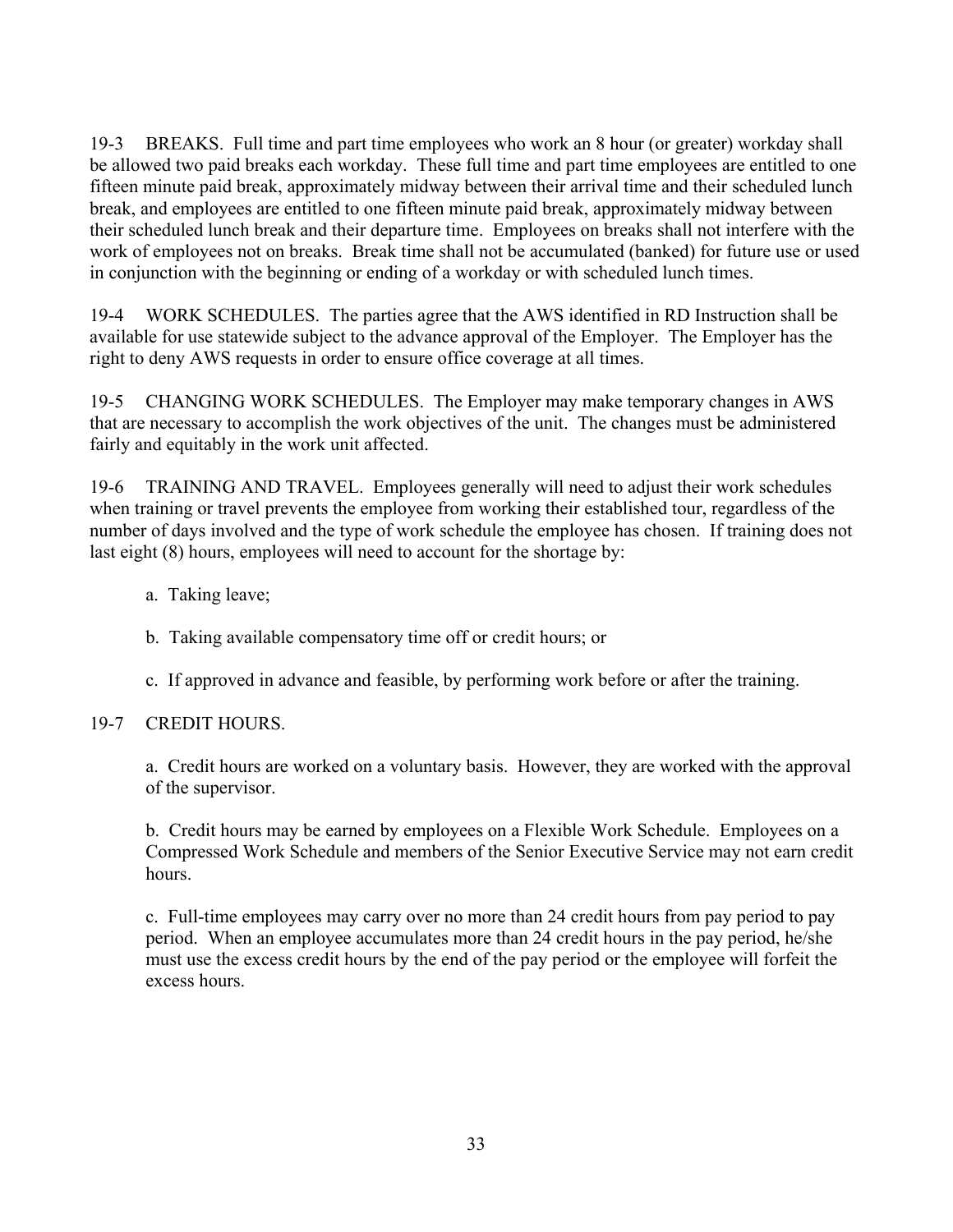tour of duty. Part-time employees are limited on a pro-rata basis and may carry over an amount d. Part-time employees may also earn credit hours by working extra hours beyond their normal of credit hours equal to one-fourth of their biweekly work requirement.

e. Credit hours may be earned in the following manner:

- (1) 15-minute increments;
- (2) Monday through Friday between the hours of 6:00 a.m. to 6:00 p.m.; and
- (3) after 6:00 p.m. to 12:00 a.m. to attend night meetings with supervisory approval.

 f. There is no limit on the number of credit hours that may be earned in a workday so long as with 24 credit hours, works 8 credit hours during the same pay period, takes the last day of the the total credit hours and regular tour of duty do not exceed 12 hours, exclusive of the lunch period. Employees can exceed 24 credit hours during the pay period, but only 24 of those may be carried over to the next pay period. For example, when an employee begins the pay period pay period off, using up the excess credit hours, they will not carry over more than 24 hours.

g. Credit hours may not be converted to compensatory time or overtime pay.

 h. There is no time limit for using credit hours. However, should an employee leave Rural be paid in a lump sum at the employee's current rate of pay. Development, he/she should use the hours before his/her last day of service, or the hours will

#### 19-8 RESPONSIBILITIES.

a. Supervisors

(1) After receipt of an employee's AD-2001, the supervisor will determine whether conditions such as office coverage restrict AWS participation.

 (2) When a supervisor cannot honor an employee's request the supervisor will meet with the employee to reach a mutually acceptable alternative.

(3) If an agreement cannot be reached, the supervisor will provide a written statement of the reasons for denying that request within fifteen (15) workdays after receipt of the request.

(4) Supervisors may change the tour of duty to no later than 12:00 a.m. for days when employees are required to attend night meetings.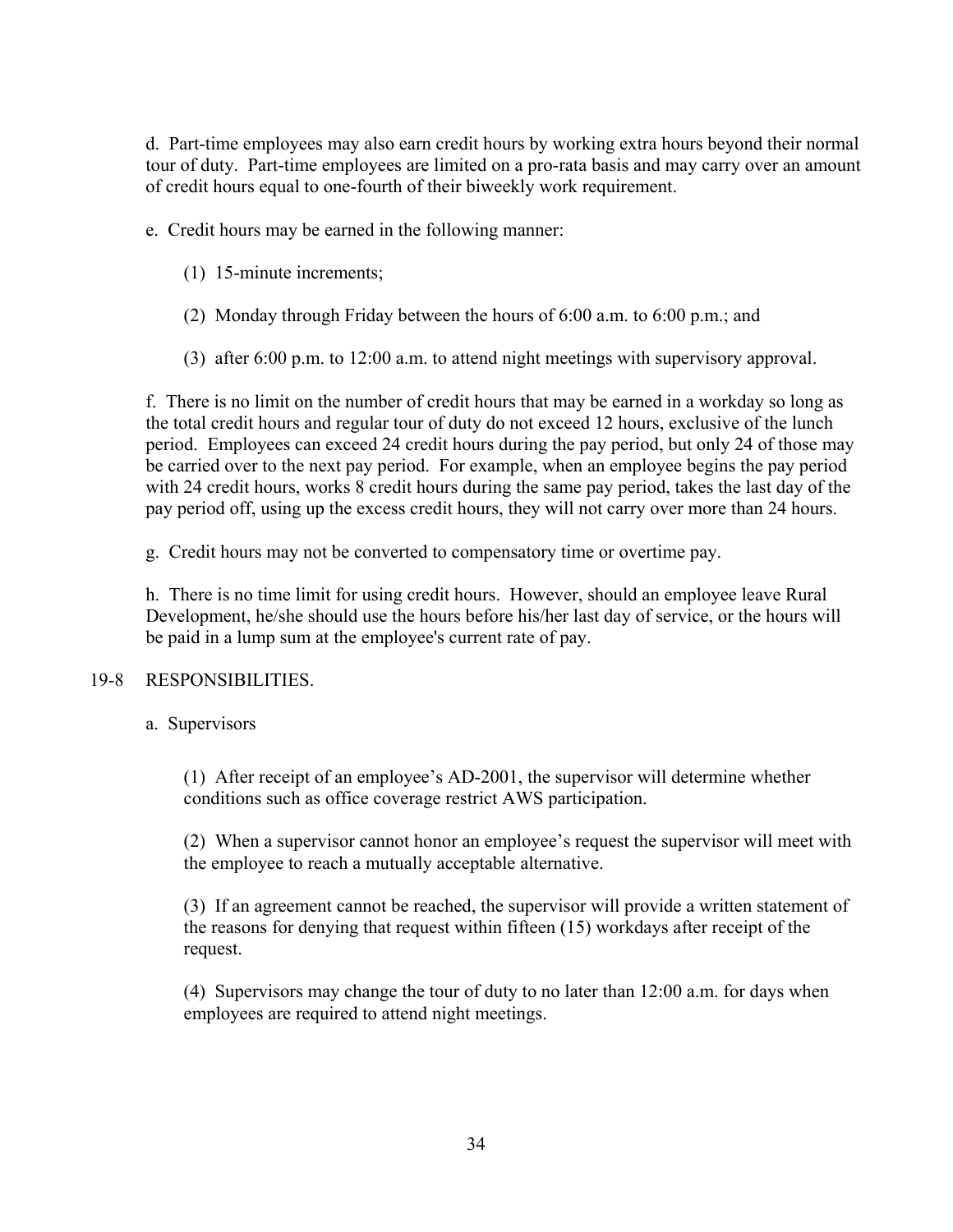(5) After discussion with the employee, the supervisor may make changes to an employee's work schedule to assure adequate coverage or because of workload, training, attendance at meetings, travel, an operational exigency, etc.

#### b. Employees

(1) Employees should submit a biweekly work schedule in writing to their supervisor for approval on form AD-2001, Designation of Tour of Duty. This schedule remains in effect until the employee requests and receives approval for a new schedule. An employee's scheduled tour of duty must be completed by 6:00 p.m. Though some schedules may appear to be similar, careful comparisons should be made prior to choosing.

 band and make it up at the end of the day without a charge to leave. (2) Employees should choose a 30, 45, or 60-minute lunch period. This choice should be documented on the form AD-2001. On occasion, with supervisory approval, employees on a Maxiflex work schedule may expand their lunch period within the established lunch

(3) Employees should observe designated duty hours and must be punctual in reporting for work and returning from lunch.

(4) After discussion with the supervisor, the employee may make changes to their work schedule because of workload, training, attendance at meetings, travel, personal needs, etc.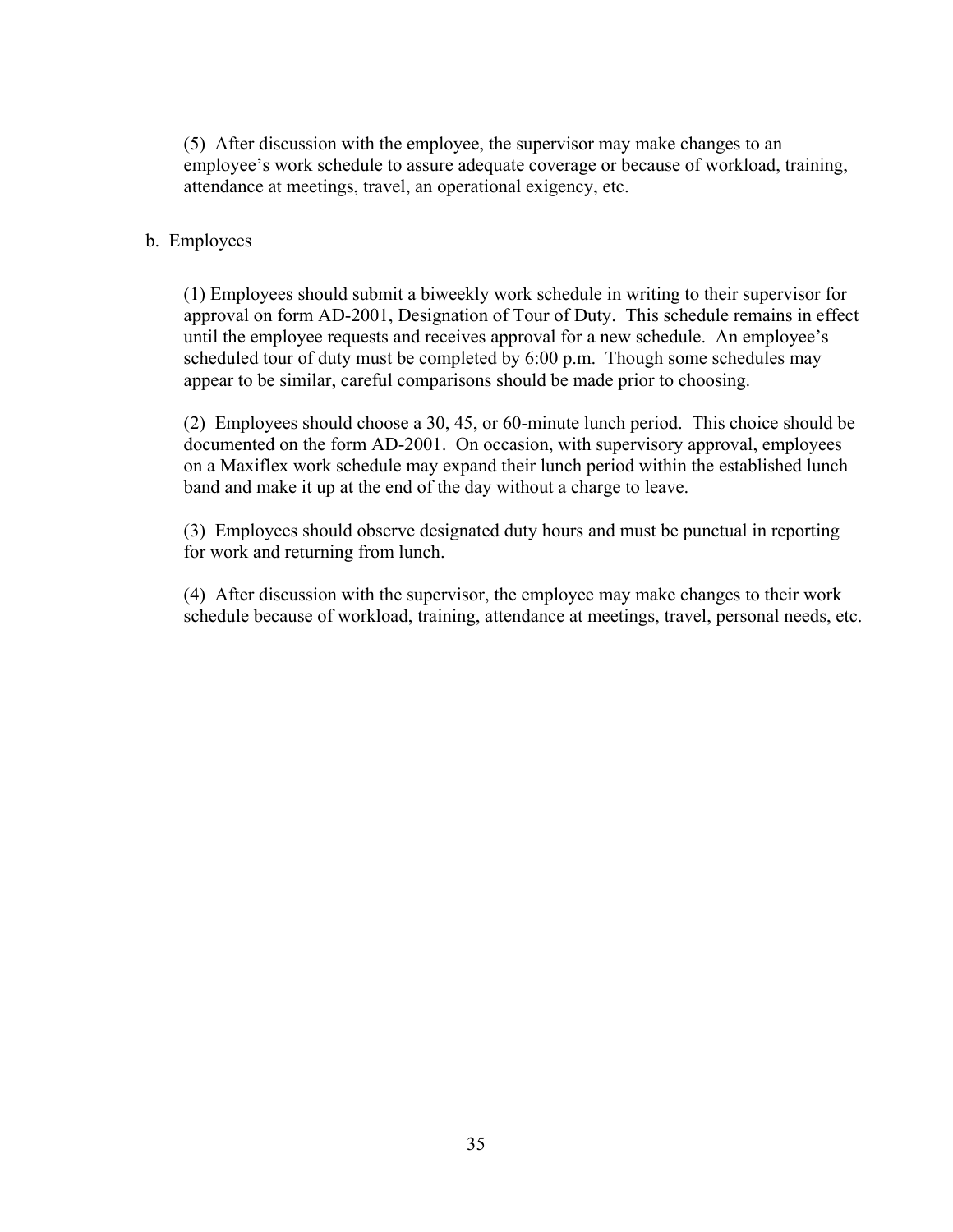# <span id="page-35-0"></span>**ARTICLE 20 - OVERTIME**

20-1 GENERAL. Overtime and compensatory time off in lieu of overtime pay will be administered in accordance with the applicable laws and regulations including RD Instruction 2051-H, Hours of Pay, Subpart H, Overtime Pay; the overtime provisions of Title 5, CFR,

 Part 550 and Part 551, and any amendments/revisions thereafter; and, the provisions set forth in this Article. Overtime under this Article must be approved by the Employer in advance of the work being performed.

 20-2 PROCEDURE FOR ASSIGNMENT OF OVERTIME. When the Employer determines much advance notice as possible in making overtime assignments, but the parties acknowledge that emergencies, operational exigencies, and unanticipated workload requirements may result in the employee as a reward or punishment. In the event an employee does not desire to work overtime, the overtime is necessary to accomplish organizational needs, the Employer will give an employee as Employer's inability to give advance notice. In no case will overtime work be assigned to any Employer shall make every effort to accommodate the employee's request to be excused from overtime work, provided that another qualified employee is available for the overtime.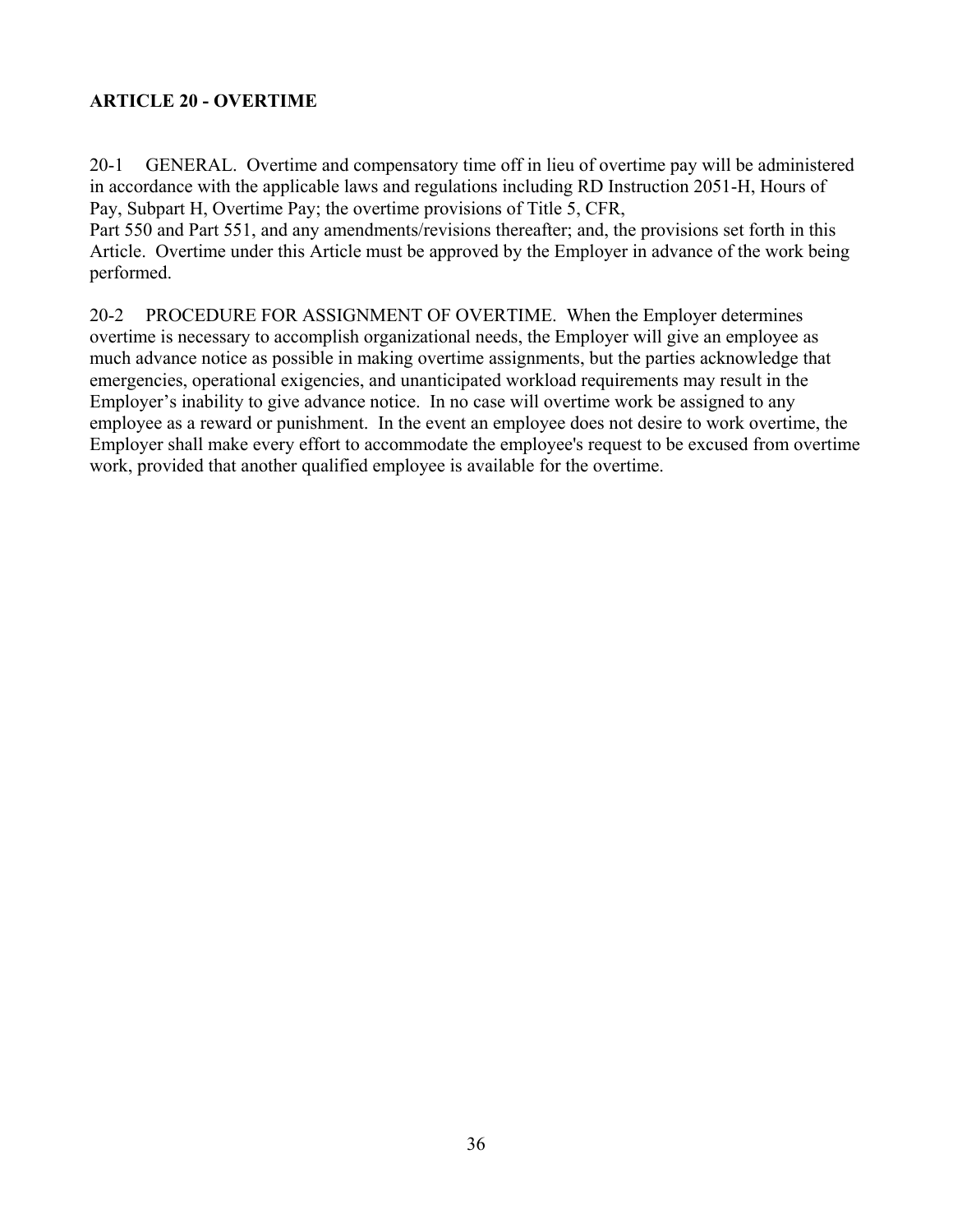# <span id="page-36-0"></span>**ARTICLE 21 - OFFICE EQUIPMENT AND FURNITURE**

21-1 The Parties recognize that the Employer has needs for improved computer equipment and software, telecommunications, furniture and office equipment. They also recognize that budget constraints may affect the above areas.

21-2 EMPLOYEE INVOLVEMENT. The parties recognize the benefit of maximizing employees' pre-decisional and decisional involvement as early as possible.

 arrangements may be made. This section shall not be interpreted as prohibiting the flexibility to 21-3 FAIRNESS PRINCIPLE. The technology, methods and means of performing work will be carried out fairly and equitably. When possible, employees should have comparable access to automated software and hardware, telephonic equipment, supplies, office furniture, office space, and training. Where it is impractical, due to unusual circumstances or budget constraints, alternate accommodate differences needed or desired for health and safety concerns, the disabled or individual preferences.

 21-4 OFFICE RELOCATION. Whenever an office moves to a new location, after the Employer has determined the arrangement of spaces based on legitimate business related considerations, the choice of workspaces for bargaining unit employee positions which are the same or similar and are the same grade level, will be determined on the basis of seniority with the Employer, provided that this does not impact the Employer's accomplishment of its mission, and provided that doing so is organizationally feasible.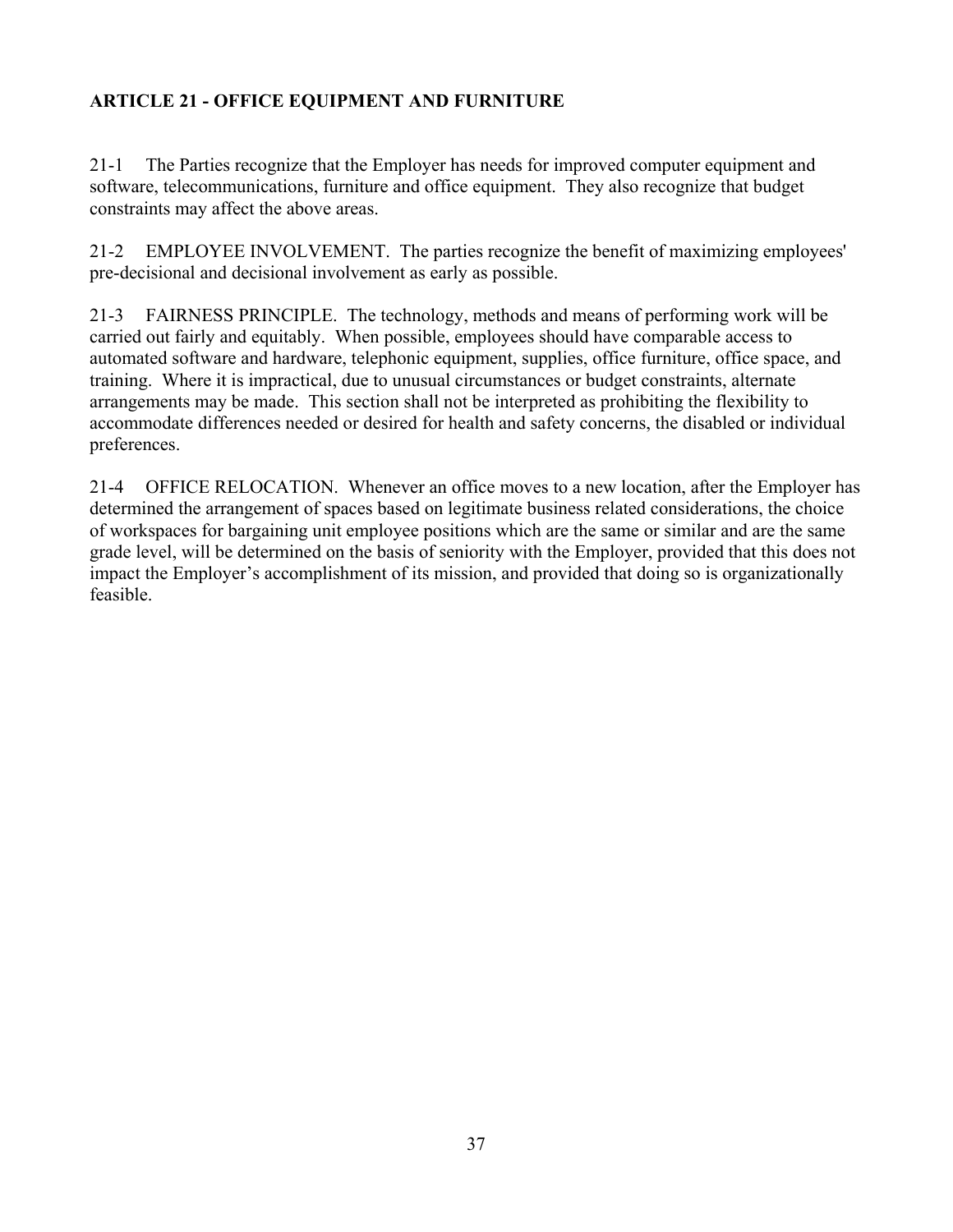# <span id="page-37-0"></span>**ARTICLE 22 - UNION USE OF OFFICIAL FACILITIES AND SERVICES**

 $22 - 1$ 22-1 SPACE AND EQUIPMENT. The Employer will allow the Union to use office space for Union business. Equipment provided to all employees for normal day-to-day business may be used by Union officials for representational Union business only. Additionally, the Vice-President/Chief Steward will be provided with a locking file cabinet and a desk-side printer to ensure confidentiality of records. A locking file cabinet, if needed, will be provided to Stewards.

 Union business only, the Employer will provide the Union with priority access to a private office or On advance request and in order to assure confidentiality of conversations related to representational meeting room, if available, and telephone service in this room. When this room is in use by the Union, the Union may post a sign on the door requesting that those using the room not be disturbed.

22-2 INTERNAL MAIL SERVICE. The internal mail service of the Employer shall be available for use by the Union to perform representational activities.

22-3 BULLETIN BOARDS. The Employer will provide a bulletin board for the exclusive representational use of the Union in each office. The bulletin board will be a minimum size of 24" by  $36"$ .

22-4 COPIES OF AGREEMENT. A copy of this Agreement will be furnished to each current Rural Development, Oregon employee and to all new employees. Fifteen copies of any new Agreement will be furnished to the Union for its use. The cost of printing this Agreement shall be borne by the Employer.

22-5 LISTS. The Employer agrees to furnish to the Union, at least semi-annually, an up-to-date list of all employees in the bargaining unit, showing name, position title, and official duty station.

 22-6 POLICY. The Employer will provide access to the following documents for review by any employee during business hours:

- a. Title 5 of the United States Code (U.S.C.);
- 
- b. Title 5, Code of Federal Regulations; c. Rural Development Instructions;
- d. Office of Personnel Management (OPM) Qualification Standards; or
- e. OPM Classification Standards.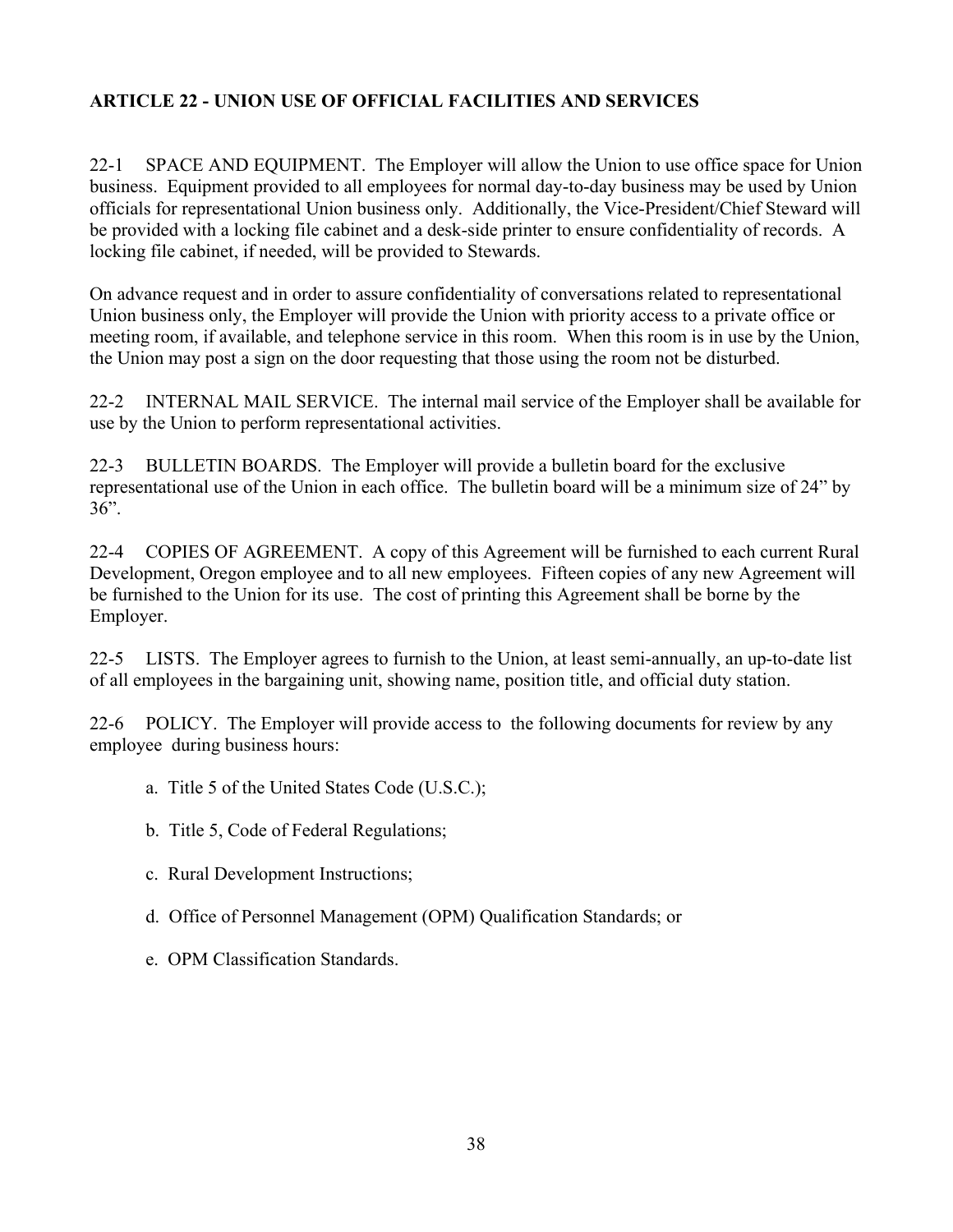# <span id="page-38-0"></span>**ARTICLE 23 - ORIENTATION OF NEW EMPLOYEES**

23-1 ORIENTATION OF NEW EMPLOYEES. All new employees shall be informed by the Employer that the Union is the exclusive representative of employees in the bargaining unit. Each new bargaining unit employee shall receive a copy of this Agreement from the Employer, together with a list of the officers and representatives of the Union.

23-2 Within a week from the date that a new bargaining unit employee begins work, the Employer shall notify the Union of the name and location of the new employee.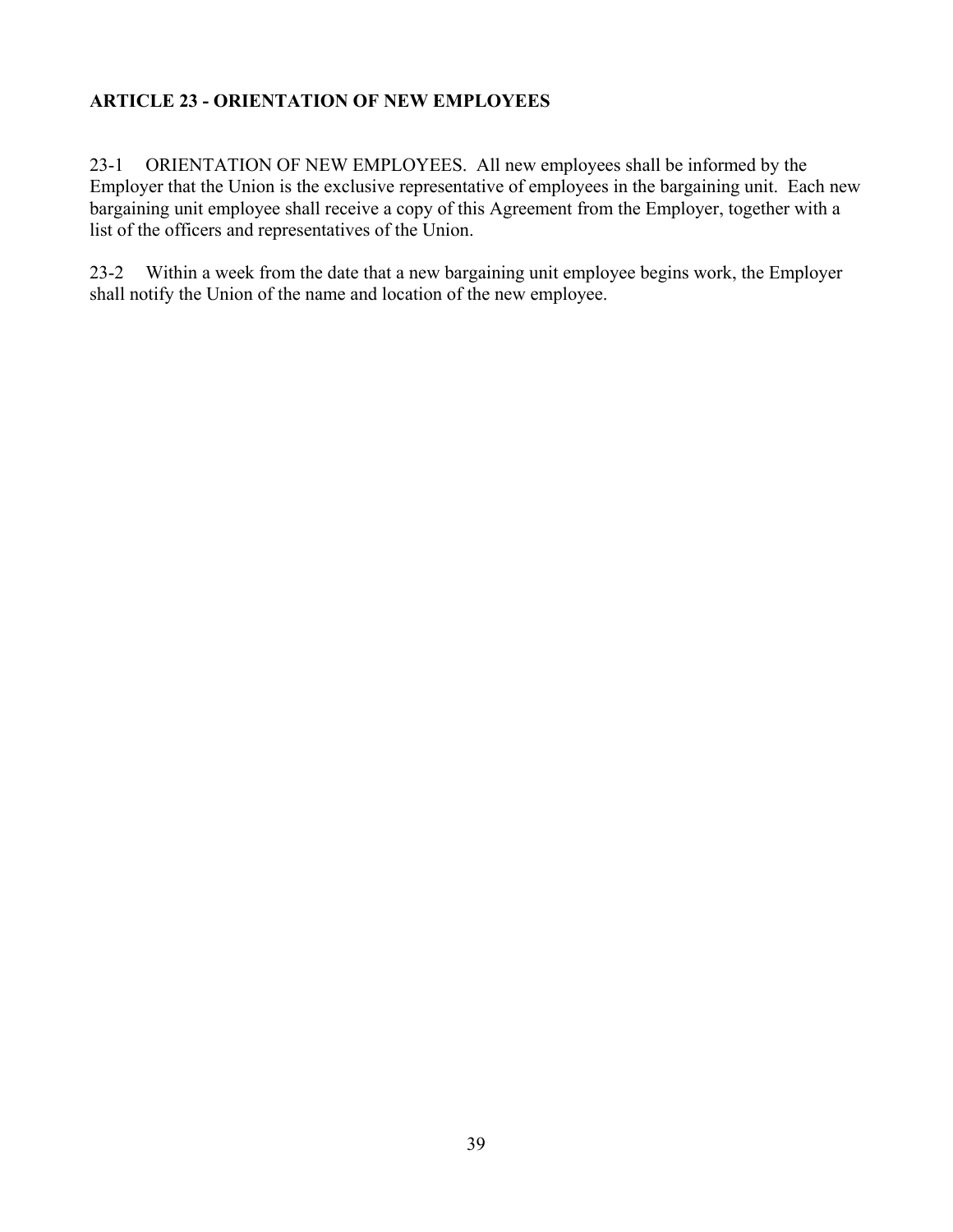### <span id="page-39-0"></span>**ARTICLE 24 - PRENOTIFICATION OF UNFAIR LABOR PRACTICE CHARGE**

 $24-1$  serve written notice of the alleged ULP charge on the other party. If the Charged Party requests the The Parties agree that prior to filing an Unfair Labor Practices (ULP), the Charging Party will opportunity to discuss the issue(s), the parties will attempt resolution within five (5) working days, unless more time is mutually agreed to.

 24-2 Amendment of the ULP charges on the same issue will not necessitate a new pre-notification of said charges.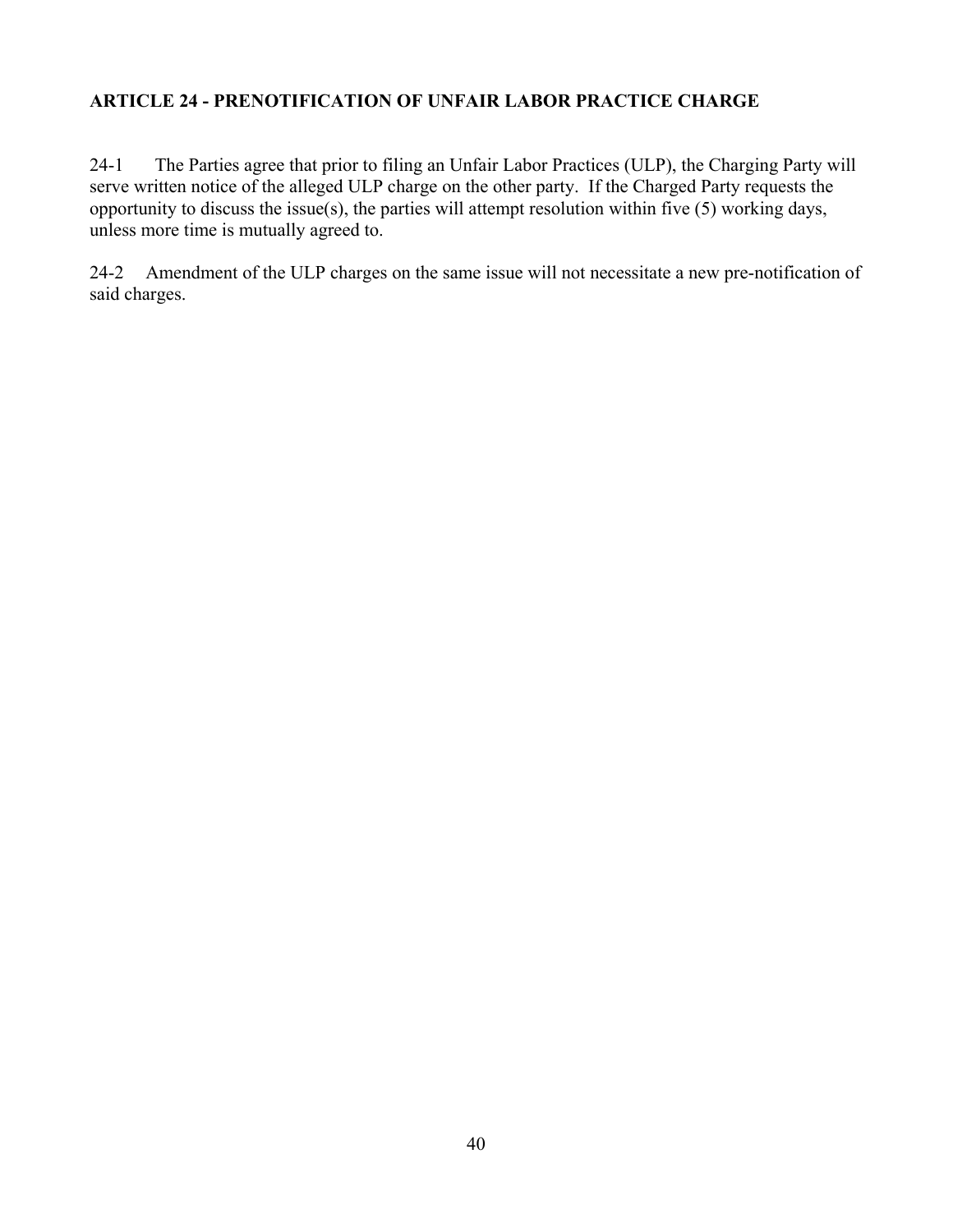### <span id="page-40-0"></span>**ARTICLE 25 - REDUCTION IN FORCE**

 unit employees as far in advance as is practicable, but not less than fifteen (15) days prior to receipt of reduction-in-force (RIF) notices by bargaining unit employees. This notification will to the extent of The Employer will make RIF registers and other pertinent records available for review by the Union. 25-1 The Employer will notify the Union of any proposed reduction in force affecting bargaining the information available state the grade levels and the number of positions abolished, the proposed date and the reason for action. Office of Personnel Management regulations covering RIF procedures for employees in the competitive service will be utilized by the Employer throughout the RIF process.

25-2 DEFINITIONS: The following definitions apply to this article:

 a. Local Commuting Area - the geographic area that usually constitutes one area for In the event of an anticipated RIF, the parties will meet to discuss and establish local commuting areas. employment purposes. It includes any population center(s) and the surrounding localities in which people live and reasonably can be expected to travel back and forth daily in their usual employment.

 b. Competitive Levels – groups established by the Employer, consisting of all positions in the incumbent of one position to any of the other positions in the Competitive Level without undue same grade (or occupational level) and classification series and which are similar enough in duties, qualification requirements, pay schedules, and working conditions so that an Agency may reassign the interruption.

25-3 A specific RIF notice will be given to affected bargaining unit members not less than 60 days prior to the effective date of the RIF and will include but not be limited to:

- a. the specific RIF action to be taken;
- b. the effective date of the action;
- c. the employee's competitive area, level, sub-group, and service date;

d. the place where the employees and Union representatives can inspect the regulations and records that are pertinent to his/her case;

e. grade and pay retention information;

f. the employee's appeal rights, an appeal form and the address of the appropriate Merit Systems Protection Board office; and

g. information on outplacement programs.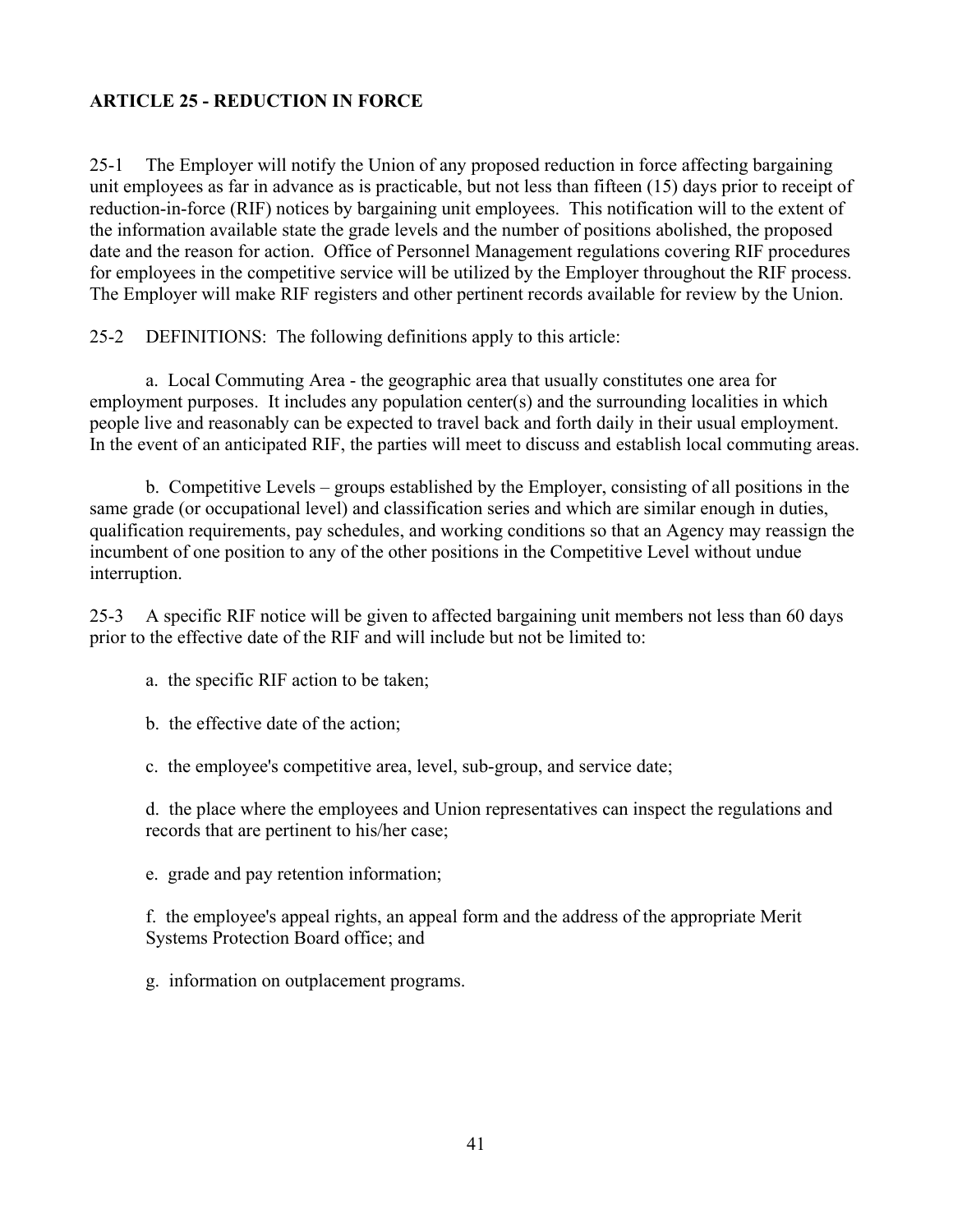compliance with the provisions of all applicable rules recognized for the purpose of providing effective 25-4 It is agreed that the Union will meet as frequently as necessary with the Employer to insure placement of personnel in the RIF, and insuring re-promotion and re-employment rights. The Union will be provided one copy of the RIF rules, to include all updates provided to the Employer. Maintenance of the RIF documents provided to the Union will be the Union's responsibility. The Employer recognizes the need for RIF'd employees to be trained when they are placed in new jobs.

25-5 RE-PROMOTION: Employees who have been downgraded because of the RIF process will obtain priority re-promotion consideration to their former grades as follows:

 levels will be promoted without competition and in accordance with applicable rules and a. Employees selected for re-promotion to positions at their former grades and competitive regulations. The Union will be provided copies of these regulations.

b. Employees will receive re-promotion consideration to positions at their former grades or to intervening grades if they are minimally qualified for the position. Re-promotion consideration will also be effected if it can be demonstrated that the employee would minimally qualify for the position within 90 days.

c. Re-promotion of affected employees will be effected prior to any other permanent employee being hired into the same type or grade of a position.

d. An employee meeting the above criteria who believes he/she has not been adequately considered for re-promotion may file a grievance under the negotiated grievance procedure.

 Section 351.803, all existing outplacement programs will be fully utilized, including utilization of the 25-6 The Employer agrees that in a RIF, in accordance with Title 5 CFR Part 351, USDA Priority Placement Program, for affected bargaining unit employees who are being changed to a lower grade or separated.

 announced. The Employer will work with the affected bargaining unit employees in registering a. The Union and the Employer will jointly encourage each employee to see that his/her Official Personnel Folder (OPF) and application material are up to date as soon as the RIF is in existing outplacement programs and assuring that application material and OPF's are current. At this time, outplacement eligibilities will be discussed.

- b. The Employer agrees to provide Union officials all information on the out-placement programs that are available to the affected bargaining unit members who fit into this program.
- c. An employee shall lose eligibility for the outplacement program if he/she refuses one (1) valid job offer.

d. The Employer agrees to provide Union officials information on how employees may update their OPF and application material.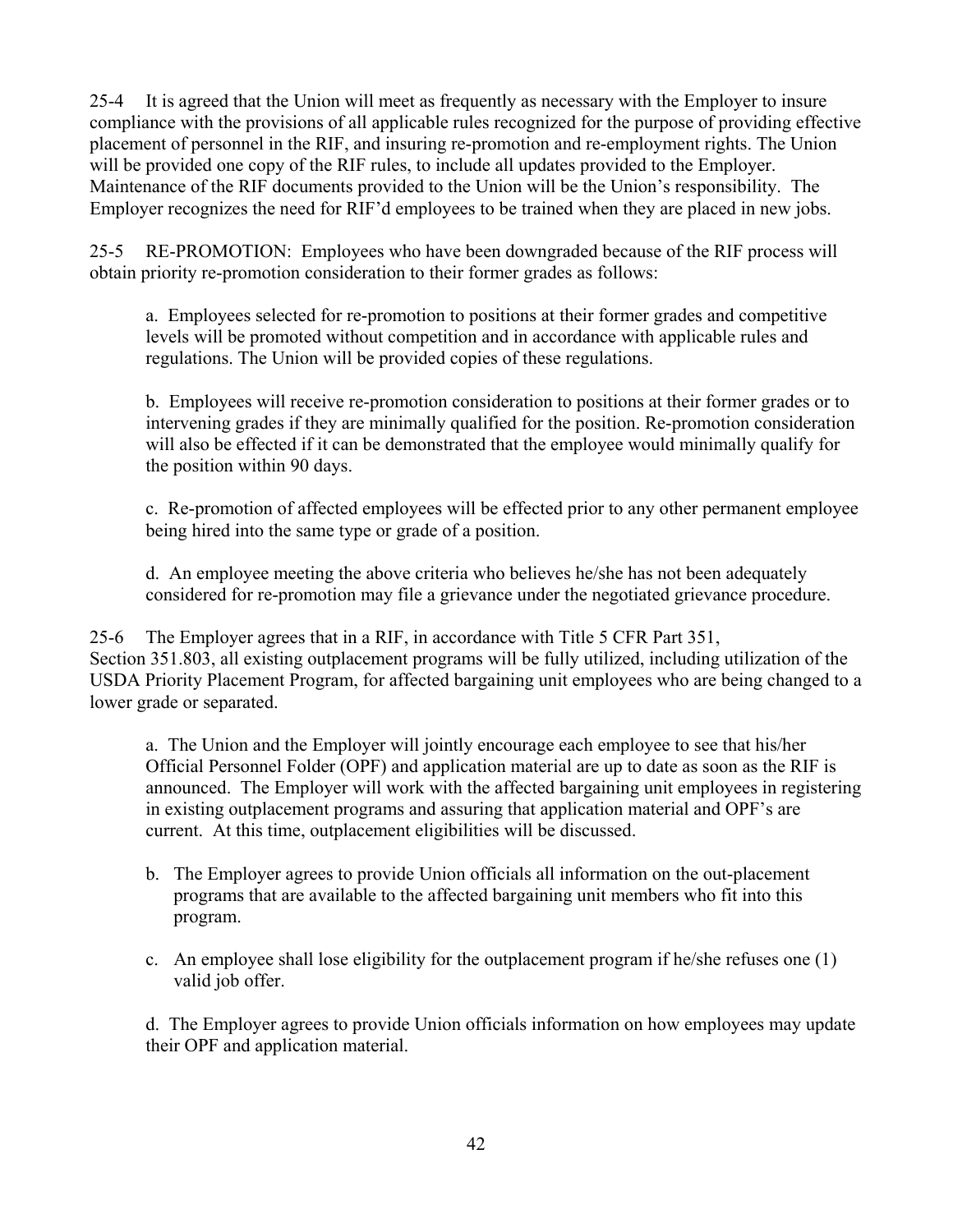# <span id="page-42-0"></span>**ARTICLE 26 - DURATION AND EXTENT OF AGREEMENT**

26-1 EFFECTIVE DATE. This Agreement and any subsequent agreement amending or supplementing this Agreement shall become effective on the earlier of (a) the date it is approved by the head of USDA, or (b) the 31<sup>st</sup> day from the date that the agreement was executed.

 26-2 TERM OF THIS AGREEMENT. This Agreement shall remain in effect for three (3) years, and shall renew itself for an additional three (3) year period on each third anniversary date thereafter, unless between one hundred and five (105) and sixty (60) calendar days prior to any such date either party gives written notice to the other of its desire to negotiate a new Agreement, or amend or modify the Agreement. If such notice is given, this Agreement shall remain in full force and effect until the changes have been negotiated and approved.

26-3 AMENDMENTS AND SUPPLEMENTS. This Agreement may be amended and/or supplemented as follows:

a. As required under the provisions of the articles entitled "Negotiations" and "Union Rights and Representation".

b. Within a reasonable time after the enactment of any new law or regulation of appropriate authority which affects the provisions of this Agreement. A proposal by either party to negotiate such amendment(s) or supplement(s) shall cite the pertinent law or regulation and the article(s) of this Agreement affected. When such a proposal is submitted, representatives of the Employer and the Union shall meet within thirty (30) calendar days to negotiate the requested amendment(s) or supplement(s).

 covered by a section or sections of this contract. However, the mere fact that an Article has a c. During the life of the contract, the parties shall not negotiate on any matter specifically certain title shall not be used to bar the negotiation of matters not specifically provided for in the Article.

26-4 TERM OF AMENDMENTS AND SUPPLEMENTS. Any agreement amending and/or supplementing this basic Agreement shall remain effective concurrent with the basic Agreement.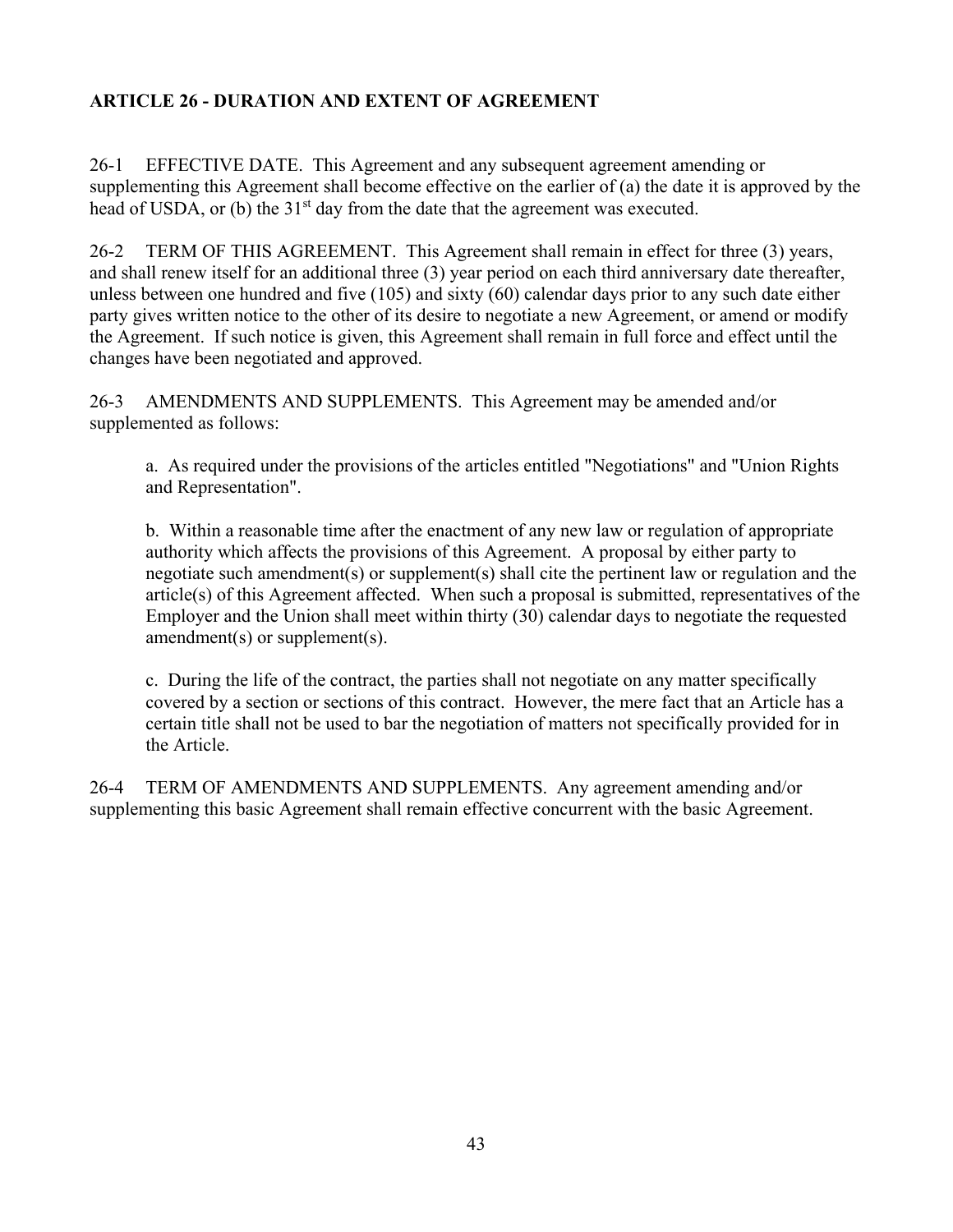# <span id="page-43-0"></span>**ARTICLE 27 - OFFICIAL TIME**

This Article, made pursuant to the provisions of Title 5, U.S.C., Chapter 71 (the Statute), concerns the use of official time for representational activities by the Union's representatives in the Employer's bargaining unit.

 use of official time for the representational activities specified in this Article, as permitted by law and It is the intent of the Parties to establish procedures to accommodate the Union's legitimate need for by virtue of recognition of the Union as the employees' exclusive representative. It is also the intention of the Parties to accommodate the Employer's legitimate interest in ensuring no unreasonable disruption in the Employer's ability to carry out its critical day-to-day operations and perform its overall mission.

#### 27-1 DEFINITION.

 Union representatives during normal working hours, without charge to annual leave, a. Official Time means time expended by the Employer's bargaining unit employees serving as compensatory time, or credit hours, and granted by the Employer according to Section 7131 (d) of the Statute for the purposes set forth in Section 27-3 below.

 b. The Employer will consider and respond to requests for official time for purposes other than those enumerated in Section 27-3 in a timely manner. Such requests should be made by an appropriate Union official to his/her supervisor.

#### 27-2 USE OF OFFICIAL TIME.

 will not be granted if there would be a problem with office coverage. If the use of official time a. PERMITTED USE OF OFFICIAL TIME. Union representatives shall request official time from the employer and shall be granted the use of reasonable official time, for purposes defined in Section 27-3. Official time will be approved except in cases of emergencies, or if it will interfere with the completion of unusual priority work assignments. Additionally, official time is denied, the Employer will notify the Union in writing of the reason for the denial and the approximate time when the official time will be granted provided the reason for the official time request is still valid. The official time must be granted within a reasonable time.

 representatives may be granted official time for representational purposes only as covered in representation for the work area to which they are assigned. However, this will not preclude b. DESIGNATION OF UNION OFFICIALS FOR USE OF OFFICIAL TIME. Union Section 27-3 of this Article. The representatives and their alternates will provide geographic the Union from assigning a representative to matters outside of his/her normal area under special circumstances. Such circumstances could include a steward's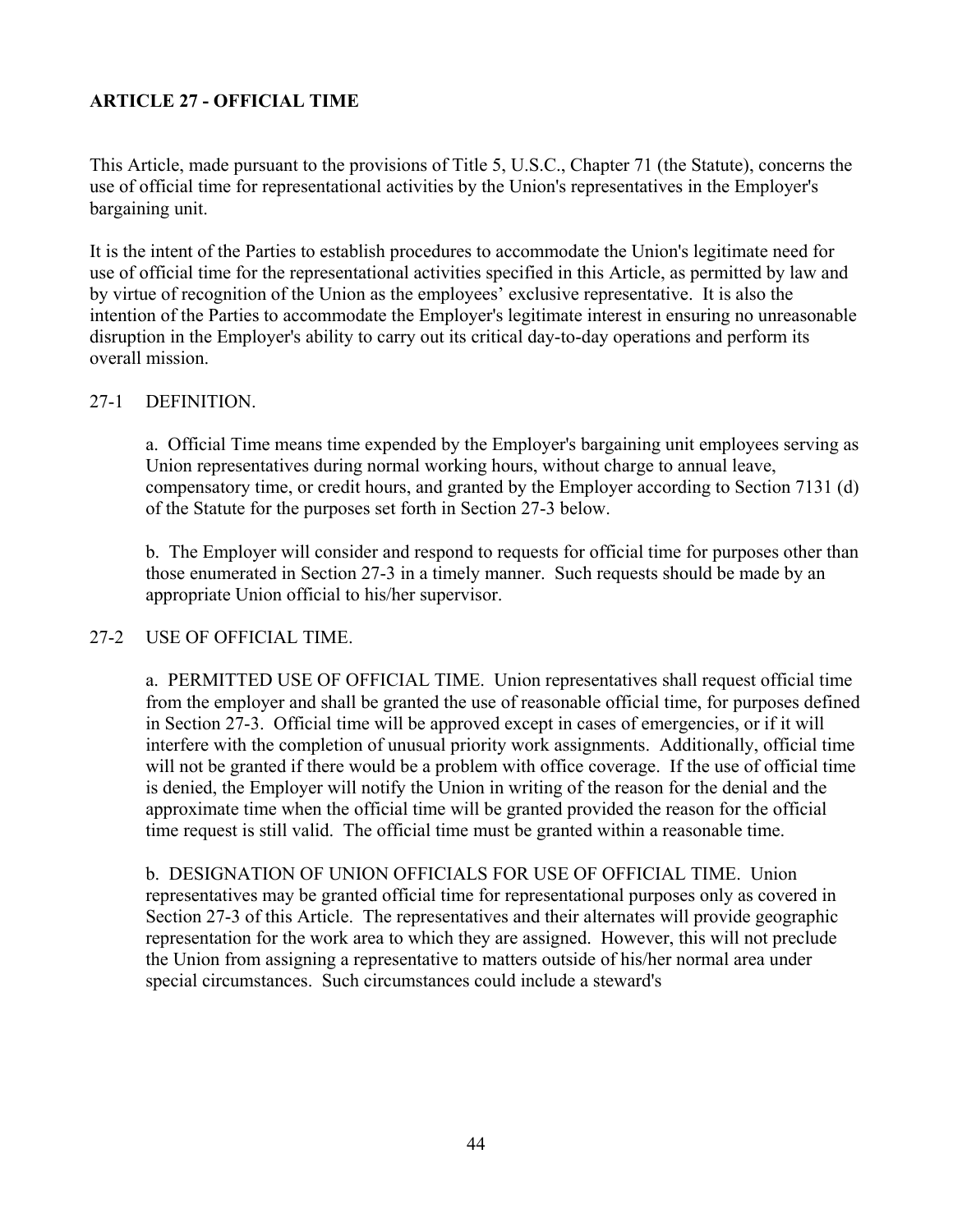regularly assigned steward has the grievance or problem; or, the need for on-the-job training for location will be determined by the Union. In the case where the Union cannot find a unavailability due to leave, travel, or training; the need for a steward's special expertise; the a new steward. The regular assignment of representatives and alternates designated at each representative for a specific location, a temporary representative from another office may be assigned at the Union's election. Officers, including the Vice-President/Chief Steward, will not be restricted by geographic location.

 representational activities is covered by Section 7131 of the Statute and shall include the following: 27-3 PURPOSES OF OFFICIAL TIME. Official time for representational purposes or

a. Any formal discussion between one or more representatives of the Employer and one or more employees in the bargaining unit or their representatives concerning any grievance, personnel policy, practice, or other general condition of employment.

b. Any examination of an employee in the bargaining unit by a representative of the Agency in connection with an investigation if:

(1) The employee reasonably believes that the examination may result in disciplinary action against the employee, and

(2) The employee requests representation.

c. Any meeting between one or more representatives of the Union and one or more representatives of the Employer that is initiated by either the Employer or the Union.

 d. Participation in bargaining, including mediation and/or the resolution of any bargaining impasse and/or negotiability question.

e. Participation in proceedings of the Federal Labor Relations Authority, Federal Mediation and Conciliation Service, Federal Service Impasses Panel, Merit Systems Protection Board, or arbitration.

f. Preparation time for the following:

(1) Filings for proceedings referenced in Section 27-3, Paragraph E above.

 (2) Grievances, adverse actions and other appeals under the relevant Rural Development regulations, and this Agreement.

(3) Other negotiations (impact and implementation), grievance or arbitration proceedings as outlined in this Agreement.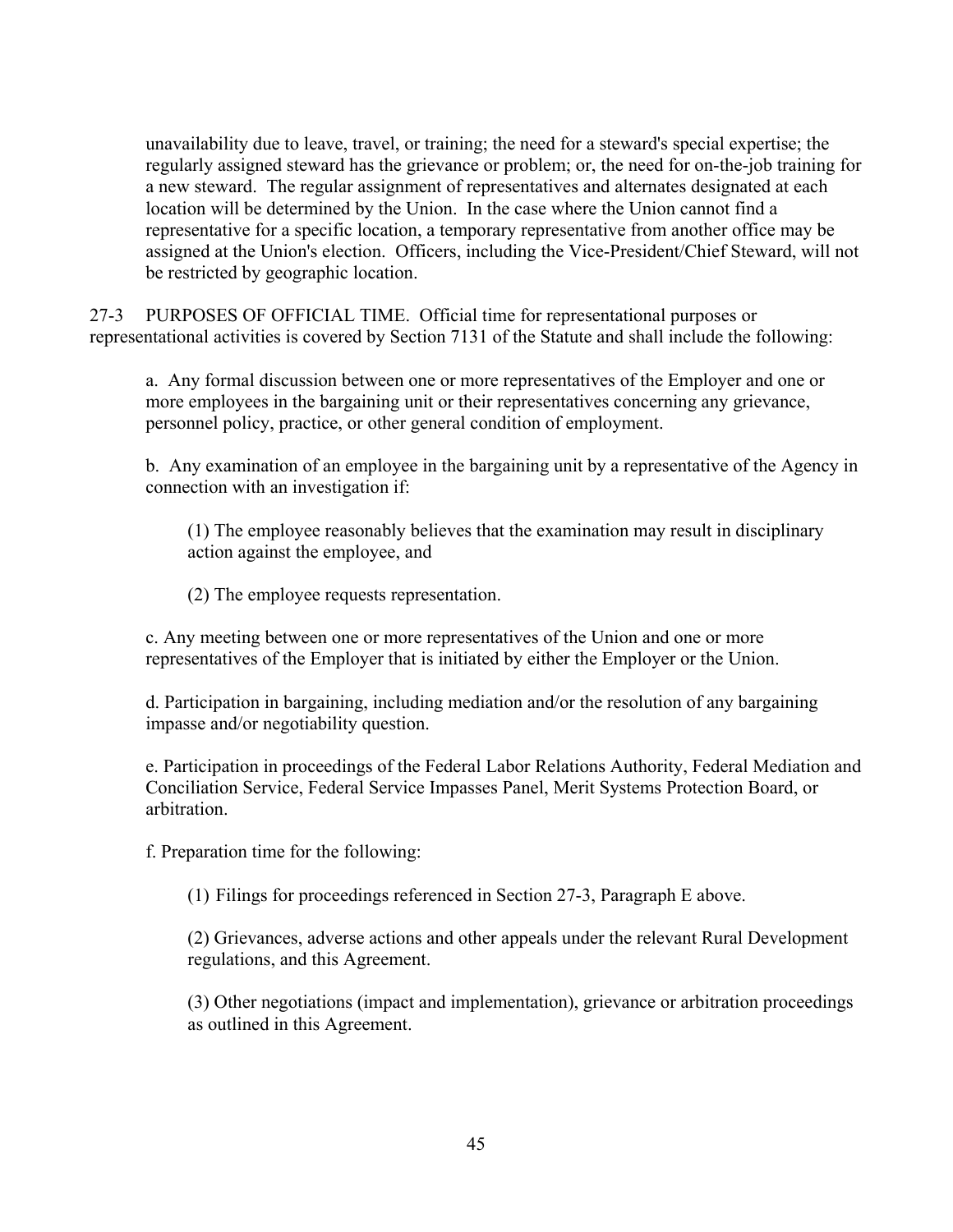g. Presentation on grievances, adverse actions and other appeals under the relevant Rural Development regulations, and this Agreement.

h. Each Union representative may be allowed up to 60 hours per year to attend Union sponsored representational Labor-Management relations training. Joint Labor-Management training will not count toward the cap. Requests for such official time shall be submitted with an agenda that includes the actual hours, course title, and course content/description of the training.

 legislation that would impact working conditions of RD-Oregon employees represented within i. Contact with elected representatives in support or opposition to pending or desired the State of Oregon. One local official may lobby the State's congressional staffs outside of the State, to be capped at 40 hours per annum.

27-4 PROHIBITED USE OF OFFICIAL TIME. Official time shall not be requested, nor permitted, for any internal Union business, including, but not limited to, the following:

a. The attendance at meetings for internal Union business;

- b. The solicitation of membership;
- c. The collection of dues;
- d. The election of Union officials;

e. The preparation and distribution of Union newspapers, flyers, bulletins or other publications; or

f. The discussion of internal Union business by telephone, in person, or otherwise.

27-5 AMOUNT OF OFFICIAL TIME. The Employer, normally the Union representative's first level supervisor, will approve official time for the purposes set forth in Section 27-3 in amounts that are reasonably necessary to accomplish the purpose for which official time is requested. If the use of official time is denied, the Employer will notify the Union in writing of the reason for the denial and the approximate time when the official time will be granted provided the reason for the official time request is still valid. The official time must be granted within a reasonable time.

# 27-6 PROCEDURES FOR REQUESTING USE OF OFFICIAL TIME.

a. The following procedures shall be followed for requesting the use of official time for the purposes set forth in Section 27-3.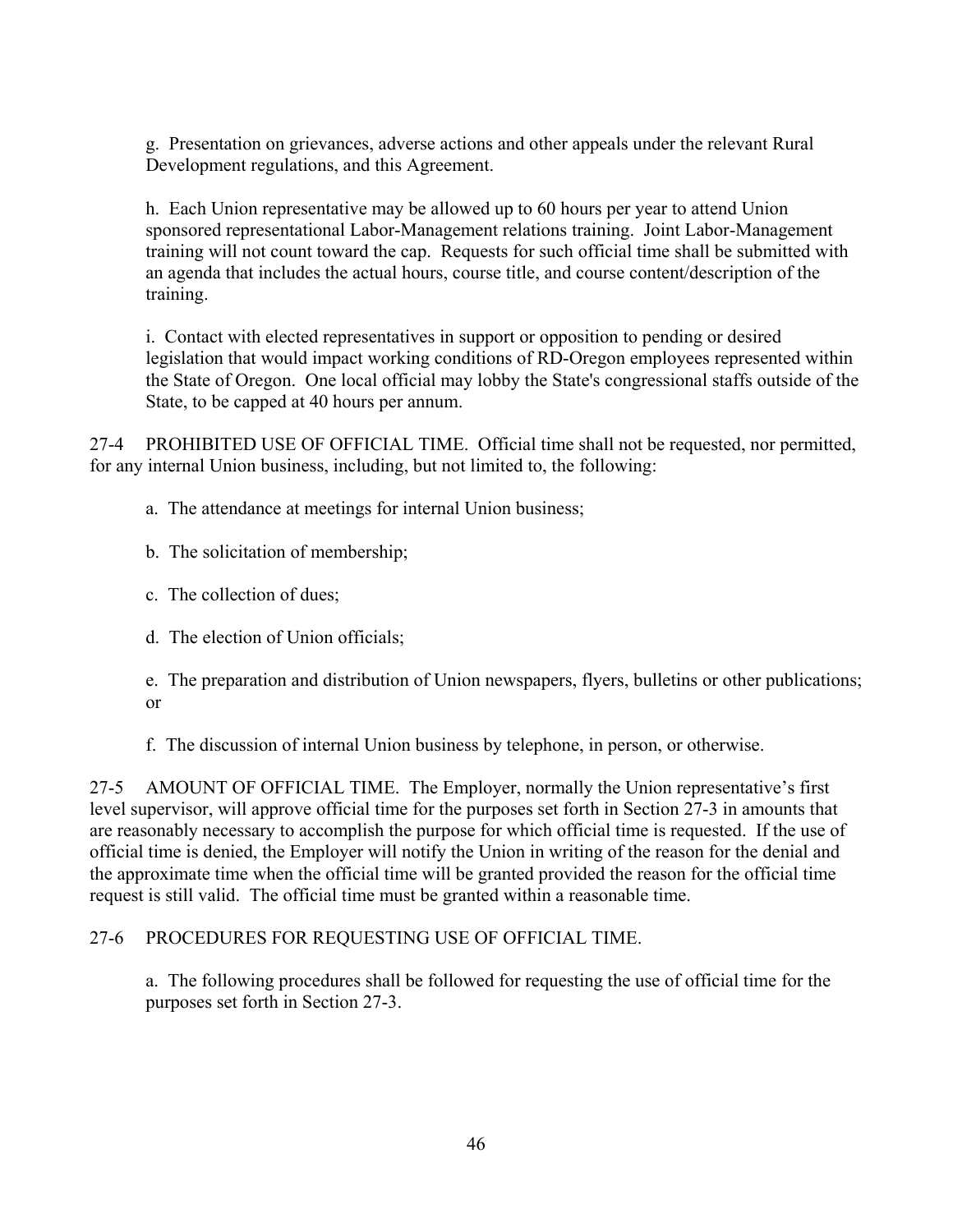(1) All requests for the use of official time shall be for finite periods of time, and must be made normally one-day in advance and recorded on the Request for Official Time Form in Appendix A of this Agreement.

(2) Requests for the use of official time shall be made by the Union representative by completing the form in Appendix A and submitting it to his/her immediate supervisor or the second level supervisor if the immediate supervisor is absent or unavailable.

 (3) The Employer's approval of the period of official time must be obtained prior to the use of such official time and recorded on the form in Appendix A. Every effort will be made to grant requests for official time.

(4) In the event the Union official entitlement to the use of official time requires additional time due to unforeseen circumstances, they shall request an extension of time by telephone or other appropriate means. The request shall be made to the approving supervisor or in that supervisor's absence, the designated acting official.

(5) Upon the completion of a period of official time that is reasonable and necessary, the Union representative shall promptly return to work and notify the supervisor who approved the official time.

(6) It is understood that unforeseen needs may arise precluding advance approval, such as unexpected telephone calls to a Union representative. On such occasions, the Union representative will notify the supervisor as soon as practical, and complete the form in Appendix A by the close of business on the same day.

 b. AVAILABILITY OF OFFICIAL TIME IN THE CASE OF DISAPPROVAL. In the event practical, so that the Union may select an alternate representative, and so that the selected that a request for the use of official time by a Union representative is disapproved in whole or in part, the decision making official shall notify the representative as much in advance as alternate will have sufficient time to prepare. If after making a good-faith effort, the Union is unable to designate an alternate representative, the Employer will make a reasonable effort to reschedule events or modify deadlines.

 management relations representational initiatives (e.g., bargaining, Partnership Councils, etc.) and 50% must pay travel and per diem for contacting congressional representatives out of Oregon, and Union sponsored labor management relations training as specified in Article 18. The Union agrees to restrict 27-7 TRAVEL AND PER DIEM. Depending on budgetary constraints, the Employer agrees to pay for all travel and per diem for union officials or stewards using official time for any joint laborfor contacting Congressional officials within the state of Oregon on representational issues. The Union travel and per diem to a reasonable amount.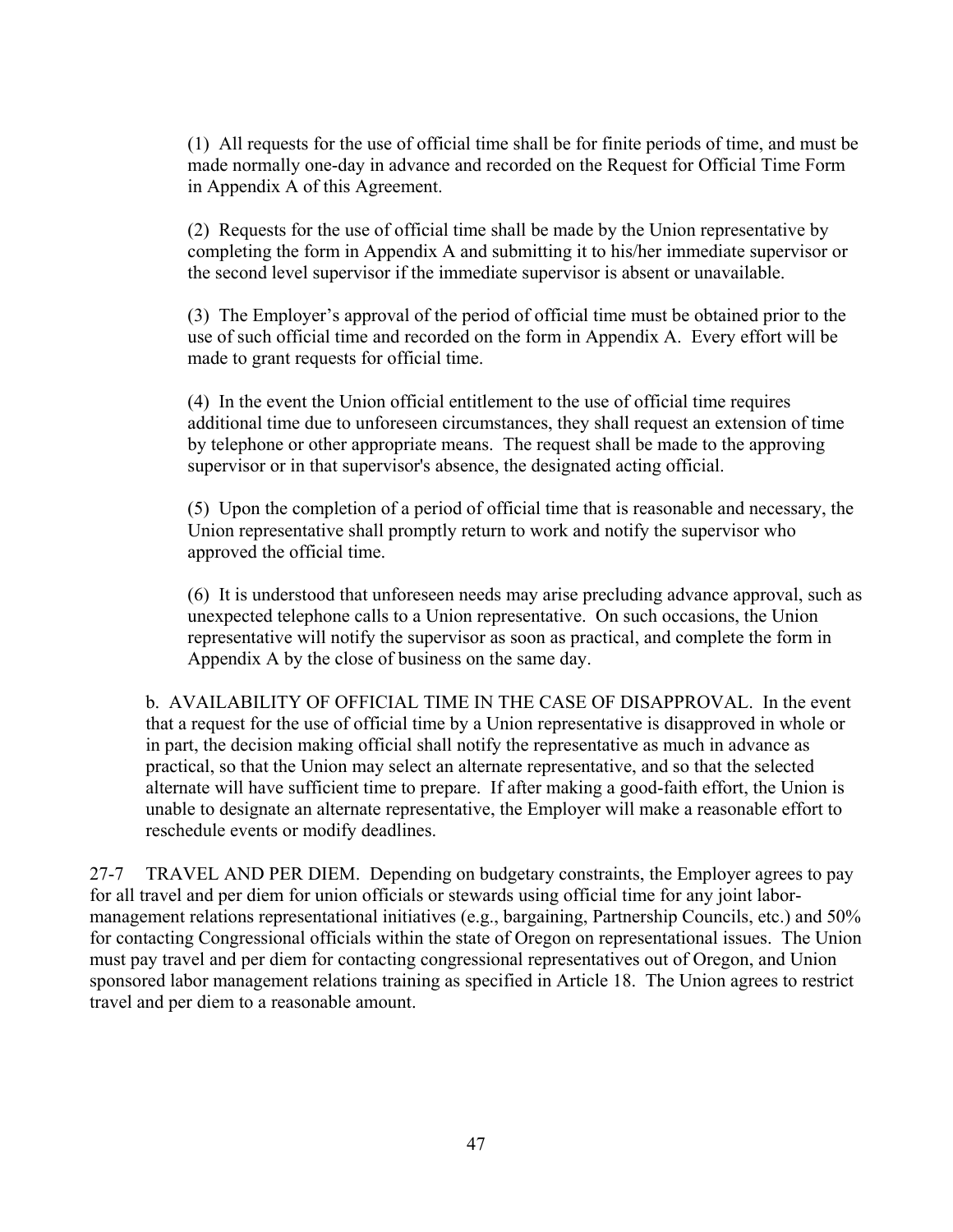#### <span id="page-47-0"></span>**ARTICLE 28 –TELECOMMUTING, TELEWORK, FLEXIPLACE PROGRAM**

 functions at an alternate worksite, such as working from home or a telework center. The Parties agree 28-1 GENERAL. The Parties recognize that the terms Telecommuting, Telework, and Flexiplace are used interchangeably and are defined in terms of the act of performing all of a portion of work that telecommuting is a valuable tool that benefits the Employer, the Union, and bargaining unit employees. The Parties agree that the Telecommuting Program will be administered in accordance with Departmental Regulations on the Telework Program, and Rural Development Instruction 2045-A, Telecommuting (Flexiplace/Telework) and any amendments/revisions thereafter and the provisions set forth in this Article.

#### 28-2 DEFINITIONS.

 a. Alternative Work Site. A location other than the official duty station where an employee position of record and is generally considered as a single area for employment purposes. It performs their official duties. The local commuting area is based on the duty station of your includes a population center and surrounding localities where people live and routinely commute to their job.

 definition may or may not be also identified as an essential employee as a condition of b. Emergency/Mission Critical Teleworker. A teleworker who is telework eligible and required to continue operations from his or her alternative worksite during emergency situations when the agency/staff office work location is normally closed. This includes, but is not limited to a health pandemic, inclement weather, power outages, and/or situations associated with national security. An emergency/mission critical teleworker under this employment. Teleworkers under this definition must be identified as such on the telework agreement.

c. Official Duty Station. The city, town, county, and state in which the employee normally works. For most employees, this will be the location where the employee reports daily, and where most activities are performed.

 If the employee does not report in at least twice per pay period and is not on a short-term, (1) A teleworker's official duty station would remain unchanged as long as he/she comes into the office at least twice each bi-weekly pay period on a regular and recurring basis. temporary agreement of 6 months or less, the official duty station must be changed to the location of the alternative worksite and pay is set accordingly. This regulation is consistent with current law, regulations and guidance from Office of Personnel Management.

(2) The official worksite for employees covered by a telework agreement who are not otherwise scheduled to report to a regular worksite on a recurring basis is the location of the telework site.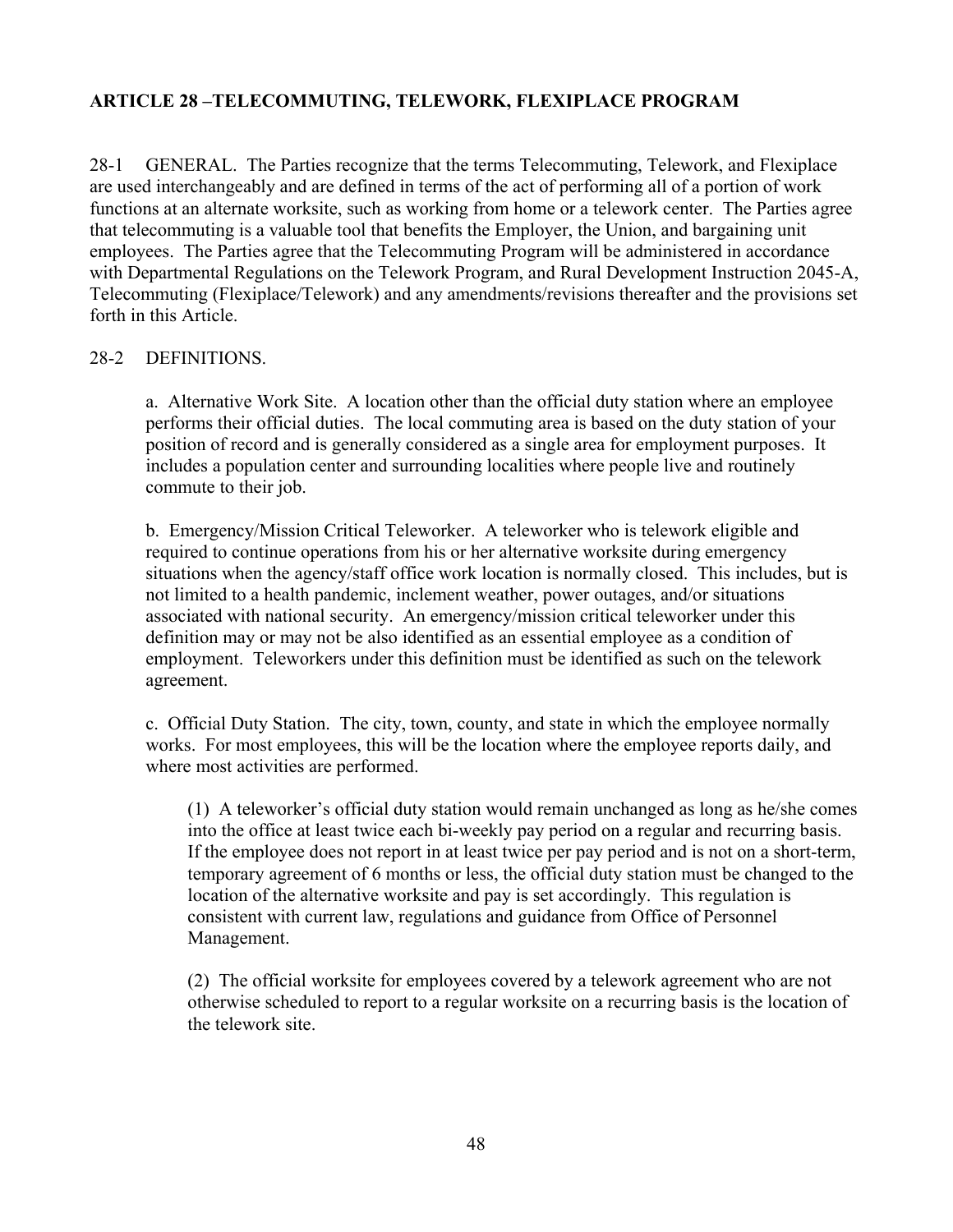for medical reasons and those required to telework during emergency situations. (3) EXCEPTIONS: The Employer should not change a teleworker's official duty station in short term situations (6 months or less). This also applies to employees who telework

 telecenter, or other satellite work location. Regular and recurring telework, "core telework", d. Telework. The performance of official duties at an alternative work site (i.e., home, that occurs on a regular and recurring basis, at least one day per pay period.

 e. Telework Agreement. A written agreement that outlines the terms and conditions of the telework arrangement between the teleworker and the Employer. All teleworkers, regardless of type, must have a completed agreement signed by the employee, the supervisor and/or the approving official prior to teleworking.

 f. Unscheduled Telework. Ad-hoc or situational telework arrangements that can be used on a temporary basis for allowing telework-ready employees to work from alternative work sites during periods of inclement weather, emergency situations or for encouraging productivity during other short-term agency or employee needs.

# 28-3 ELIGIBILITY.

a. The Employer recognizes the USDA Telework Program begins with the premise that all positions are presumed suitable for Telework, unless the official duties require, on a daily basis, an employee to be physically present at a work site and cannot be preformed remotely or from an alternate work site.

b. Positions eligible for teleworking are those involving tasks (may be one or more) and work activities that are portable, do not depend on the employee being at the official duty location worksite, are measureable and are conducive to supervisory oversight at the alternate worksite.

c. To be considered for teleworking, an employee must have a proven or expected minimum performance rating of fully successful, or equivalent and has no disciplinary or adverse action within the preceding twelve  $(12)$  months.

d. A new employee in their probationary period may submit a telecommuting application after the first performance appraisal after the probationary period is completed.

#### 28-4 GRIEVABILITY.

Non-selection for participation in the Telecommuting Program may be grieved under the Union or Employee procedures of Article 8, if they believe the determination of eligibility or the application process was inappropriate.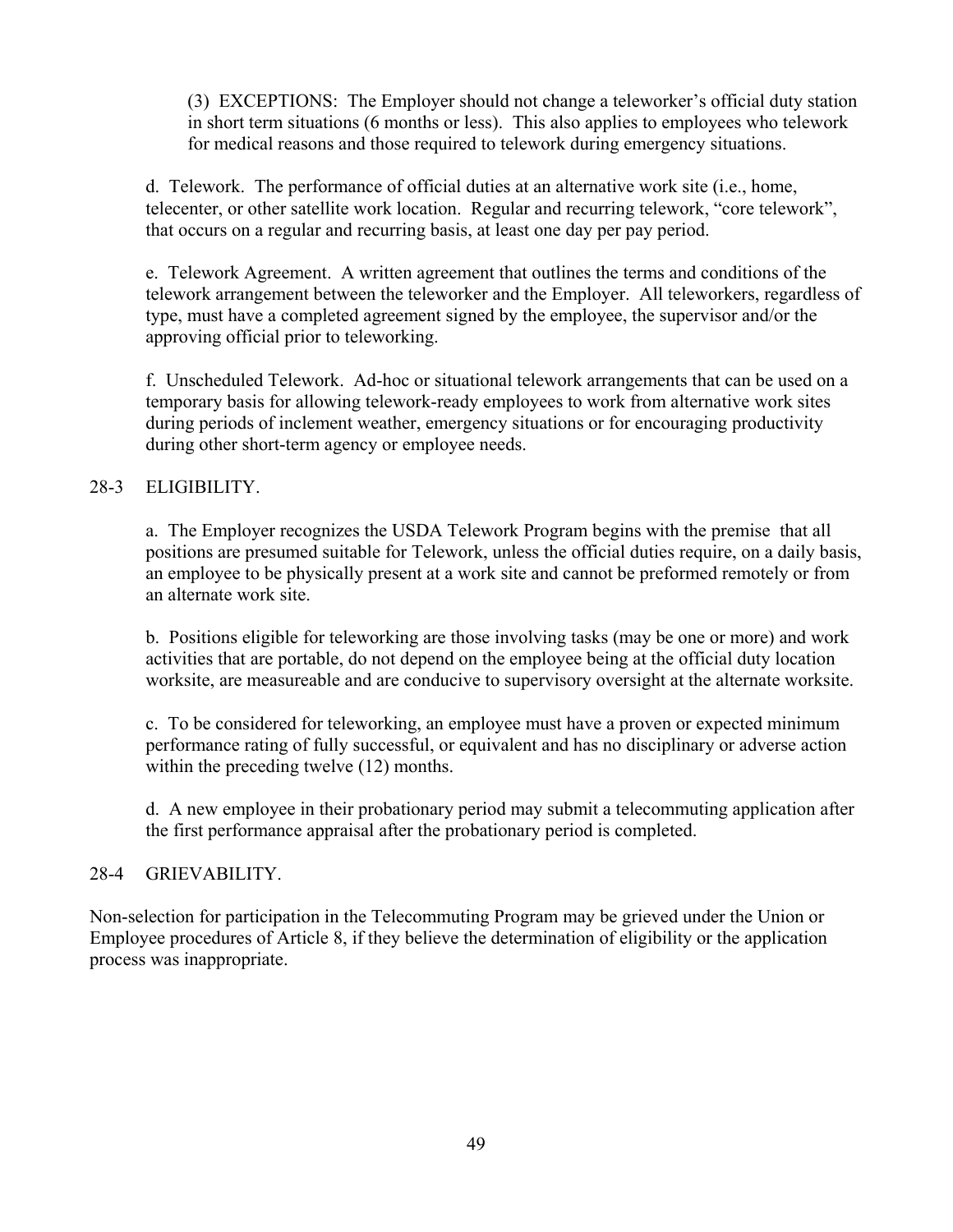# 28-5 PARTICIPATION.

Participation in the program requires an approved Telecommuting Agreement with supporting documents arrived at through mutual discussion and agreement between the employee and the supervisor. An Agreement may be discontinued by the employee or by the supervisor at any time with appropriate notice.

# 28-6 DUTY HOURS FOR TELECOMMUTING EMPLOYEES.

Duty hours and work schedules will be negotiated between the employee and the supervisor. Duty hours and work schedules while telecommuting will be consistent with RD Instruction 2051-F, Subpart F, Hours of Duty. The duty hours and work schedules will be recorded in the Telecommuting Employee/Supervisor Agreement.

# 28-7 EQUIPMENT AND SUPPLIES.

 Employer is responsible for the maintenance, repair and replacement of Government-owned Government owned computers will be provided to employees participating in the Telecommuting Program. All computer equipment including printers, faxes, etc, must comply with RD regulations and Information Technology policies for its use in carrying out official government business. The equipment.

# 28-8 HOME INSPECTIONS.

 The parties agree that onsite inspections will only take place during normal duty hours, normally with 24 advance notice.

# 28-9 WORKERS COMPENSATION AND OTHER LIABILITIES.

Employees are covered by the Federal Employees Compensation Act at the alternative worksite as long as the injury occurred while performing their official duties and in the designated work area identified on the Telework Agreement. If an injury occurs, the employee must notify the supervisor immediately, provide details of the accident or injury, and complete Department of Labor Form CA-1, Federal Employee's Notice of Traumatic Injury and Claim for Continuation of Pay Compensation.

 The Government is not liable for damages to the employees' personal or real property while the act or the military and civilian employee's claims act. employee is teleworking, except to the extent the government is held liable by the federal tort claims

# 28-10 DEPENDENT CARE.

The employee understands telecommuting is not a substitute for family care. The employee will not provide child and/or elder care during the work hours. Older children (typically 11 years old and up) who can tend themselves and other adults may be in the home during duty hours.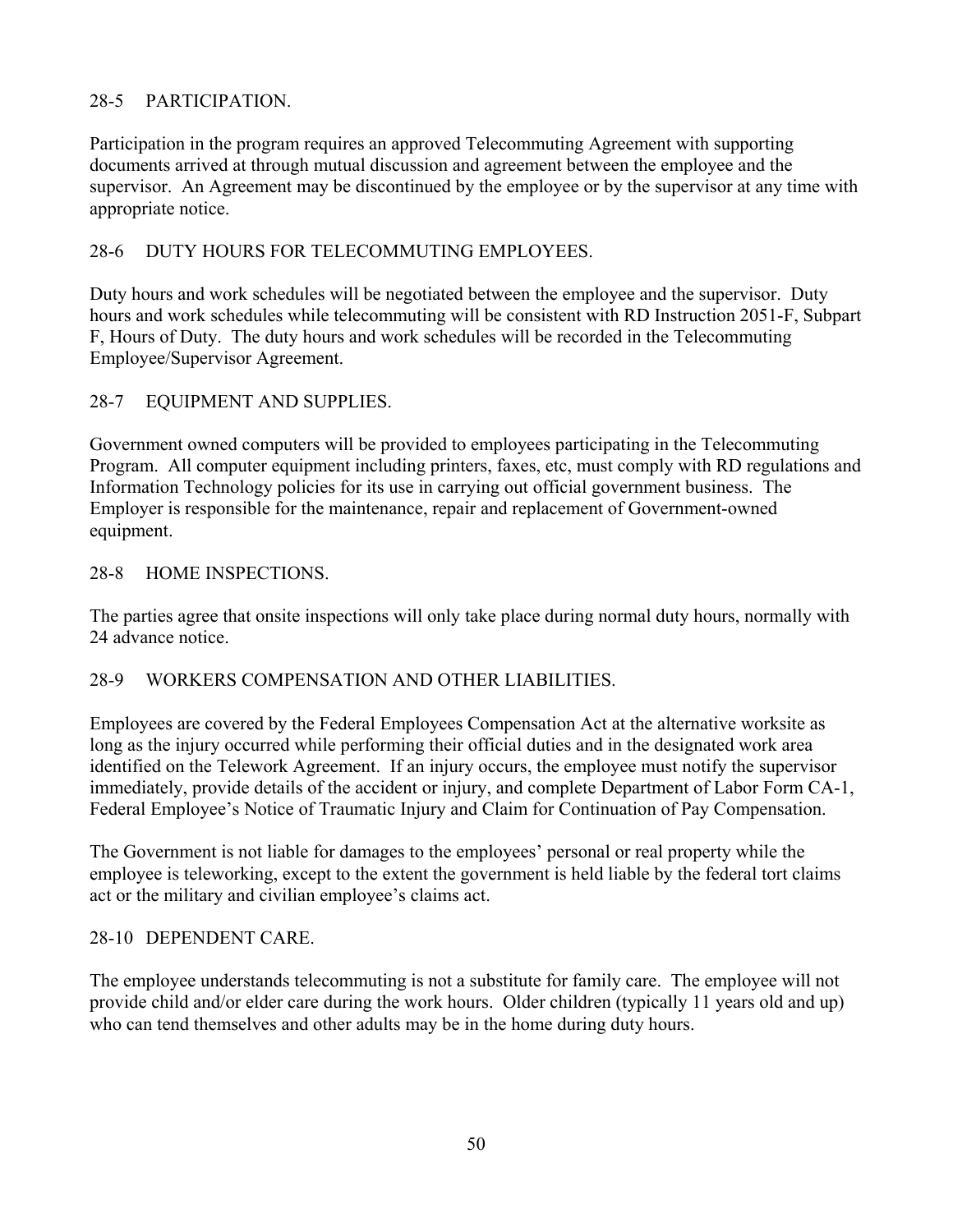#### <span id="page-50-0"></span>**ARTICLE 29 – FURLOUGHS**

#### 29-1 GENERAL PROVISIONS

 a. Sometimes there are circumstances beyond the control of the Employer which may make it necessary to furlough employees.

b. The Employer has complete authority and responsibility with respect to all decisions regarding the furloughing of employees, including but not limited to, the specific employees furloughed, the days, dates, and times of the furlough, and the duration of the furlough.

c. By agreeing to this Article, the Union does not waive any individual employee's rights.

 statutes, rules and/or regulations, and Office of Personnel Management Guidelines (hereinafter d. The Employer shall implement furloughs in accordance with the applicable governing referred to collectively as "law") current at the time of the furlough.

e. This Article addresses the policy and procedures associated with two (2) types of furlough: (1) Shutdown or Emergency Furloughs; and

- 
- (2) Save Money Furloughs.

f. Upon receiving official notice of a potential furlough, the Employer shall notify the Union, as soon as practical, of the following:

 (1) Whether the furlough is a Shutdown (also called "Emergency") or a Save Money Furlough;

- (2) The expected beginning date of the furlough; and
- (3) The expected duration of the furlough.

g. For every furlough, the Employer shall compile a list of excepted employees, (those employees not subject to the furlough) including program and program support staff, if applicable. After it approves a finalized list, the Employer shall provide the Union with a list of the excepted employees at or around the same time it provides the information to the excepted employees.

 h. During the period of a Shutdown (or Emergency) Furlough, an employee shall be regarded as in furlough status during the employee's normal Tour of Duty and Work Schedule, including Compressed Work Schedules, Alternative Work Schedules, Part-Time Work Schedules and associated Off Days. To the best of the Employer's ability, the Employer shall refer to furlough periods in terms of hours rather than days.

i. During a furlough, and unless contrary to law, leave status shall be handled as follows: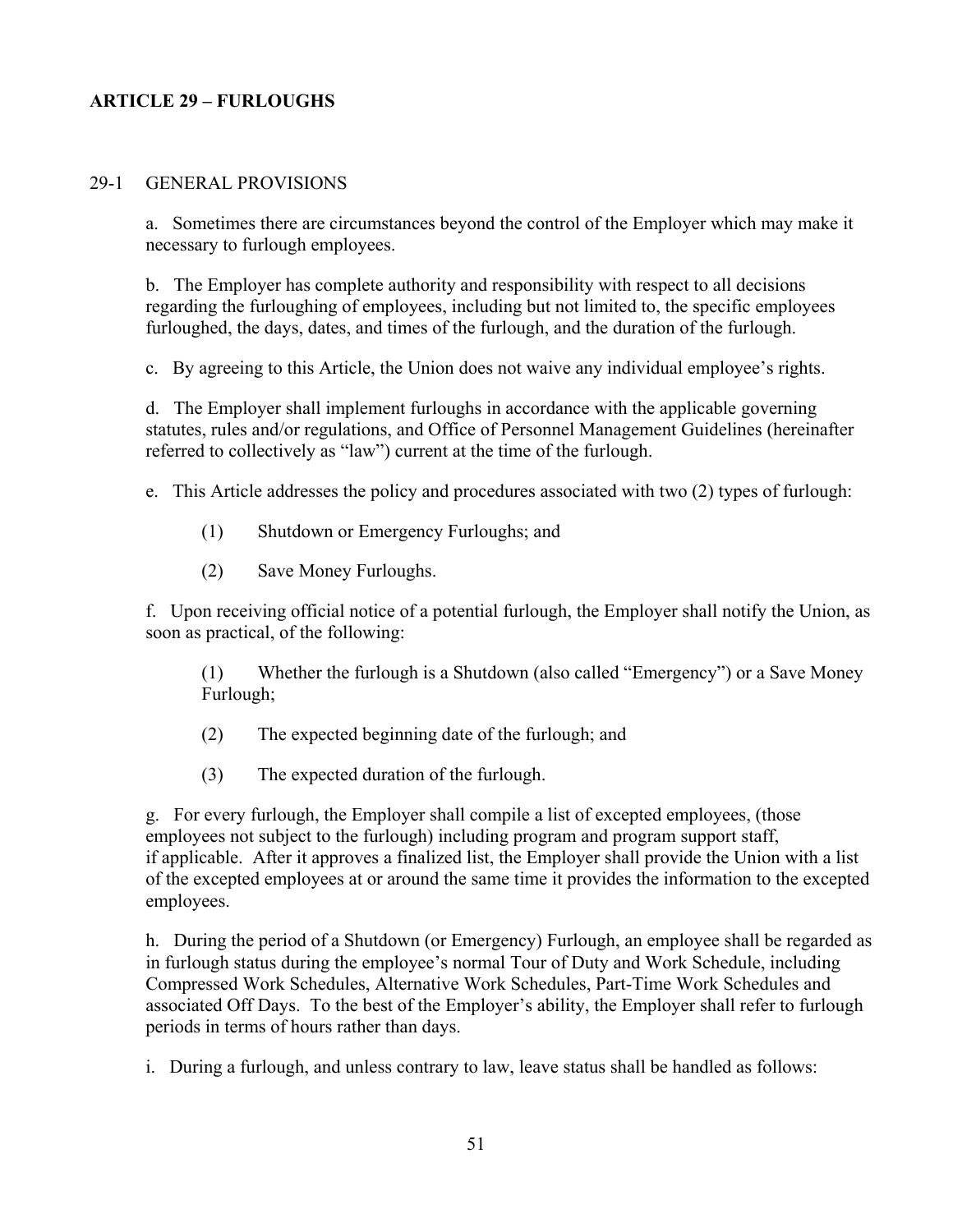(1) Annual, sick, court, military leave, credit or compensatory time shall be suspended during the term of the furlough.

(2) Employees on approved leave without pay (LWOP) shall remain on LWOP.

(3) Employees on Continuation of Pay (COP) status shall remain on COP status.

employment does not pose a conflict of interest with their official USDA RD duties. employment does not pose a conflict of interest with their official USDA RD duties. Employees wishing to engage in outside employment should refer to the Office of Ethics (4) Employees may accept outside employment while on furlough provided such website at [www.usda.gov/ethics;](http://www.usda.gov/ethics) and

(5) Employees on LWOP under the Family Medical Leave Act (FMLA) during the furlough shall continue to be charged LWOP or be placed in a furlough status. However, employees on FMLA but in a pay status must be placed on furlough instead; the furlough time shall not reduce the 12-week entitlement period.

j. After a furlough, and unless contrary to law, leave status shall be handled as follows:

 $(1)$  hours, compensatory time, annual leave, sick leave, court leave, and military leave (see (1) At the conclusion of the furlough, the suspension of using and reporting credit  $29-1-i-(1)$  above) shall end.

 furlough (see 29-1-i-(1) above) shall not be charged and shall be fully restored. (2) Any credit hours, compensatory time, annual leave (including "use-or-lose" leave), sick leave, court leave, and military leave that is suspended during the term of the

k. Based on the length of the furlough, the Employer shall adjust Performance Plan Standards accordingly.

l. The Employer shall not use furloughs as punishment or discipline in lieu of other means of addressing behavior, conduct, or performance.

 m. All time periods within which a party or employee may or must act pursuant to the terms of the Collective Bargaining Agreement shall be tolled for the duration of any furlough.

# 29-2 SAVE MONEY FURLOUGHS

a. If the Employer must furlough employees as a means of addressing a budget shortfall, the Employer may solicit volunteers to be placed in extended LWOP status; or

 b. If the Employer must furlough employees as a means of saving or reducing expenditures, the Employer shall:

(1) Solicit volunteers to work reduced hours in conjunction with LWOP; and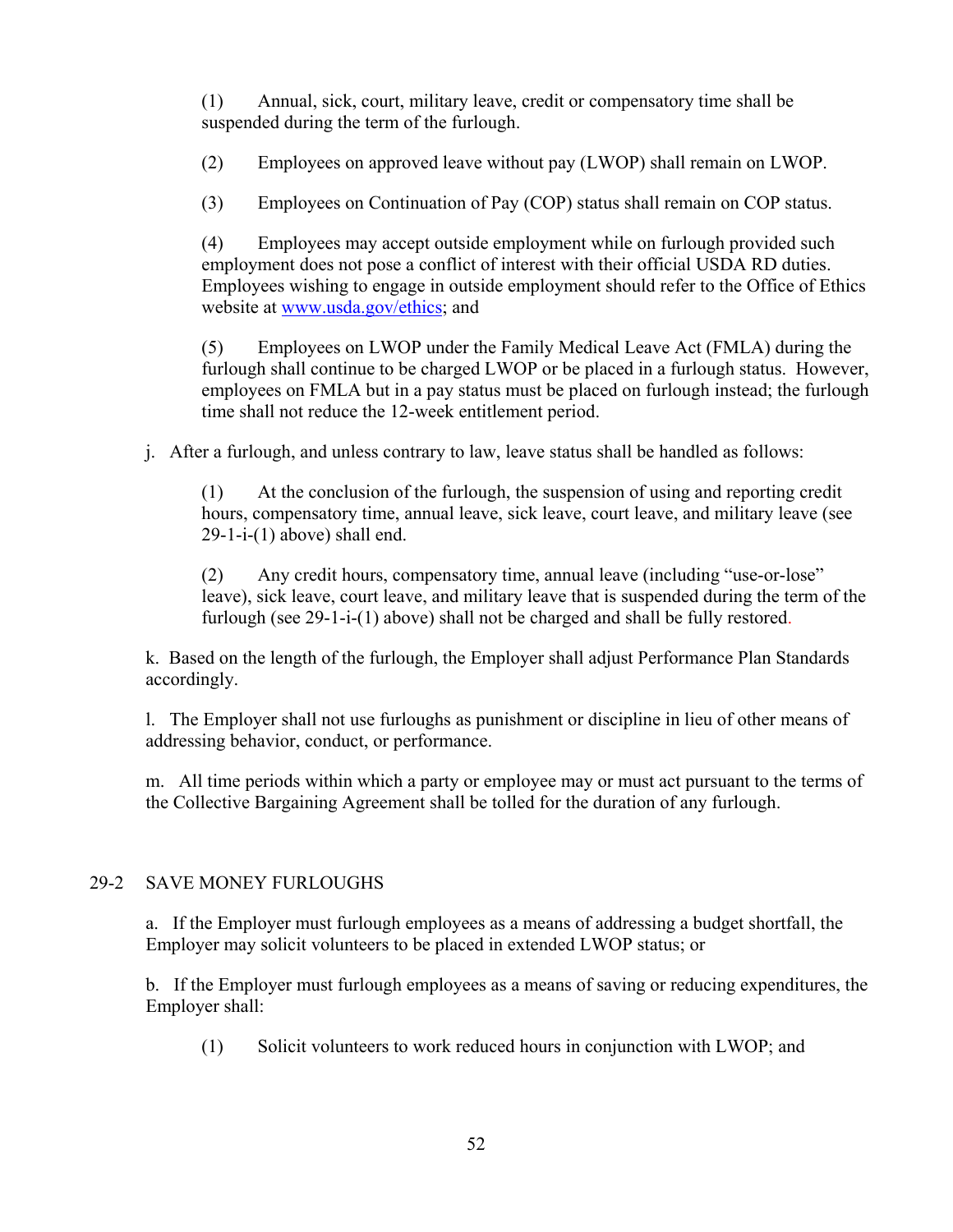(2) Allow affected employees to choose which work days shall serve as their furlough days, with advanced approval of a supervisor and in accordance with Employer leave request requirements.

c. Management reserves the right to deny a request for LWOP.

d. Should an insufficient number of employees in a work unit volunteer for LWOP and the Employer must furlough employees in that work unit, the Employer shall furlough employees by reverse seniority, where the least senior employees are the first employees furloughed. In determining an employee's seniority, the Employer shall use the Retirement Service Computation Date.

# 29-3 SHUTDOWN (EMERGENCY) FURLOUGHS

a. As soon as a Shutdown (or Emergency) Furlough is announced, the Employer shall provide all non-essential employees with all relevant and necessary instruction and information available to the Employer.

 b. If directed by the Employer, all furloughed employees shall report to work on the first day of the Shutdown (or Emergency) Furlough for a period of either four (4) hours or as long as is required to complete those tasks necessary for an orderly shutdown, whichever is less. If a furloughed employee has any telework agreement in place (scheduled or *ad hoc*), they may seek approval from their supervisor to telework on the first day and complete their shutdown activities remotely.

c. As often as practical, the Employer shall keep employees apprised of the status of the furlough.

e. Non-essential employees shall be paid for the Shutdown (Emergency) Furlough days only to the extent permitted by Congress.

f. Excepted employees shall be paid and non-essential employees shall be paid for any time worked pursuant to 29-3-b above, but not until a continuing resolution or appropriation is enacted.

Appendix A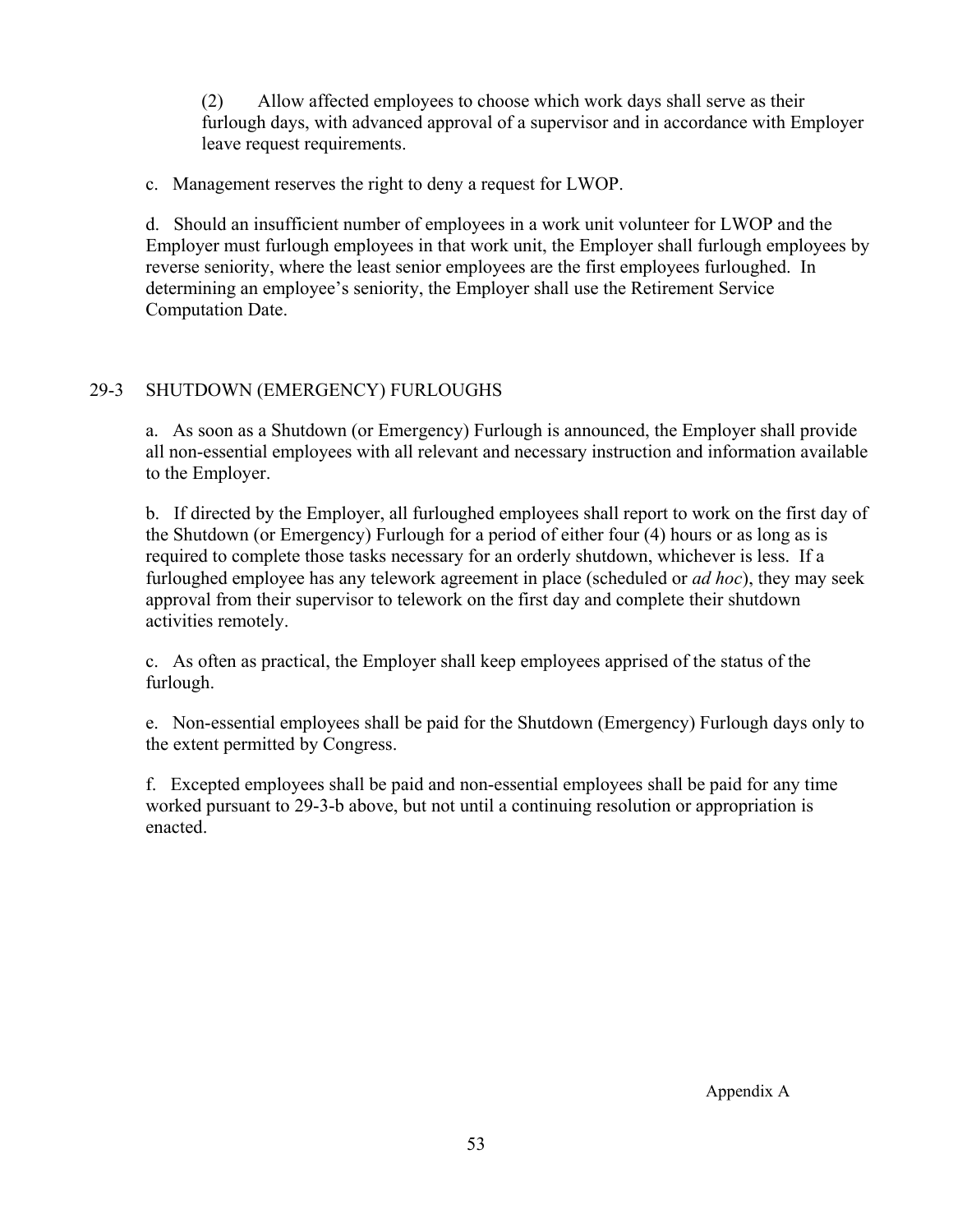#### REQUEST FOR OFFICIAL TIME FORM

<span id="page-53-0"></span>

| Employee's Signature: <u>Contract Contract Contract Contract Contract Contract Contract Contract Contract Contract Contract Contract Contract Contract Contract Contract Contract Contract Contract Contract Contract Contract C</u> |                                         |                                |  |  |  |  |  |
|--------------------------------------------------------------------------------------------------------------------------------------------------------------------------------------------------------------------------------------|-----------------------------------------|--------------------------------|--|--|--|--|--|
|                                                                                                                                                                                                                                      |                                         |                                |  |  |  |  |  |
|                                                                                                                                                                                                                                      |                                         |                                |  |  |  |  |  |
| Circle Reason for Official time:                                                                                                                                                                                                     |                                         |                                |  |  |  |  |  |
|                                                                                                                                                                                                                                      | Employee Grievance Meet with Union Rep. | Training                       |  |  |  |  |  |
| I & I Bargaining                                                                                                                                                                                                                     | <b>Contract Negotiations</b>            |                                |  |  |  |  |  |
|                                                                                                                                                                                                                                      |                                         |                                |  |  |  |  |  |
|                                                                                                                                                                                                                                      |                                         |                                |  |  |  |  |  |
| Supervisors:                                                                                                                                                                                                                         |                                         |                                |  |  |  |  |  |
| If, due to emergency or pressing work requirements you cannot release the bargaining unit<br>member, state the reason below. Also, indicate approximately when he/she can be released.                                               |                                         |                                |  |  |  |  |  |
|                                                                                                                                                                                                                                      |                                         |                                |  |  |  |  |  |
|                                                                                                                                                                                                                                      |                                         | Released:_____________________ |  |  |  |  |  |
|                                                                                                                                                                                                                                      |                                         | Not Released: Not Released:    |  |  |  |  |  |
|                                                                                                                                                                                                                                      |                                         |                                |  |  |  |  |  |

This form must be returned to a supervisor when the officer or steward returns to work and a copy should be attached to the timesheet.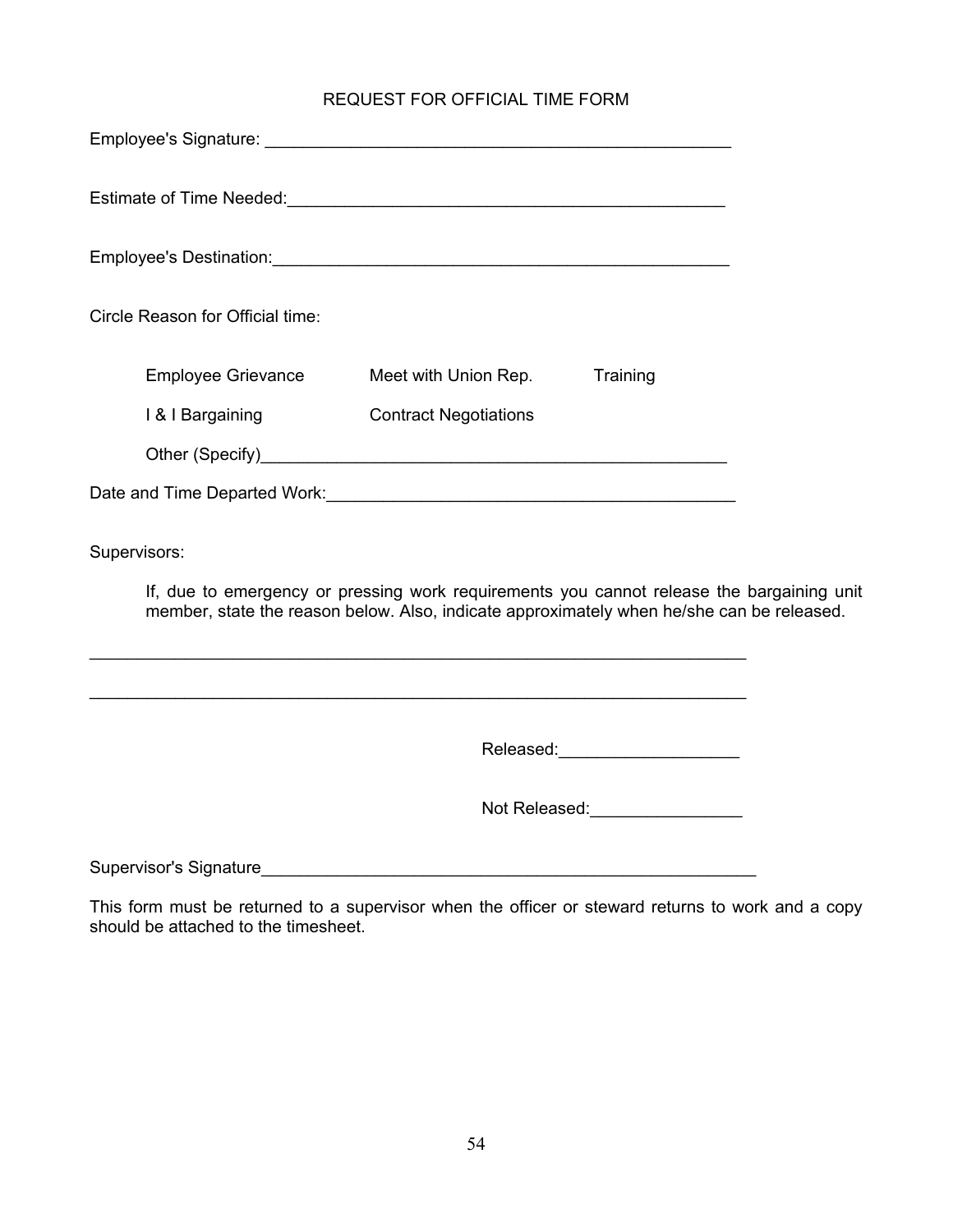# **APPENDIX B**

# <span id="page-54-0"></span>**MEMORANDUM OF UDERSTANDING BETWEEN DEPARTMENT OF AGRICULTER AND NATIONAL FEDERATION OF FEFERAL EMPLOYEES FEDERAL DISTRICT 1 International Association of Mechanics and Aerospace Workers (IAMAW)**

 IAMAW hereinafter referred to as NFFE-IAM, and the U.S. Department of Agriculture, hereinafter The Parties to this memorandum, the National Federation of Federal Employees, Federal District 1, referred to as USDA, enter into this agreement for the purpose of establishing a mutually beneficial dues withholding agreement.

1. This Memorandum of Understanding is subject to and governed by 5 USC 7115, by regulations issued by the Office of Personnel Management (5 CFR 550.301, 550.311, 550.312, 550.321 and 550.322), and will be modified as necessary by any future amendments to said rules, regulations and law.

2. Any employee of the USDA who is included in a NFFE-IAM bargaining unit may make a voluntary allotment for payment of dues to the NFFE-IAM. This Memorandum of Understanding shall be made a part of every current and future Local and National agreement as agreed to by Local or National Parties, and shall be the only authorized method for obtaining dues withholding.

 of the form. No number shall appear in block 2 of the form except the employee's Social Security 3. The employee shall obtain SF-1187, "Request for Payroll Deductions for Labor Organization Dues", from NFFE-IAM and shall file the completed SF-1187 with the designated NFFE-IAM representative. The employee shall be instructed by NFFE-IAM to complete the top portion and Part B number.

 with the National Finance Center within five (5) work days after receipt, with dues deductions Street, N.W. Washington, D.C. 20005, after it is processed. 4. The President or other authorized official of the Local Union or the National Secretary-Treasurer will certify on each SF-1187 that the employee is a member in good standing of NFFE-IAM; insert the amount to be withheld, and the appropriate Local number; and submit the completed SF-1187 to the Servicing Personnel Office of the USDA Agency involved. The Servicing Personnel Office shall certify the employee's eligibility for dues withholding, insert the NFFE-IAM code (01), and process it becoming effective as of the beginning of the first full pay period after it is processed. The Servicing Personnel Office will forward a copy of the SF-1187 to the NFFE-IAM National Treasurer at 805 15<sup>th</sup>

 IAM, a listing of dues withheld via electronic means, e.g. CD. The listing shall be segregated by Local 5. Deductions will be made each pay period by the NFC and remittances shall be made promptly each pay period to the National Office of the NFEE-IAM. The NFC shall also promptly forward to NFFEand shall show the name of each member employee from whose pay dues was withhold, the last four (4) digits of the employee's Social Security number, the amount withheld, the code of the employing agency, and the number of the Local to which each employee belongs. Each Local listing shall be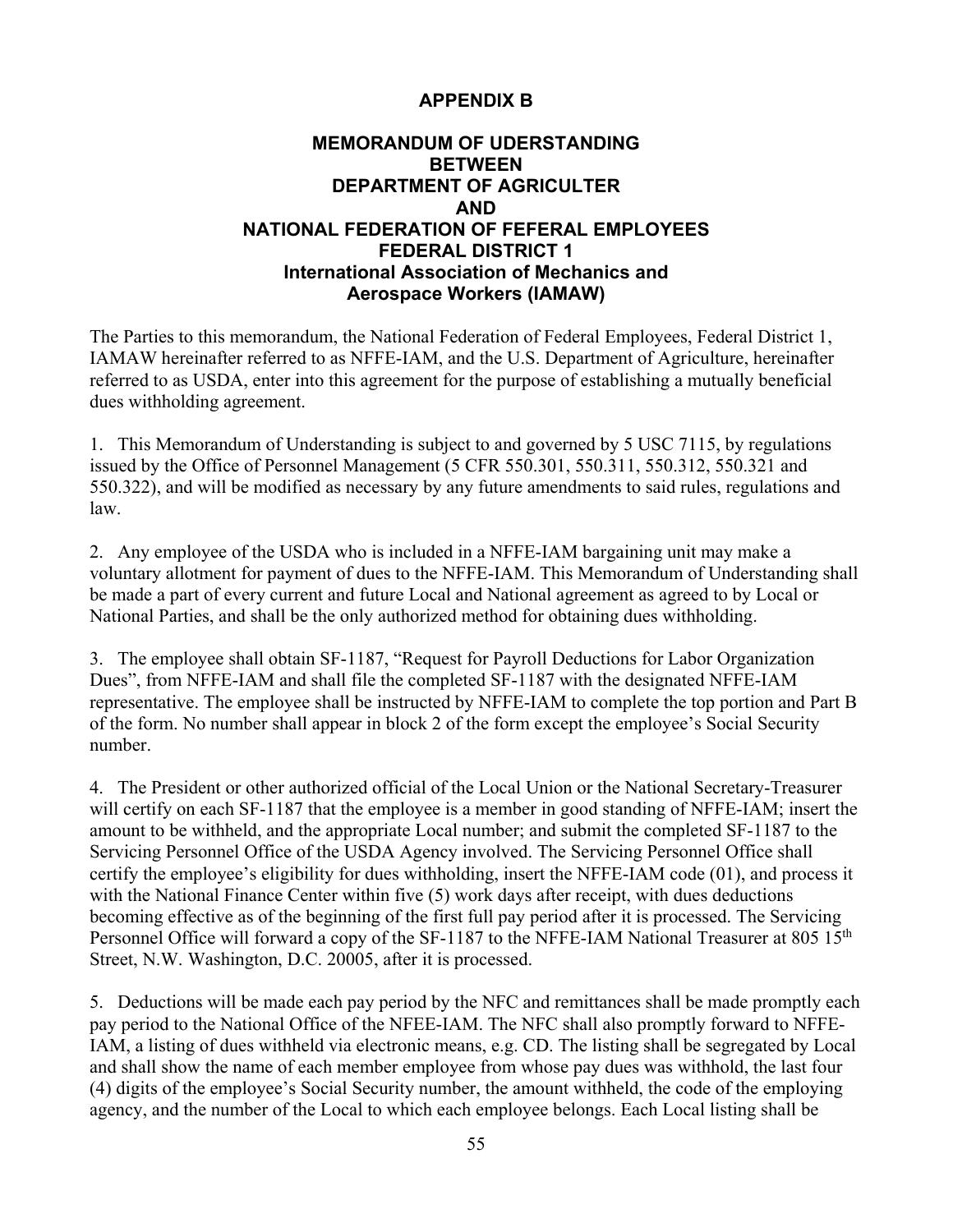and the amount due to Local. Each list will also include the name of each employee member for that summarized to show the number of the members for whom dues were withheld, total amount withheld, Local who previously made an allotment for whom no deduction was made that pay period, whether due to leave without pay or other cause. Such employees shall be designated with an appropriate explanatory term.

 employees may be specified. If there should be a change in the dues structure or amount, the same for all members of the Local, a blanket authorization may be used which includes only the Local member, and the new amount, of dues to be withheld for each member. The Servicing Personnel may be made in any six month period for a given Local. 6. The amount of dues certified on the SF-1187 by the authorized Union official (see Section 4) shall be the amount of regular dues, exclusive of initiation fees, assessment, back dues, fines, and similar charges and fees. One standard amount for all employees or different amounts of dues for different authorized Union official shall notify the appropriate Servicing Personnel Office. If the change is the number and the new amount of dues to be withheld. If the change involves a varying dues structure, the notification must include the Local number, the name and the Social Security number of each Office shall add the NFFE-IAN code (01) and promptly process the change with NFC. The change shall be effected at the beginning of the first full pay period after it is processed. Only one such change

 during the thirty (30) calendar-day period beginning forty-five (45) days prior to the anniversary date of his/her first dues withholding and ending fifteen (15) days prior to the anniversary date. It is the revocations and provide a copy of the SF-1188 at the time the revocation is made effective. 7. a. An SF-1188 may be filed by an employee with the appropriate Servicing Personnel Office employee's responsibility to ensure timely filing of the revocation forms. The Agency shall discontinue withholding the dues from the employee's pay effective on the employee's anniversary date. The Servicing Personnel Office shall notify the NFFE-IAM National Office, in writing, of all

 Payroll Deductions for Labor Organization Dues", or by memorandum in duplicate and submitting it to after September 1 of each year provided that the revocation was received by the Servicing Personnel Office, in writing, of all revocations and provide a copy of the SF-1188 at the time the revocation is b. An employee who has been on payroll deduction of union dues for more than a year may voluntarily revoke an allotment for the payment of dues by completing SF-1188, "Cancellation of the appropriate Servicing Personnel Office. The Servicing Personnel Office shall process the revocation with NFC, with the change to become effective at the beginning of the first full pay period Office on or before August 1 of that same year. It is the employee's responsibility to ensure timely filing of the revocation forms. The Servicing Personnel Office shall notify the NFFE-IAM National made effective.

- 8. The USDA, through their Service Personnel Offices will terminate an allotment:
	- a) as of the beginning of the first full pay period following receipt of notice that exclusive recognition has been withdrawn;
	- b) at the end of the pay period during which an employee member is separated or assigned to a position not included in a NFFE-IAM bargaining unit;
	- c) at the end of the pay period during which the Servicing Personnel Office receives a notice from the NFFE-IAM or Local of NFFE-IAM that an employee member has ceased to be a member in good standing; or
	- d) in accordance with paragraph 7.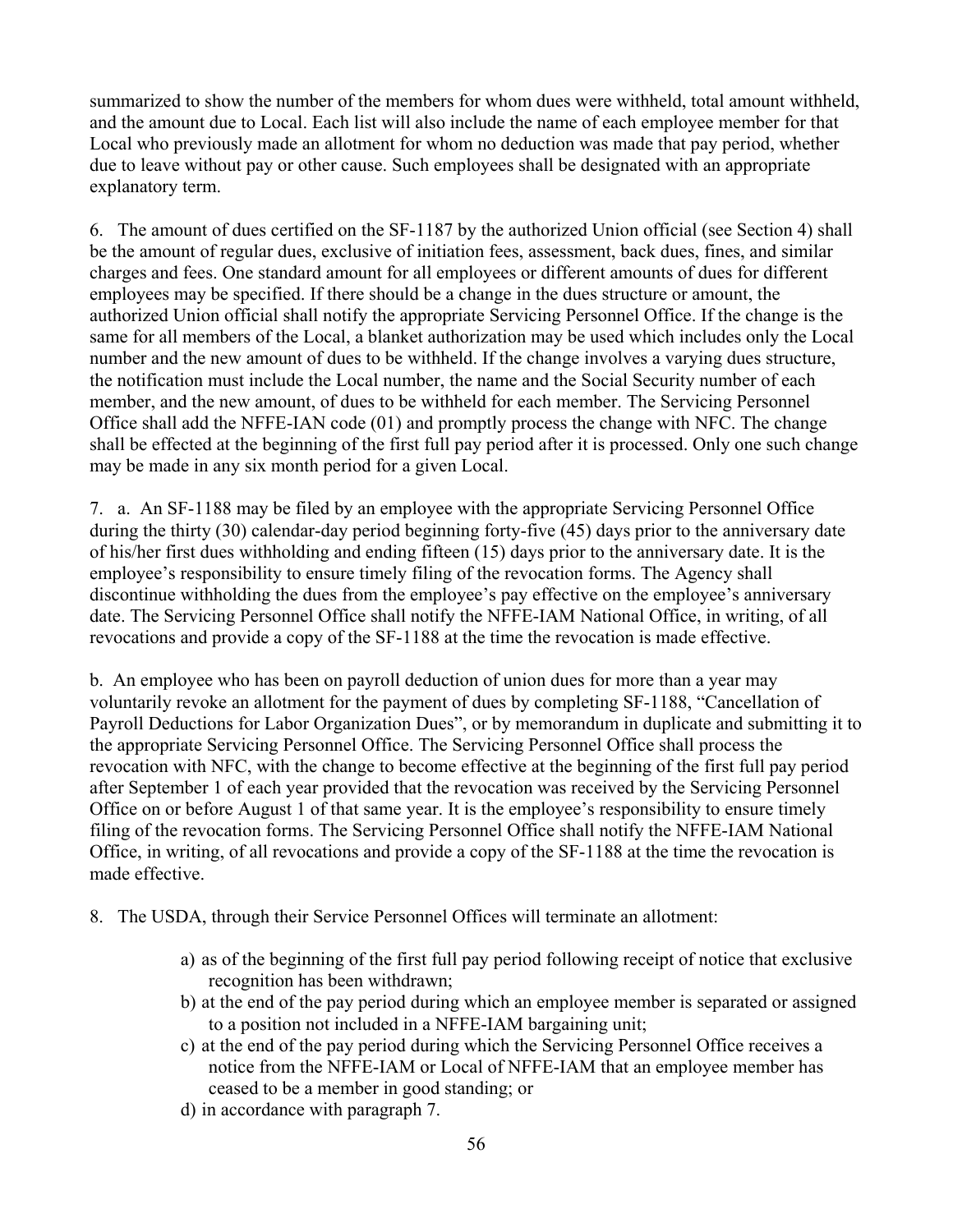9. The Servicing Personnel Office and the employee members have a mutual responsibility to assure timely revocation of an employee's allotment for NFFE-IAM dues when the employee is promoted or assigned to a position not included in a bargaining unit represented by NFFE-IAM.

 10. The parties to this Agreement recognize that problems may occur in the administration of this Agreement and the dues withholding program. The Parties agree to exchange names, addresses and telephone number of responsible officials and/or technicians of NFFE-IAM and USDA to facilitate resolution of problems. These individuals shall cooperate fully in an effort to resolve any issue relating to dues withholding under the terms of this Memorandum of Understanding.

11. This Memorandum of Understanding shall remain in effect for as long as NFFE holds exclusive recognition in USDA, accept either Party may propose amendments at any time after the first anniversary date of the signing of this Agreement unless necessitated earlier by changes to law or regulation. This Memorandum may be incorporated into the Master Agreement between the U.S. Forest Service and the NFFE-IAM Forest Service Council and any other collective bargaining agreement between NFFE-IAM and a USDA activity upon mutual agreements of the Parties.

This Agreement becomes effective thirty (30) calendar days after it is by both Parties.

Signature:

 $\overline{a}$ 

OHRM, USDA 11/2/2010 11/2/2010 11/2/2010

RONALD S. James, Labor Relations Officer WILLIAM D. FENAUGHTY, National Secretary-Treasurer National Federation of Federal Employees, IAMAW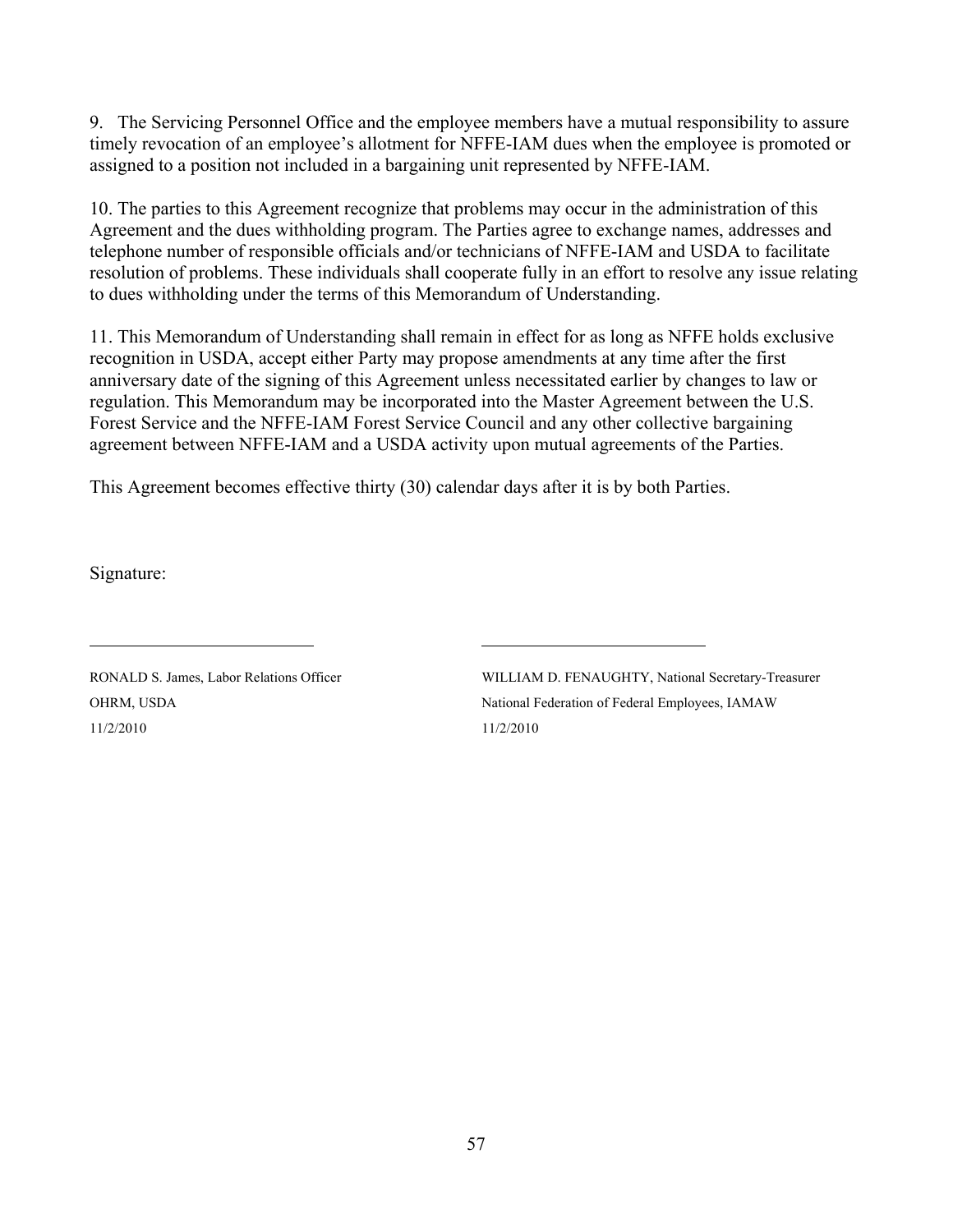In witness whereof, the Parties hereto have caused this Labor-Management Agreement to be executed on this the 18th day of May 2011.

\_\_\_\_\_\_\_\_\_\_\_\_\_\_\_\_\_\_\_\_\_\_\_\_\_\_\_\_ \_\_\_\_\_\_\_\_\_\_\_\_\_\_\_\_\_\_\_\_\_\_\_\_\_\_\_\_\_\_

For NFFE, Federal Lodge 7, IAMAW

**FRANK HUPP**  Chief Negotiator Vice-President Steward-at-Large NFFE, Federal Lodge 7 , IAMAW

\_\_\_\_\_\_\_\_\_\_\_\_\_\_\_\_\_\_\_\_\_\_\_\_\_\_\_\_ \_\_\_\_\_\_\_\_\_\_\_\_\_\_\_\_\_\_\_\_\_\_\_\_\_\_\_\_\_\_ DIANA CHAPPELL<br>Vice-President NFFE, Federal Lodge 7, IAMAW

For USDA, Rural Development, Oregon

LYNN SWISHER Chief Negotiator State Director Rural Development, Oregon

VICKI L. WALKER Rural Development, Oregon Rural Development, Oregon